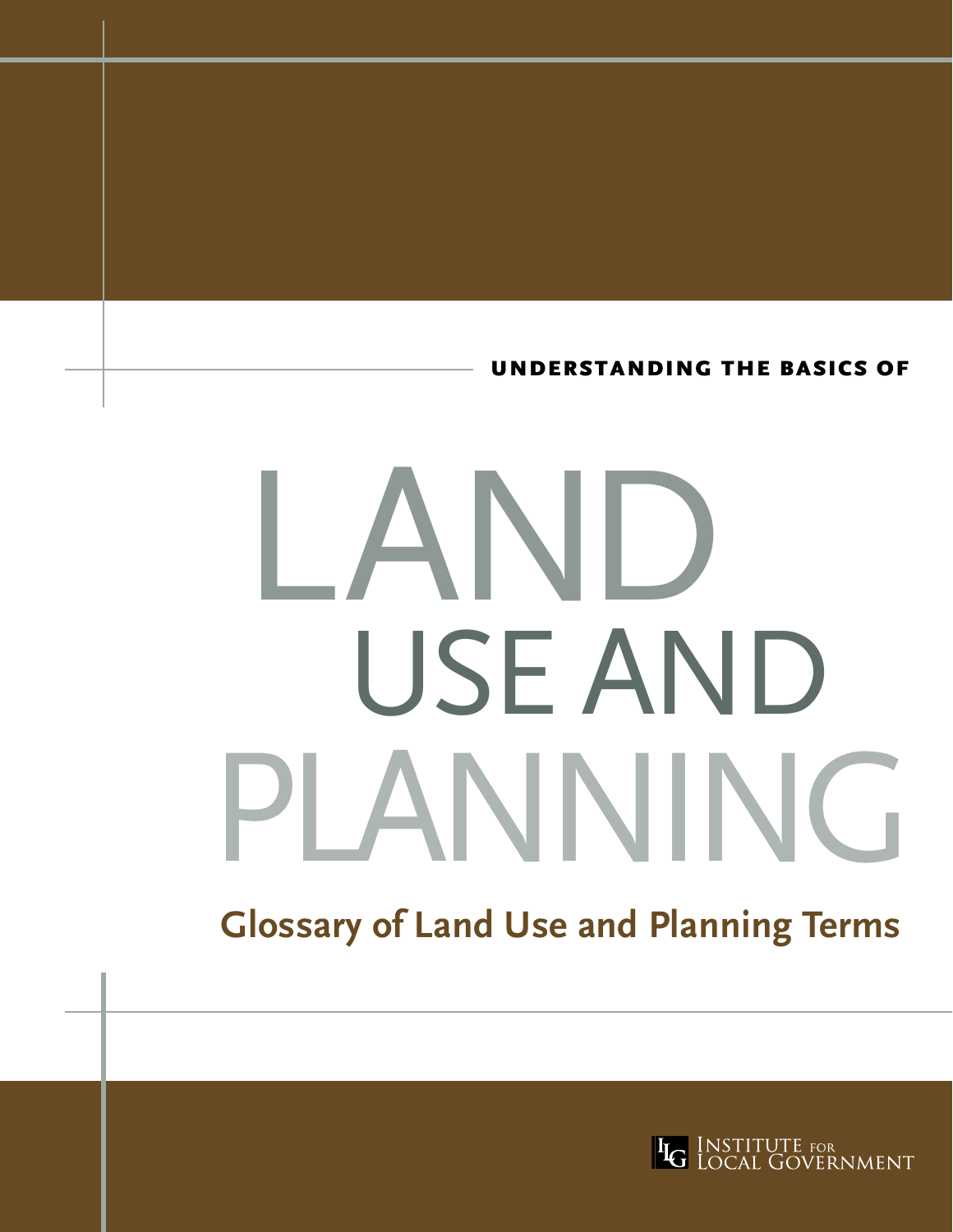#### **Generous support for this publication provided by:**



Additional support provided by The California Endowment through a grant to the Institute's Healthy Neighborhoods Project.

Special thanks to the following individuals whose time and effort contributed to this publication:

Teri Duarte, *Health Program Director*, Sacramento County Department of Health and Human Services

Michael Stepner, *Professor*, New School of Architecture

Julia J. Roberts, *Chief Deputy County Counsel,* Tulare County

Charlotte Dickson, *Director of Local Policy,* California Center for Public Health Advocacy

Cathy Creswell, *Deputy Director,* California Department of Housing & Community Development

Jeffrey Rosenhall, *Project Coordinator,* California Center for Physical Activity

Prepared by Steve Sanders, Lianne Dillon, Ken Loman and Charles Summerell, Institute Staff

Thanks also to Bill Higgins, Senior Staff Counsel for the League of California Cities and former Director of the ILG Land Use Program, for compiling the 2004 edition of the glossary.

The terms in this glossary are adapted from previous editions of the *Planning Commissioner's Handbook* (2000 and 2004), the *Planner's Pocket Guide* (1992), and the *Municipal Revenue Sources Handbook* (2001), all published by the League of California Cities. Other sources include the *California Planning Guide* and the *General Plan Guidelines* (both published by the Governor's Office of Planning and Research), and the *Glossary of Climate Change Terms* (published by the U.S. Environmental Protection Agency.) Any errors or omissions are the responsibility of the Institute for Local Government.

Understanding the Basics of LAND USE AND PLANNING: Glossary of Land Use and Planning Terms © 2010 by The Institute for Local Government 1400 K Street, Suite 205 Sacramento, CA 95814 (916) 658-8208 • FAX (916) 444-7535 • www.ca-ilg.org

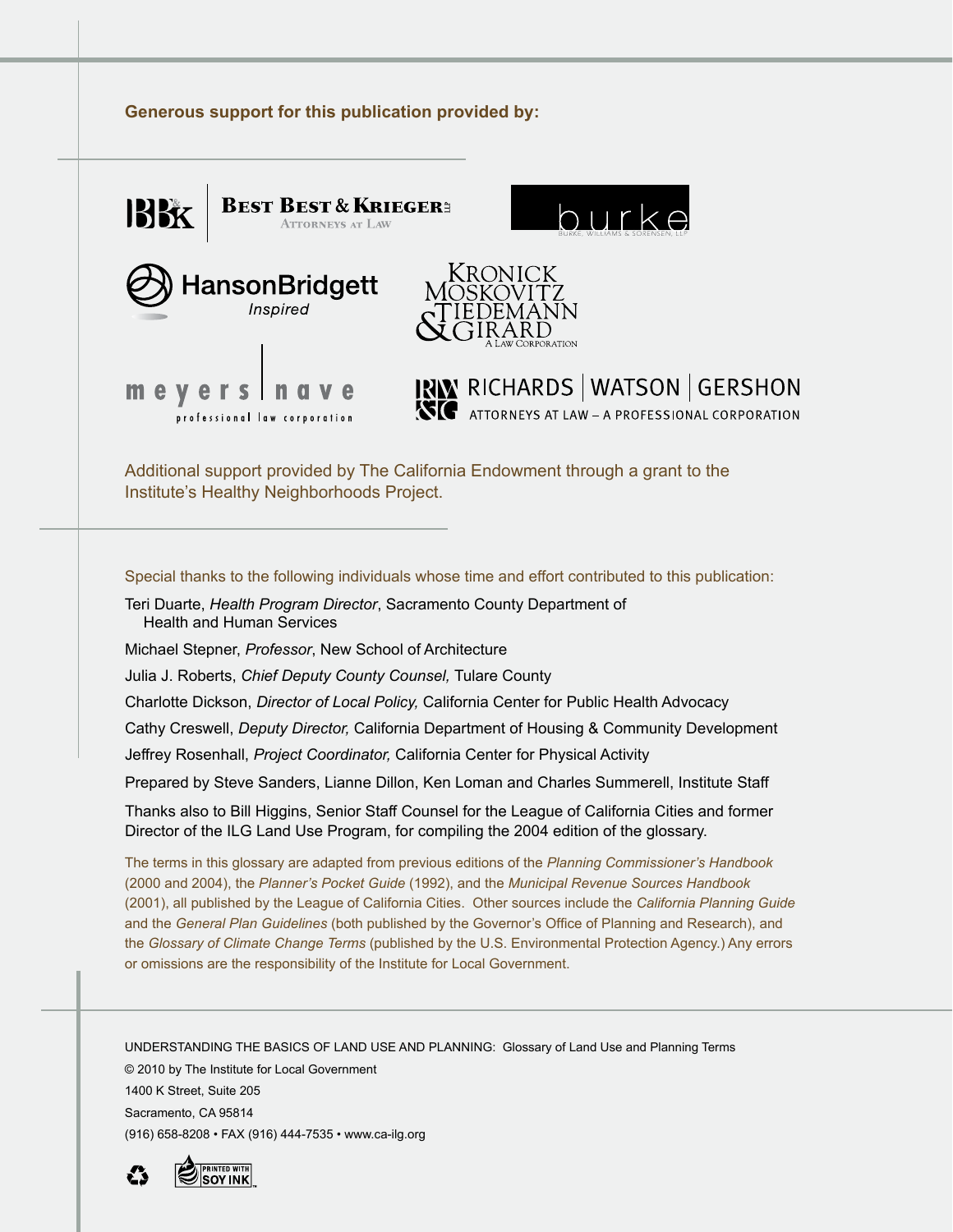## **UNDERSTANDING THE BASICS OF LAND USE AND PLANNING**

#### **Glossary of Land Use and Planning Terms**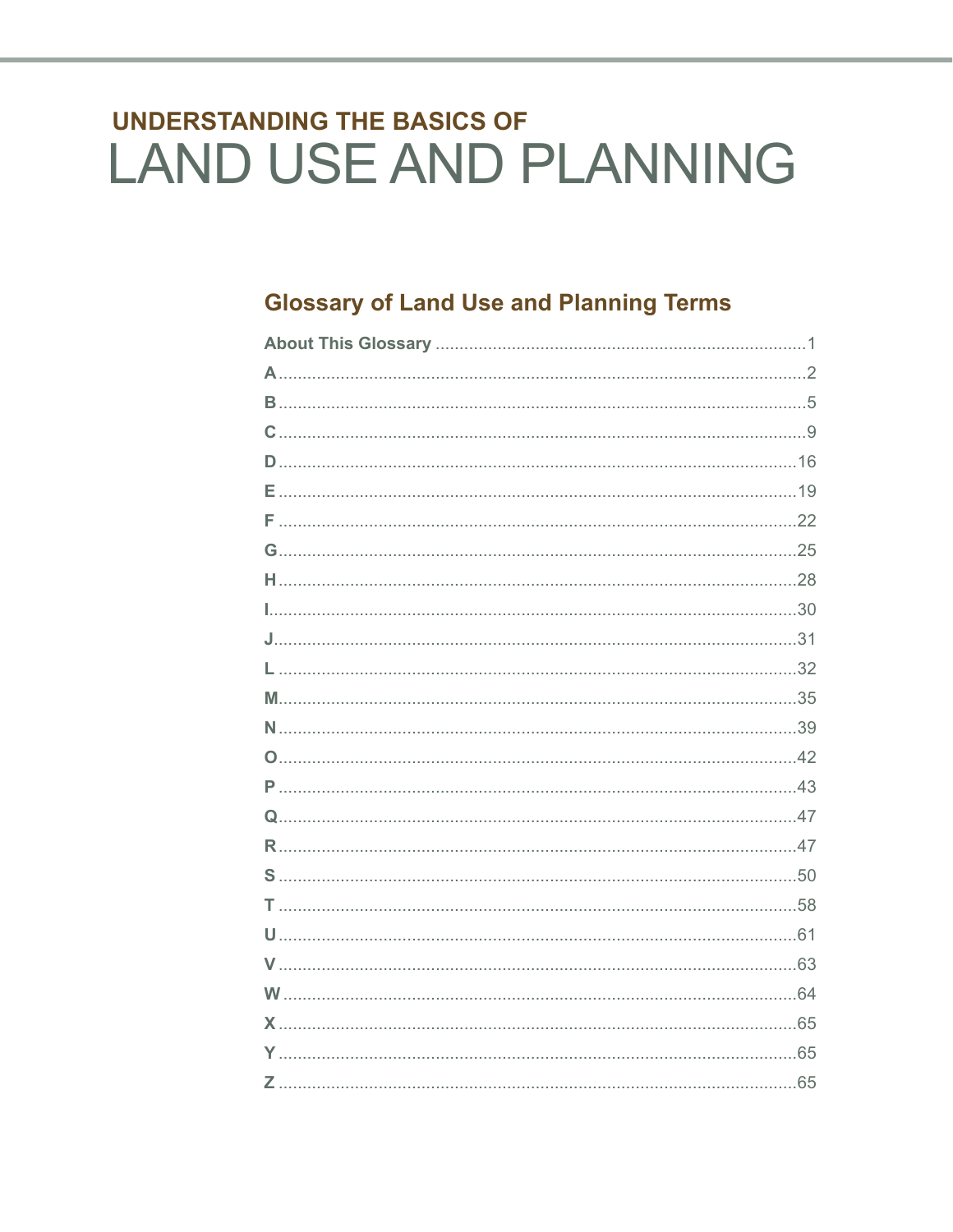Institute for Local Government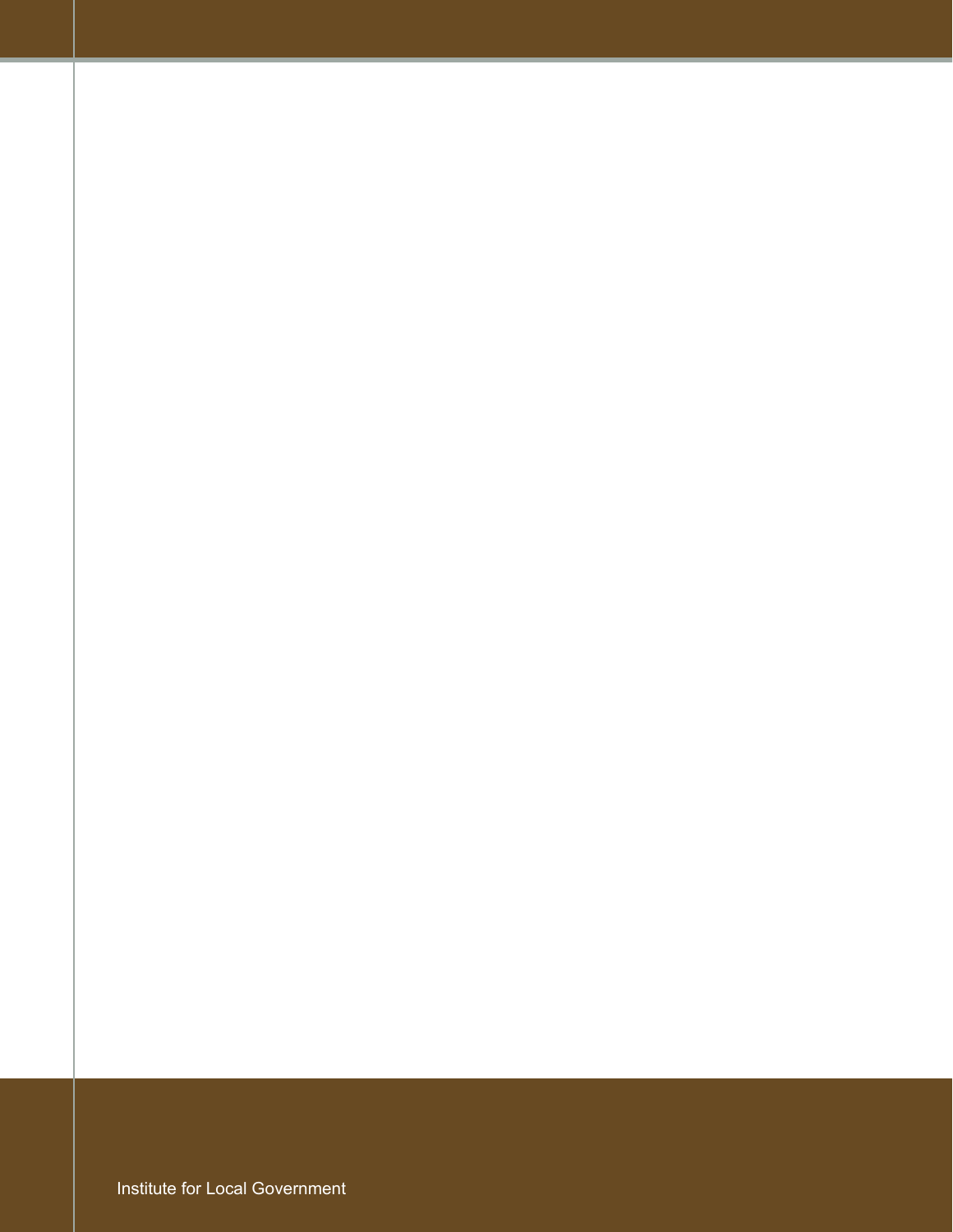## About This Glossary

Land use refers to the relationship between people and the land – more specifically, how the physical world is adapted, modified, or put to use for human purposes. This includes even the "non-use" of lands reserved as wilderness or protected from human impacts.

Decisions about land use are made by people from many walks of life. Examples from the private sector include residents choosing where to live, business owners opening or expanding a business, and farmers and ranchers raising crops and livestock.

The public sector also makes important decisions about land use. Legislatures and chief executives make policy and funding decisions that have myriad effects on land use. Courts interpret how laws and policies apply in practice. Local, state and federal agencies then administer the laws and policies that govern the use and development of land, both public and private.

While many parties play a role, local agencies are at the center of decisions regarding land use. In California, city and county officials elected by local voters have broad authority to regulate the development and use of land to advance the health, safety and welfare of the public.

The *Glossary of Land Use and Planning Terms* is primarily intended to help local officials and the public understand the terms that are commonly used in the process of making local land use and planning decisions. As in other professional disciplines, many of the terms used in planning and land use are technical. It is our hope that the *Glossary* will be a handy reference that will make the topic of land use and planning less mysterious and more accessible to local officials and community residents alike.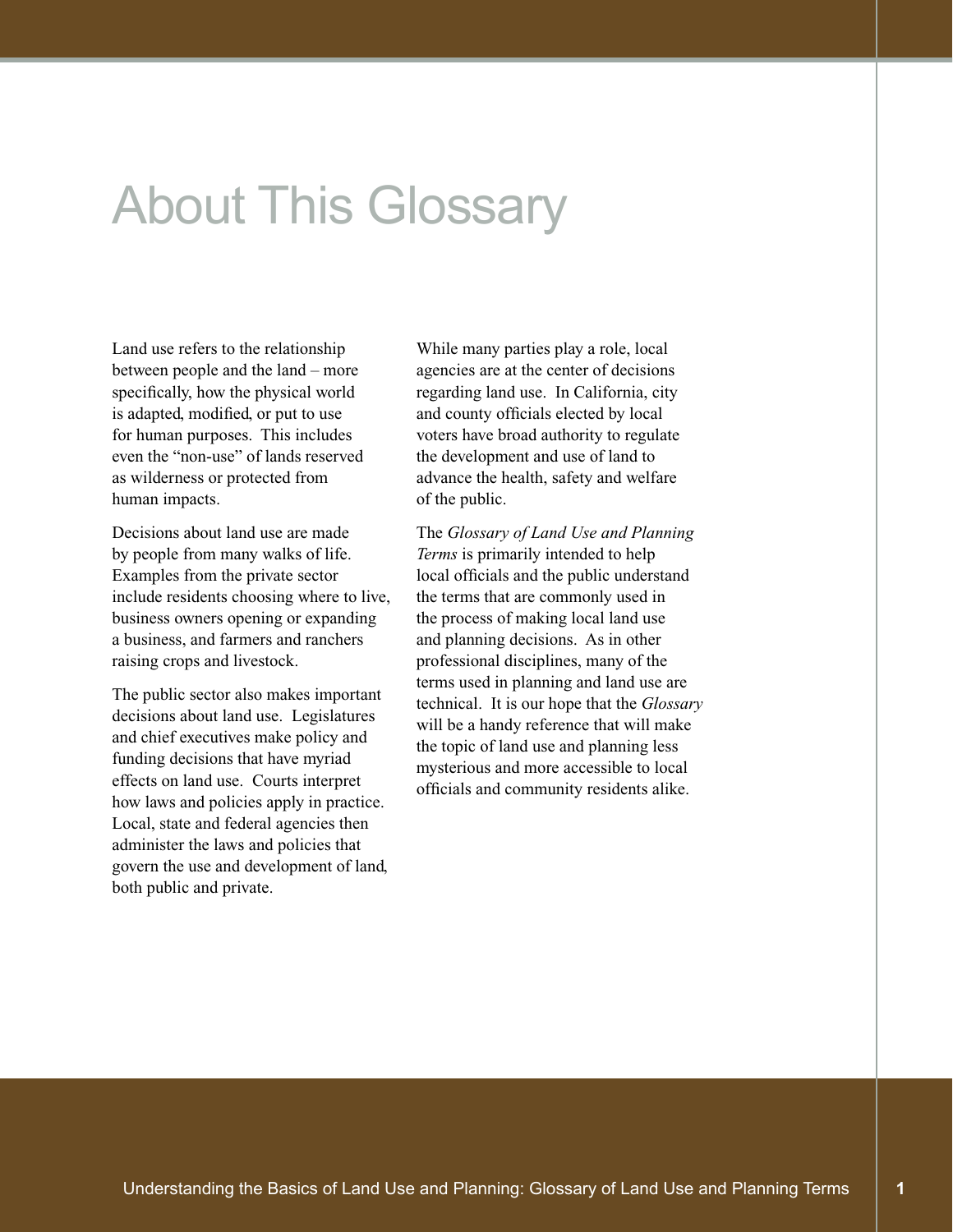### **A**

**AB 32**. California's Global Warming Solutions Act of 2006. The Act requires that California's greenhouse gas (GHG) emissions be reduced to 1990 levels by 2020. This is a reduction of about 30 percent from projected "business as usual" levels. The Act gives the California Air Resources Board (CARB) authority to identify and regulate sources of greenhouse gas emissions. The CARB's "Scoping Plan" for implementing AB 32 includes a wide range of strategies including reducing GHG emissions from cars and light trucks through transportation planning relating to land use. Other measures include implementing green building standards that increase energy efficiency, water conservation, waste reduction, and recycling.

**Abandonment**. A cessation of the use of the property by the owner without intent to transfer the property to another or resume the use of the property.

**Abatement**. Reducing or eliminating the degree or intensity of a nuisance or other property-related problem, usually used in connection with zoning code or environmental program enforcement.

**Abutting**. Having property or zone district boundaries in common; for example, two lots are abutting if they have property lines in common.

**Acceptable Risk**. A hazard that is deemed to be a tolerable exposure to danger given the expected benefits to be obtained. Different levels of acceptable risk may be assigned according to the potential danger and how critical the threatened structure or area is deemed. For example, the level of acceptable risk from seismic activity may range from "near zero" for nuclear power plants and natural gas transmission lines to "moderate" for open space, ranches and low intensity warehouse uses.

**Access**. A way of approaching or entering a property. Access includes ingress, the right to enter, and egress, the right to leave. In zoning and subdivision regulations, recorded lots are required to have direct access to a public street or highway or to a private street meeting public standards. This guarantees entry by owners and emergency vehicles.

**Accessibility/Accessible**. A term that describes the usability of a facility, product or service by people with disabilities.

**Accessory Building or Use**. An activity or structure on a property that is incidental and subordinate to the main use of a site. For example, a small business office within a store might be considered an *accessory use*, and might not be counted in the calculation of the size of the store for zoning purposes.

**Acre-Foot**. A volume of water one foot deep covering one acre; approximately 326,000 gallons. One acrefoot of water is enough to meet the needs of two typical families for a year.

**Acres, Gross**. The entire acreage of a site. Most communities calculate gross acreage to the centerline of proposed bounding streets and to the edge of the right-of-way of existing or dedicated streets.

**Acres, Net**. The portion of a site that can actually be built upon. The following generally are not included in the net acreage of a site: public or private road rights-of-way, public open space, and flood ways.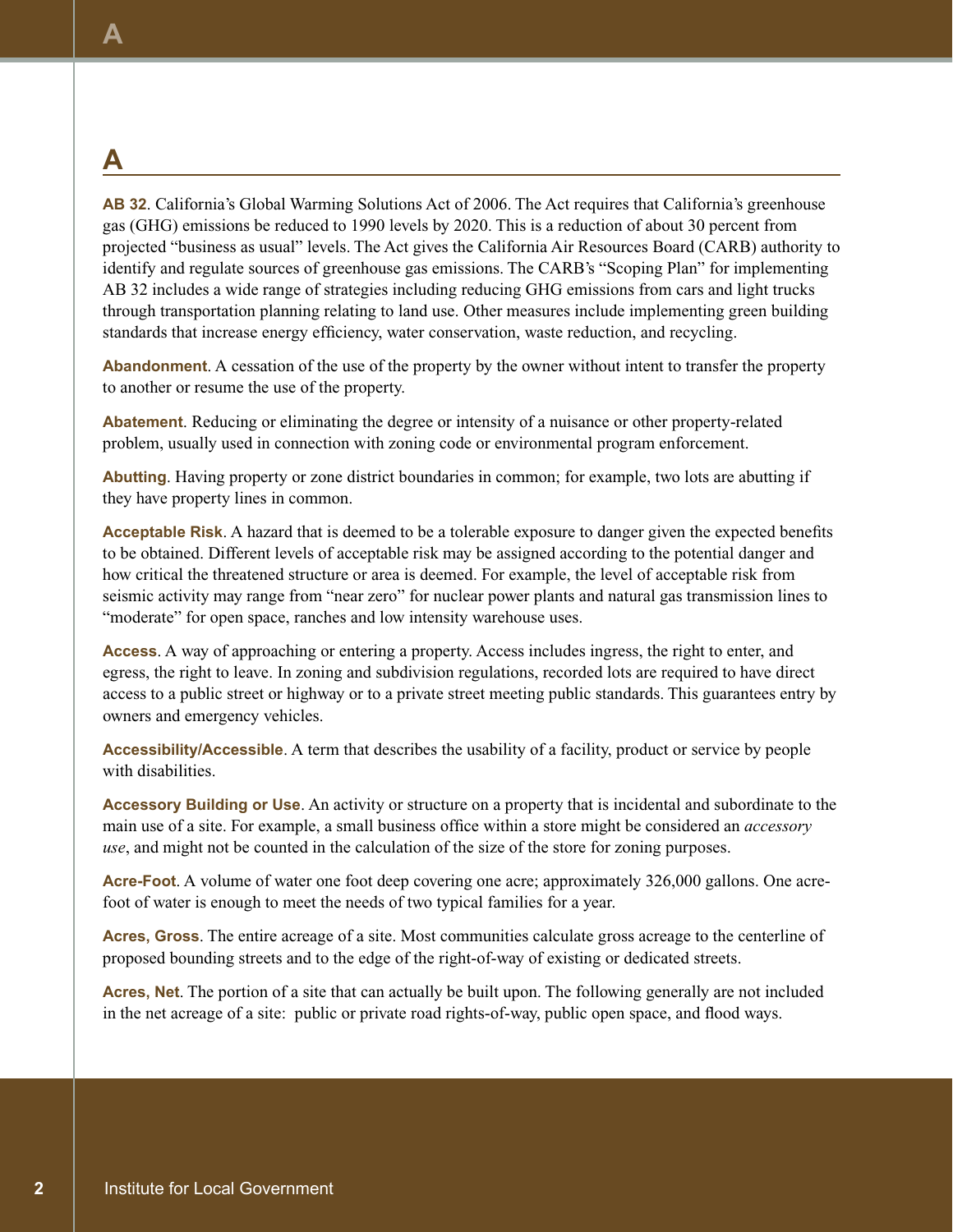**Active Living Community**. A community designed to provide opportunities for people of all ages and abilities to incorporate physical activity into their daily routines. By encouraging people to be more active, active living communities may improve health by lowering people's risk for health conditions such as obesity, diabetes, heart disease, osteoporosis, and depression.

**Ad Valorem Tax**. A tax assessed based on the dollar value of an item or activity. Typical examples are property and sales taxes. Ad valorem taxes contrast with per-unit taxes, such as alcoholic beverage and cigarette taxes, which are assessed at a fixed dollar amount per unit purchased.

**ADA.** Americans with Disabilities Act. For purposes of planning and land use, federal law that generally requires that businesses and public facilities and conveyances be accessible to individuals with disabilities.

**Adaptation**. Adjustment in natural or human systems to a new or changing environment. For example, adaptation to climate change refers to adjustment in natural or human systems in response to actual or expected climatic stimuli or their effects, which moderates harm or exploits beneficial opportunities.

**Adaptive Reuse**. Converting obsolete or historic buildings from their original or most recent use to a new use. For example, an old manufacturing site could be converted into apartments or retail space.

**Administrative Decision**. *See* Ministerial Decision.

**Adverse impact**. A negative consequence for the physical, social, or economic environment resulting from an action or project.

**Aerosol**. Particulate matter, solid or liquid, larger than a molecule but small enough to remain suspended in the atmosphere. Natural sources include salt particles from sea spray, dust and clay particles as a result of weathering of rocks, both of which are carried upward by the wind. Aerosols can also originate from human activities and are often considered pollutants.

**Afforestation**. Planting of new forests on lands that historically have not contained forests, or have not been recently forested.

**Affordable Housing**. Housing capable of being purchased or rented by persons whose income level is categorized as very low, low, or moderate within standards set by the California Department of Housing and Community Development or the U.S. Department of Housing and Urban Development.

**Agenda**. A document that specifies what will be discussed at a local agency meeting. Agendas contain a brief, general description of each item the governing body will be addressing. Local agencies generally cannot discuss and make decisions on items that are not on the agenda. *See* CALIFORNIA GOVERNMENT CODE section 54950.

**Aging in Place**. The ability to live in one's own home and community safely, independently, and comfortably, regardless of age, income, or ability level.

**Agricultural Preserve**. Land designated for agricultural use.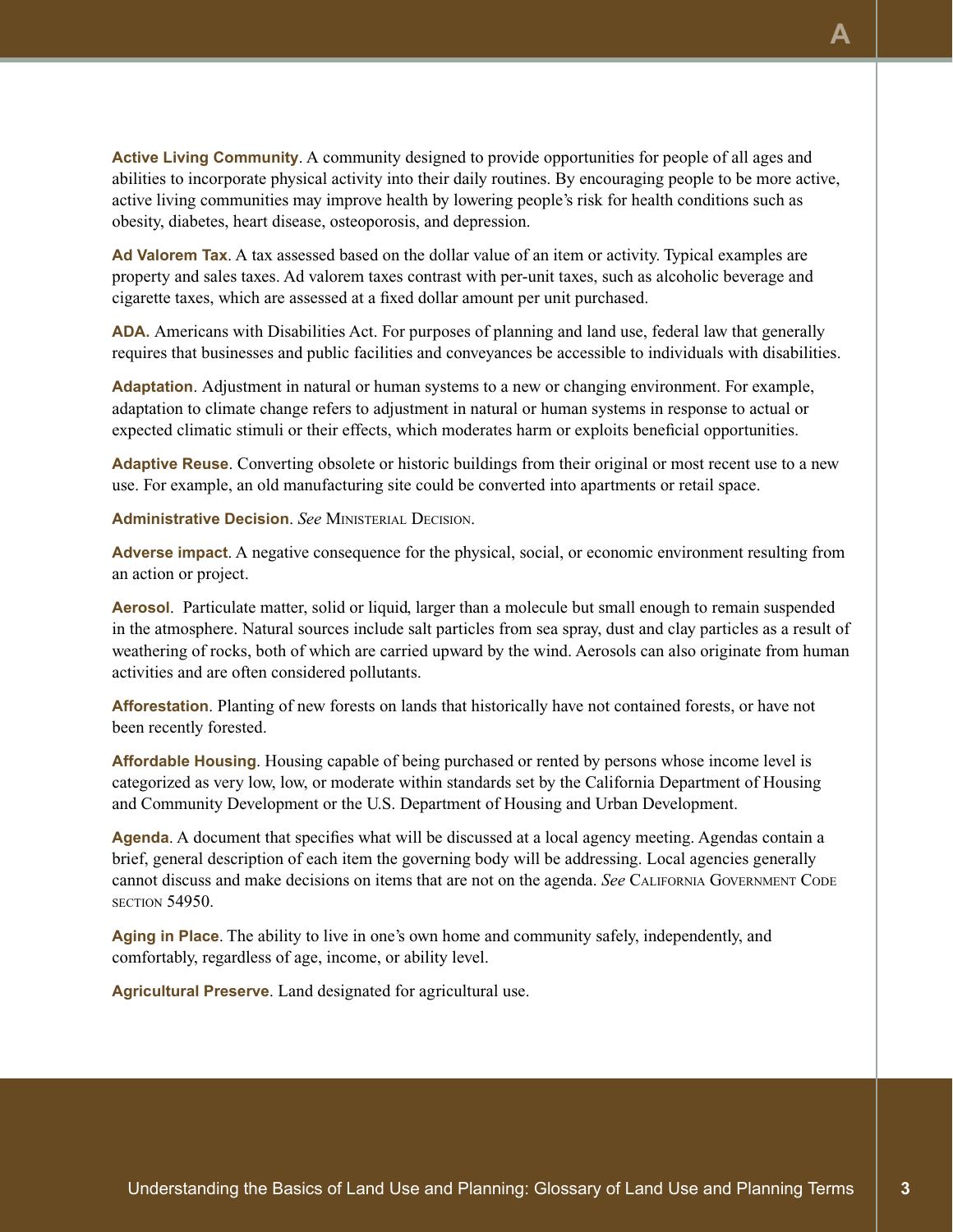**Agricultural Urbanism**. An approach to integrating growth and development with preserving agricultural resources and enhancing elements of the food system.

**Agriculture**. Use of land for the production of food and fiber, including the growing of crops and/or the grazing of animals on natural prime or improved pasture land.

**Air Pollution**. One or more chemicals or substances in the air in concentrations sufficient to harm humans, other animals, vegetation, or materials.

**Air Rights**. The right granted by a property owner to a buyer to use space above an existing right-of-way or other site, usually for development.

**Airport-Related Use**. A use that supports airport operations including, but not limited to, aircraft repair and maintenance, flight instruction, and aircraft chartering.

**Albedo.** The fraction of solar radiation reflected by a surface or object, often expressed as a percentage. Snow covered surfaces have a high albedo; the albedo of soils ranges from high to low; vegetation covered surfaces and oceans have a low albedo.

**Alternative Planning Strategy (APS)**. A regional growth strategy required under SB 375 for regions where the Sustainable Communities Strategy (SCS) will not achieve the greenhouse gas (GHG) reduction target set by the California Air Resources Board (CARB). Unlike the SCS, an APS is a separate document from the Regional Transportation Plan, and must, if implemented, meet the regional GHG reduction target set by the CARB. Residential development and transportation projects consistent with the APS are eligible for SB 375's CEQA streamlining incentives, if cities or counties choose to offer them. *See* California Environmental Quality Act, SB 375, Sustainable Communities Strategy.

**Ambient**. Surrounding on all sides; used to describe measurements of existing conditions with respect to traffic, noise, air and other environments.

**Amortization**. The process by which nonconforming uses and structures must be discontinued or made to conform to requirements of the current zoning ordinance at the end of a specified period of time.

**Anchor Tenant**. The major store or stores within a shopping center.

**Ancillary Benefits**. Complementary benefits of a given policy. For example, ancillary benefits of a climate policy could include improvements in local air quality and reduced reliance of imported fossil fuels.

**Annex/annexation**. To incorporate a land area into an existing district or municipality, with a resulting change in the boundaries of the annexing jurisdiction.

**Anthropogenic.** Made by people or resulting from human activities. Usually used in the context of emissions produced by human activities.

**Appeal**. When a person believes a decision was made in error, an appeal may be filed so that a higher decision-making body can review the case.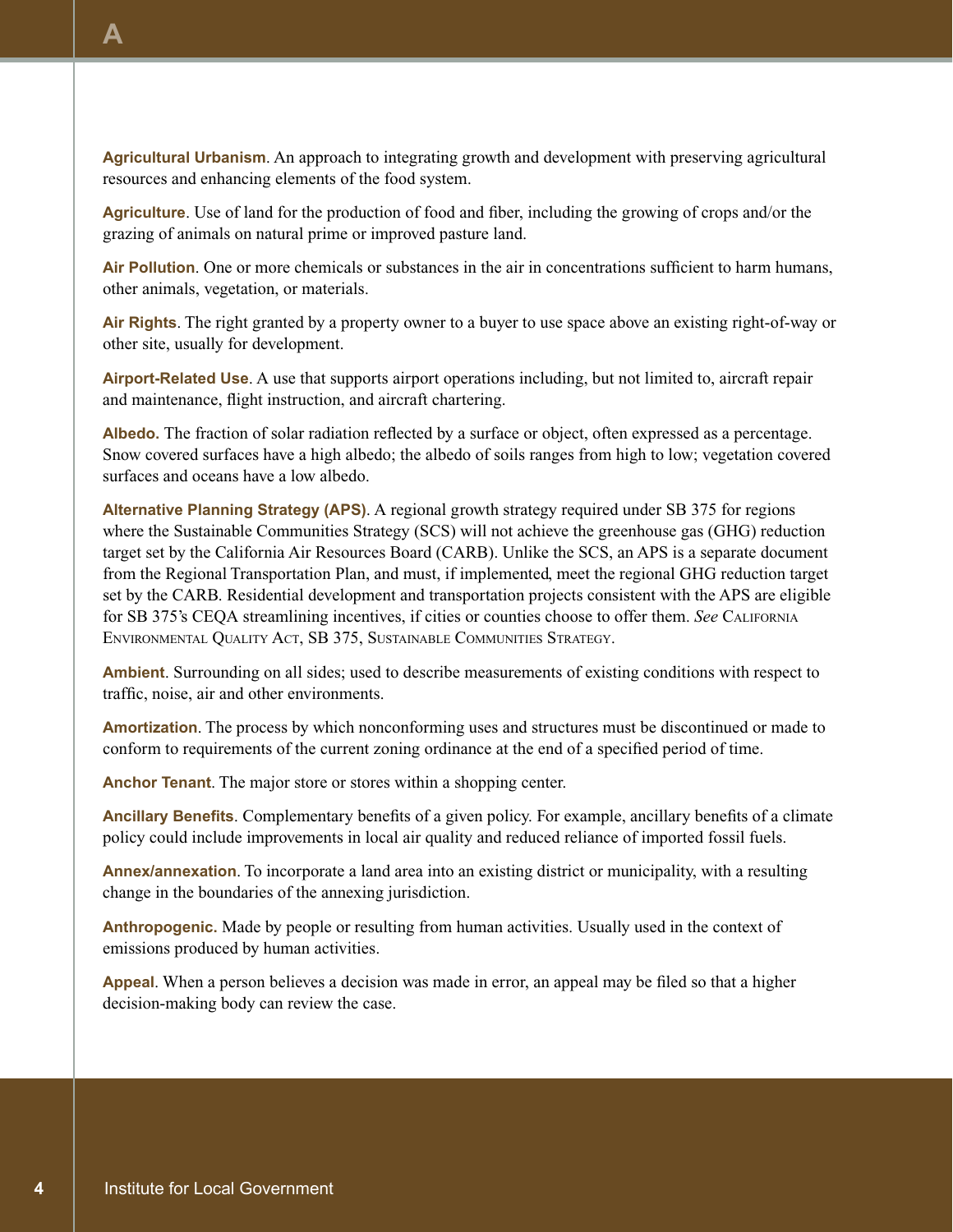**Approach Zone**. The air space at each end of a landing strip that defines the glide path or approach path of aircraft as they land. The approach zone should be free from obstruction.

**Appropriation**. A legal authorization granted by the governing body to expend monies, and incur obligations for specific purposes.

**Aquifer**. An underground, water-bearing layer of earth, porous rock, sand, or gravel, through which water can seep or be held in natural storage. Aquifers generally hold sufficient water to be used as a water supply.

**Arable**. Land capable of being cultivated for farming.

**Architectural Control; Architectural Review**. Regulations and procedures requiring the exterior design of structures to be suitable, harmonious, and in keeping with the general appearance, historic character, and/or style of surrounding areas. A process used to exercise control over the design of buildings and their settings.

**Arterial**. A roadway that provides intra-community travel and access to the countywide highway system, characterized by medium-speed (30-40 mph) and medium-capacity (10,000-35,000 average daily trips). Access to community arterials should be provided at collector roads and local streets, but direct access from parcels to existing arterials is common.

**Articulation**. Variation in the depth of the building plane, roof line, or height of a structure that breaks up plain, monotonous areas and creates patterns of light and shadow.

**As-of-right Use**. A use of land that is permitted as a principal use in a zoning district.

**Assessed Valuation**. The value at which property is appraised for tax purposes.

**Assisted Housing**. Generally multifamily rental housing, but sometimes single-family ownership units, whose construction, financing, sales prices, or rents have been subsidized by federal, state, or local housing programs.

**Automobile-intensive Use**. A use of a retail area that depends on exposure to continuous auto traffic.

#### **B**

**BANANA**. Acronym for the term Build Absolutely Nothing Anywhere Near Anything.

**Base Flood**. In any given year, a 100-year flood that has a one percent likelihood of occurring, and is recognized as a standard for acceptable risk.

**Below-market rate (BMR)**. (1) Any housing unit specifically priced to be sold or rented to low-or moderate-income households for an amount less than the fair-market value of the unit. Both the State of California and the U.S. Department of Housing and Urban Development set standards for determining which households qualify as "low-income" or "moderate-income." (2) The financing of housing at less than prevailing interest rates.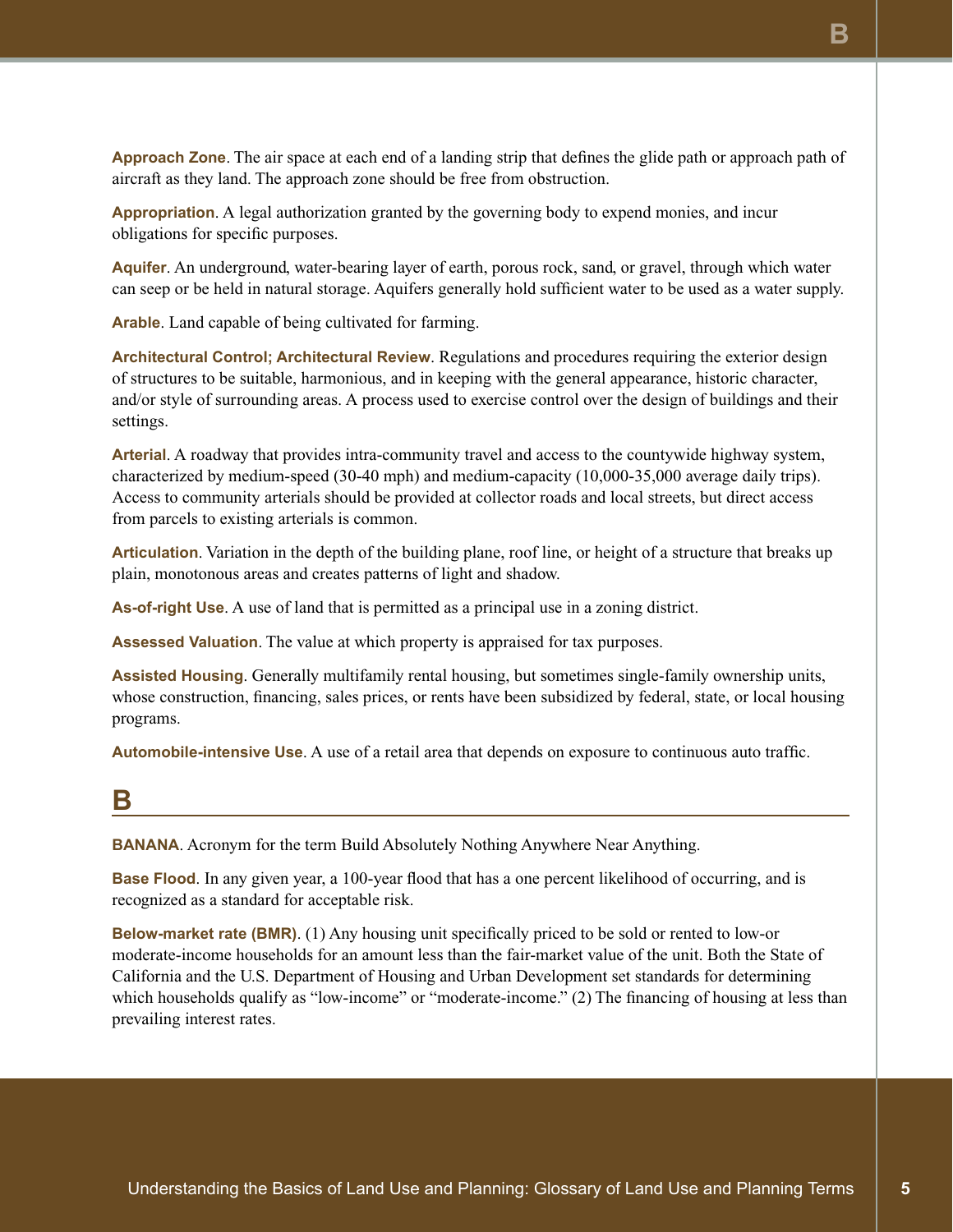**Benefit Assessment Bonds.** Bonds levied by cities, counties and special districts to acquire or construct public improvements that convey a special benefit to a defined group of properties.

**Benefit Assessment District.** A defined area that receives a special benefit from the construction of one or more public facilities. A Benefit Assessment District is a financing mechanism for providing public infrastructure as allowed under various statutes. Bonds may be issued to finance the improvements, subject to repayment by assessments charged against the benefiting properties. Creation of a Benefit Assessment District enables property owners in a specific area to cause the construction of public facilities or to maintain them (for example, a downtown, or the grounds and landscaping of a specific area) by contributing their fair share of the construction or installation and operating costs.

**Benefit Assessment.** Charges levied on parcels to pay for public improvements or services provided within a pre-determined district or area according to the benefit the parcel receives from the improvement or services.

**Berm.** A mound of earth usually 2 to 6 feet high designed to shield and buffer uses like parking areas. Also used to minimize water run-off.

**Bicycle-Friendly.** Possessing policies and practices, including community design and infrastructure, which support cycling as a regular mode of travel, as well as recreation. Factors affecting the "bicyclefriendliness" of a community may include public facilities, such as bicycle racks on streets or by public buildings; regulations that allow riders to take bicycles on public transit; accessibility, such as the position of bicycle paths relative to roads, quality of the terrain, and presence of curb cuts; and the aesthetics of bikeways and their surroundings. Safety features such as lighting, security measures, and protection from on-road vehicles are additional factors, and may help people become more comfortable about travelling by bicycle, including with other traffic.

**Bicycle Lanes, Paths and Routes.** A bicycle lane is a corridor expressly reserved and marked for bicycles, existing on a street or roadway in addition to any lanes for use by motorized vehicles. A path is a paved route not on a street or roadway and expressly reserved for bicycles (and often pedestrians) traversing an otherwise unpaved area. Bicycle paths may parallel roads but typically are separated from them by landscaping. A bicycle route is a facility shared with motorists and identified only by signs; it has no pavement markings or lane stripes.

**Bikeways.** The term bikeways encompasses bicycle lanes, bicycle paths, and bicycle routes. Bikeways are divided into three classes. Class 1 bikeways are paved routes, not on a street or roadway, expressly reserved for bicycles traversing an otherwise unpaved area. Class 2 bikeways are corridors expressly reserved for bicycles, existing on a street or roadway in addition to any lanes for use by motorized vehicles. Class 3 bikeways are shared with motorists and identified only by signs. *See* BICYCLE LANES, PATHS AND ROUTES.

**Biological productivity.** The amount of plants and animals that grow and thrive in a defined region.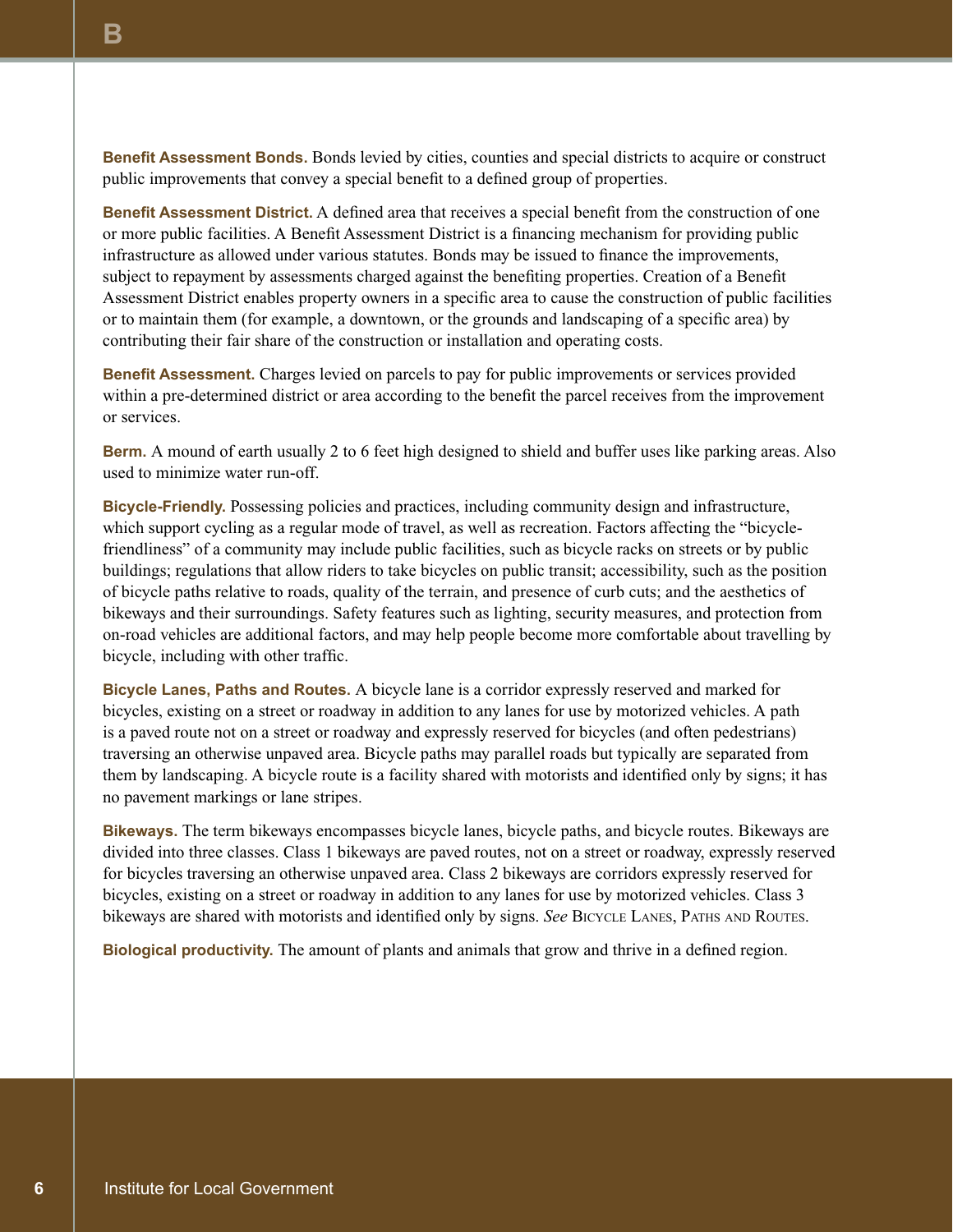**Biosphere**. The part of the earth comprising all ecosystems and living organisms, in the atmosphere, on land (terrestrial biosphere) or in the oceans (marine biosphere), including derived dead organic matter, such as litter, soil organic matter and oceanic detritus.

**Biotic Community**. A group of living organisms characterized by a distinctive combination of both animal and plant species in a particular habitat.

**Biofuels.** Fuels derived from biological material, for example ethanol produced from corn, sugarcane, or other plants.

**Black Carbon**. Particles of carbon in the atmosphere produced by inefficient combustion of fossil fuels or biomass. Black carbon aerosols absorb light from the sun, shading and cooling the earth's surface, but contribute to significant warming of the atmosphere.

**Blight**. A condition of a site, structure, or area that may cause nearby buildings and/or areas to decline in attractiveness and/or utility. The Community Redevelopment Law contains a definition of blight used to determine eligibility of proposed redevelopment project areas. *See* California Health and Safety Code sections 33031 and 33032.

**Blueline Stream**. A watercourse shown as a blue line on a U.S. Geological Service topographic quadrangle map.

**Board of Appeals**. An appointed board that hears appeals on variances and exceptions.

**Board of Supervisors**. A county's legislative body. Board members are elected by popular vote and are responsible for enacting ordinances, making appropriations, and establishing county policy. The board adopts the general plan, zoning, and subdivision regulations.

**Bond**. A certificate of debt issued by an entity, guaranteeing payment of the original investment, plus interest, by a specified future date. Funds raised through the sale of bonds can be used for various public purposes.

**Brown Act**. California's open meeting law for local agencies. The Brown Act imposes certain requirements for agendas, public comments, and other aspects of public meetings. *See* CALIFORNIA GOVERNMENT CODE sections 54950 and following.

**Brownfield**. An area with abandoned, idle, or under-used industrial and commercial facilities where expansion, redevelopment, or reuse is complicated by real or perceived environmental contamination.

**Buffer Zone**. An area of land separating two distinct land uses that softens or mitigates the effects of one land use on the other. Where a commercial district abuts a residential district, for example, additional use, yard, or height restrictions may be imposed to protect residential properties. The term may also be used to describe any zone that separates two unlike zones, such as a multifamily housing zone between singlefamily housing and commercial uses.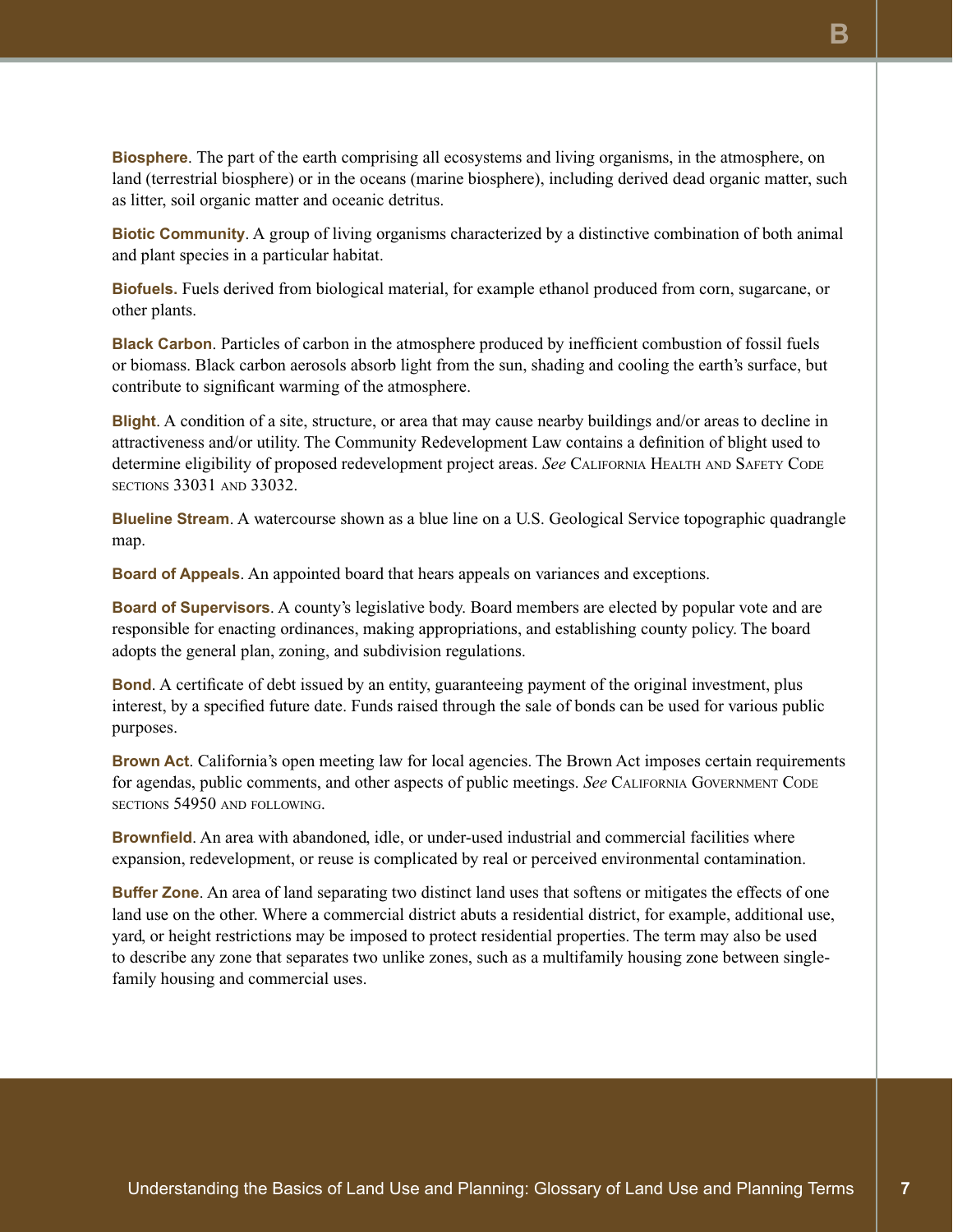**Building Code**. Standards adopted by the state governing the construction, alteration, demolition, occupancy, or other use of buildings used for human habitation. The state regulations are substantially the same as those contained in the most recent editions of the Uniform Building Code, Uniform Housing Code, Uniform Plumbing Code, Uniform Mechanical Code and the National Electric Code. Local governments may have stricter standards under certain circumstances. *See* California Health and Safety Code sections 17921-17922.

**Building Coverage**. The amount of a lot that is covered by buildings, usually expressed as a percentage.

**Building Envelope**. The space remaining on a site for structures after all building setback, height limit, and bulk requirements have been met.

**Building Intensity**. For residential uses, the actual number or the allowable range of dwelling units per net or gross acre. For non-residential uses, the actual or the maximum permitted floor area ratio (FAR). *See* Floor Area Ratio.

**Building Official**. The person responsible for the administration and enforcement of the building, housing, plumbing, electrical and related codes.

**Build-to Line**. A zoning requirement that sets a line that a building facade must be built to. The opposite of a setback. Usually required in order to maintain a uniform street wall and create a street as an "outdoor room." See SETBACK.

**Build-out**. Development of land to its full potential or theoretical capacity as permitted under current or proposed planning or zoning designations.

**Built Environment**. Buildings, roads, parks, and all other improvements constructed by people that form the physical character of a community.

**Bulk Regulations**. Zoning or other regulations that control the height, mass, density, and location of buildings. The purpose of bulk regulations is to provide proper light, air, and open space. Some bulk regulations also are intended to reflect context-sensitive design.

**Business Improvement Districts**. Public-private partnerships among property owners and commercial tenants who collectively contribute to the maintenance, development and promotion of their commercial district.

**Bus Rapid Transit (BRT)**. Transit system using buses that provide faster service than traditional bus routes, through improvements in infrastructure, vehicles, and scheduling. Examples include dedicated busways, priority bus lanes, limited stop service, and signal pre-emption.

**Busway**. A vehicular right-of-way reserved exclusively for buses.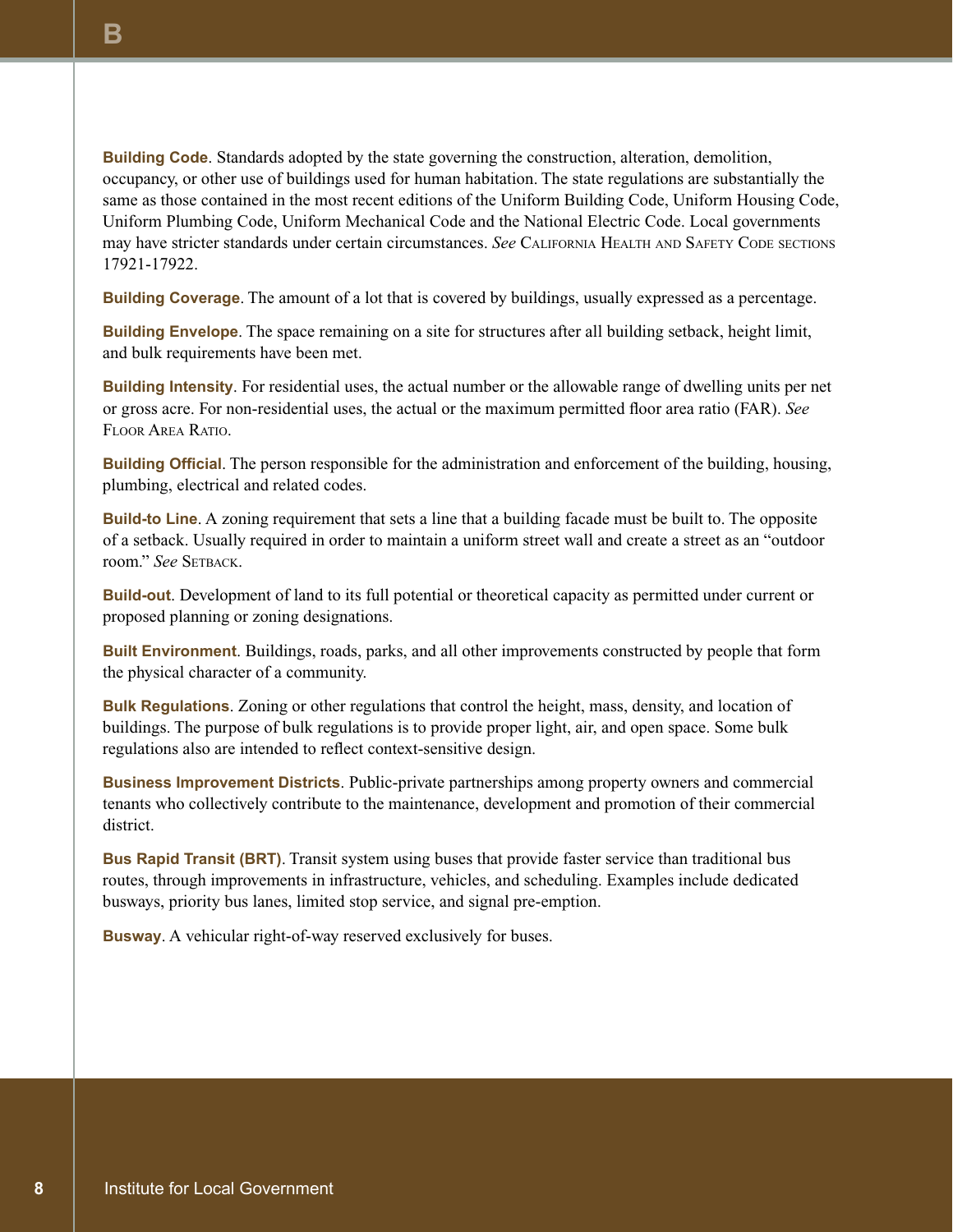#### **C**

**California Air Resources Board (CARB)**. State agency responsible for regulating air pollution, including emissions of greenhouse gases under AB 32 and SB 375. *See* AB 32, SB 375.

**California Environmental Quality Act (CEQA)**. A state law requiring state and local agencies to analyze the potential impacts of their actions on the environment, disclose their findings to the public, and to mitigate impacts where feasible.

**California Housing Finance Agency (CHFA)**. A state agency established by the Housing and Home Finance Act of 1975 that is authorized to sell revenue bonds and generate funds for the development, rehabilitation, and conservation of low- and moderate-income housing.

**CalTrans**. California Department of Transportation.

**Capital Improvements Program (CIP)**. A program established by a city or county government and reviewed by its planning commission, which schedules permanent improvements, usually for a minimum of five years in the future, to fit the projected fiscal capability of the local jurisdiction. The program generally is reviewed annually, for conformance to and consistency with the general plan.

**Capital Outlay**. Expenditures which result in the acquisition of or addition to fixed assets.

**Carbon Dioxide (CO2)**. A naturally occurring gas, and also a by-product of burning fossil fuels and biomass, as well as land-use changes and other industrial processes. It is the reference gas against which other greenhouse gases are measured and therefore has a Global Warming Potential of 1. Carbon dioxide represents about 84 percent of total U.S. greenhouse gas emissions. *See* Greenhouse Gas.

**Carbon Sequestration**. The process of removing carbon from the atmosphere and storing it in a "carbon sink", a fixed molecule in soil, oceans or plants.

**Carbon Sink**. Carbon reservoirs and conditions that take in and store more carbon than they release. Carbon sinks can serve to partially offset greenhouse gas emissions. Forests and oceans are large carbon sinks. *See* CARBON SEQUESTRATION.

**Carrying Capacity**. (1) The level of land use, human activity, or development for a specific area that can be accommodated permanently without an irreversible change in the quality of air, water, land, or plant and animal habitats. (2) The upper limits of development beyond which the quality of human life, health, welfare, safety, or community character within an area will be impaired. (3) The maximum level of development allowable under current zoning.

**Census Tract**. Small portions of populated areas in which data is collected for statistical purposes during a census.

**Census**. The nationwide population count conducted every 10 years by the U.S. Census Bureau.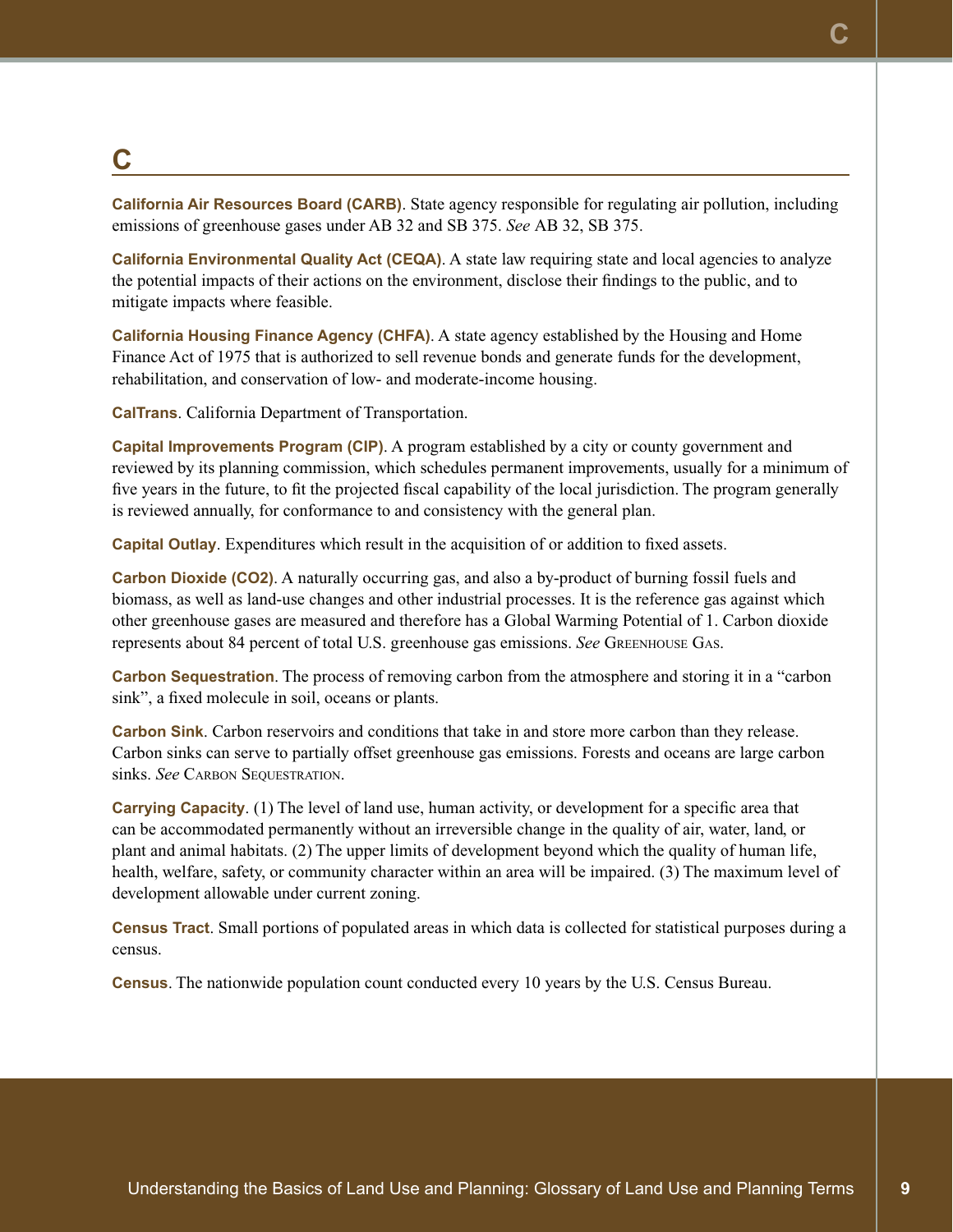**Central Business District (CBD)**. The major commercial downtown center of a community. General guidelines for delineating a downtown area are defined by the U.S. Census of Retail Trade, with specific boundaries being set by the local municipality.

**CEQA**. The California Environmental Quality Act. CEQA requires that private and public projects' potential adverse effects upon the environment be reviewed by decision-makers and disclosed to the public. *See* California Public Resources Code sections 21000 and following.

**Certificate of Compliance**. (1) Sometimes used synonymously with Certificate of Occupancy. (2) Also refers to a certificate issued under the Subdivision Map Act when a division of property is in compliance with the Map Act and local subdivision ordinances. (3) Less commonly, may also refer to an enforcement device used to inform others (like a potential purchaser) that a property does not comply with local codes and details what must be changed to bring the property back into compliance.

**Certificate of Occupancy**. An official certification that a building or place conforms to the provisions of the zoning and building codes, and therefore may be used or occupied. A structure cannot be occupied without a certificate of occupancy.

**Channelization**. (1) The straightening and/or deepening of a watercourse for purposes of storm-runoff control or ease of navigation. Channelization often includes lining of stream banks with a retaining material like concrete. (2) At the intersection of roadways, the directional separation of traffic lanes through the use of curbs or raised islands that limit the paths that vehicles may take through the intersection.

**Charrette**. A short-term intensive planning session where residents, designers, and others collaborate on a vision for development. The charrette workshop is designed to stimulate ideas and involve the public in the community planning and design process.

**Charter City**. A city that is incorporated under its own charter rather than the general laws of the state. Charter cities have broader powers than do general law cities in matters that are "municipal affairs" (as opposed to matters of "statewide concern").

**Circulation Element**. One of the seven state-mandated elements of a local general plan, it contains adopted goals, policies, and implementation programs for the planning and management of existing and proposed thoroughfares, transportation routes, and terminals, as well as local public utilities and facilities, all correlated with the land use element of the general plan.

**City Council**. A city's legislative body. The popularly elected city council is responsible for enacting ordinances, imposing taxes, making appropriations, establishing city policy, and hiring some city officials. The council adopts the general plan, zoning, and subdivision ordinance.

**Clear Zone**. That section of an approach zone of an airport where the plane defining the glide path is 50 feet or less above the centerline of the runway. The clear zone ends where the height of the glide path above ground level is above 50 feet. Land use under the clear zone is restricted.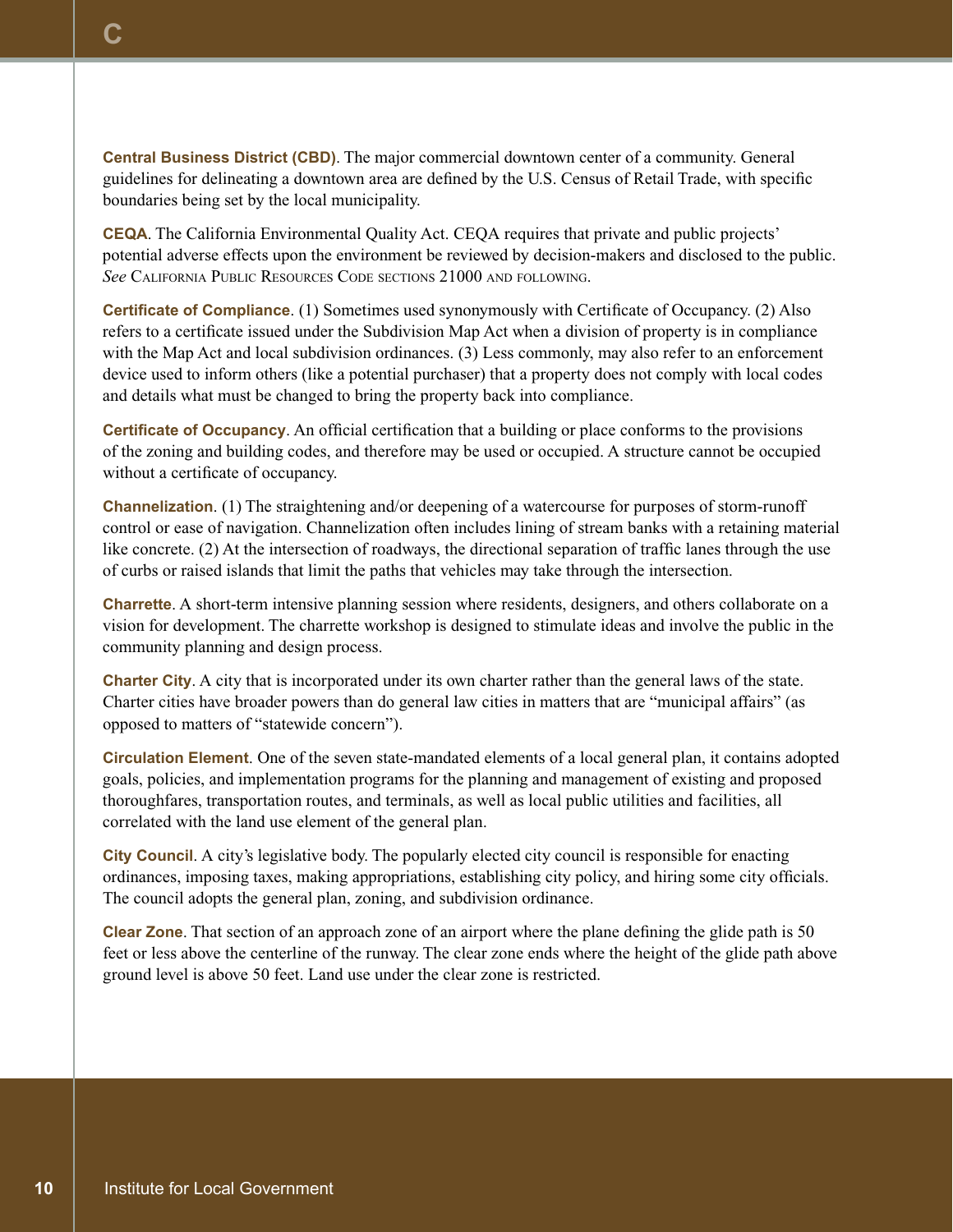**Climate**. Climate is generally defined as the "average weather" over a period of time ranging from months to thousands of years. The classical period is three decades, as defined by the World Meteorological Organization (WMO). Statistical measurements of climate most often focus on surface variables such as temperature, precipitation, and wind. *See* Weather.

**Climate Change**. Climate change refers to any significant change in measures of climate (such as temperature, precipitation, or wind) lasting for an extended period (decades or longer). Climate change may result from: natural factors, such as changes in the sun's intensity or slow changes in the earth's orbit around the sun; natural processes within the climate system (such as changes in ocean circulation); and human activities that change the atmosphere's composition (such as burning fossil fuels) and the land surface (such as deforestation, reforestation, urbanization or desertification.).

**Clustered Development**. Development in which a number of dwelling units are placed closer together than usual, or are attached, with the purpose of retaining an open space area.

**Co-Benefit**. The benefits of policies that are implemented for various reasons at the same time acknowledging that most policies designed to address one issue also have other important rationales (for example, related to objectives of development, sustainability, and equity). The term co-impact is also used in a more generic sense to cover both the positive and negative side of the benefits.

**Collector**. A street that provides circulation within and between neighborhoods, characterized by relatively low speed (25-30 mph) and moderate volume (5,000-20,000 average daily trips). Collectors usually serve short trips and are intended for collecting trips from local streets and distributing them to the arterial network.

**Commercial**. A land use classification that permits facilities for the buying and selling of commodities and services.

**Common Open Space**. Land within or related to a development, not individually owned or dedicated for public use that is designed and intended for the common use of the residents of the development.

**Community**. (1) A specific group of people, often living in a defined geographic area, who share a common culture, values, and norms and who are arranged in a social structure according to relationships the community has developed over a period of time. (2) More generally, a distinct local area such as a neighborhood, district, jurisdiction or municipality.

**Community Benefits**. In planning and land use, this refers to developer exactions that are required as a condition of development. The benefits contained in a community benefits agreement (CBA) may be provided by the developer or by other parties benefiting from the development subsidies, such as the stores that rent space in a subsidized retail development. Some benefits can be built into the project itself, such as the inclusion of a childcare center in the project or the use of environmentally sensitive design elements, such as white roofs that help avoid the "heat island" effect. Some benefits will affect project operations, such as wage requirements or traffic management rules. Other benefits will be completely separate from the project, such as money devoted to a public art fund, or support for existing job-training centers. *See* Exaction, Urban Heat Island.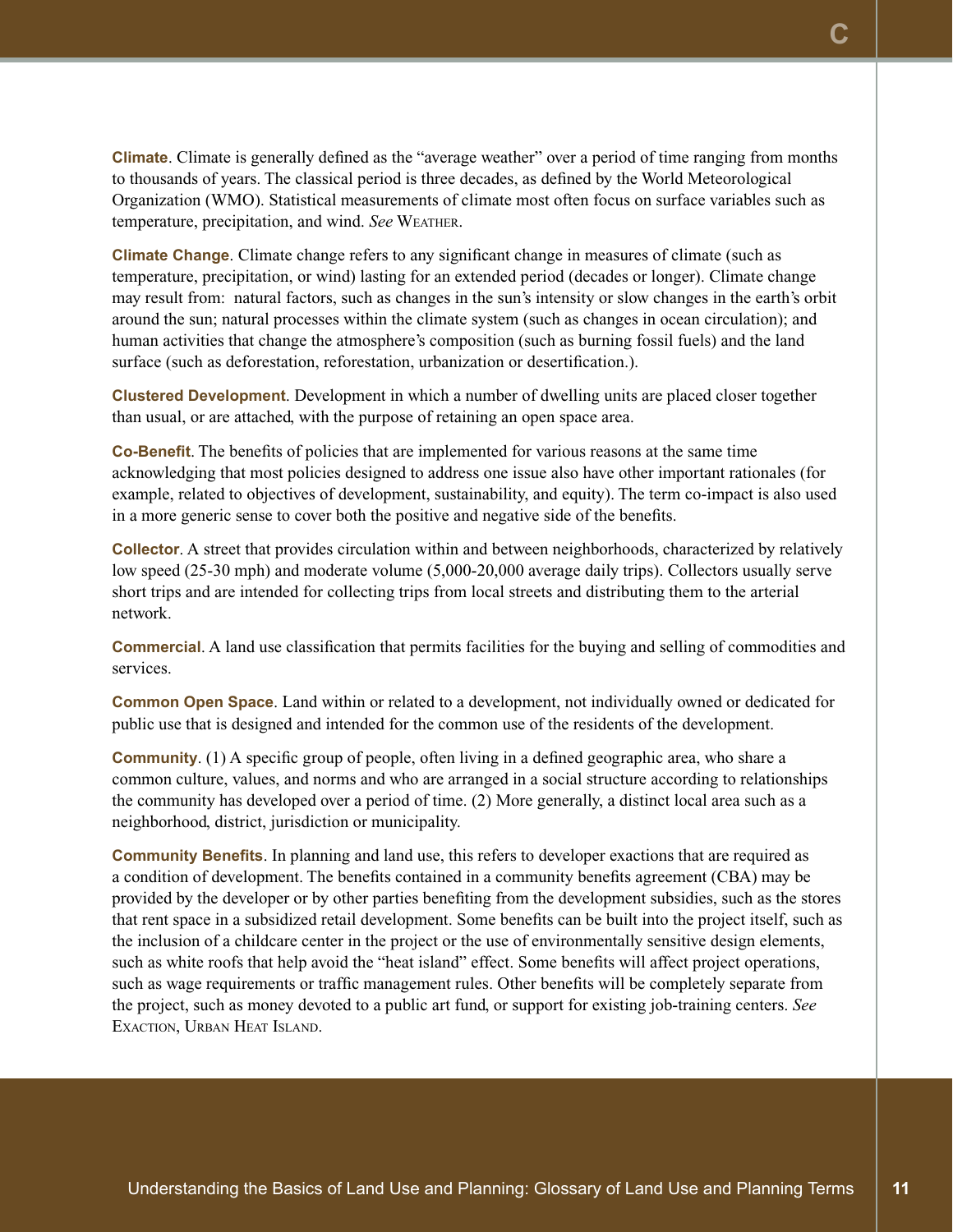**Community Care Facility**. Housing for the elderly licensed by the California Department of Social Services, typically for residents who are frail and need supervision. Services normally include meals, housekeeping, security and emergency response, a full activities program, supervision in the dispensing of medicine, personal services like assistance in grooming and bathing, but no nursing care. Sometimes referred to as residential care or personal care.

**Community Character**. The image of a community or area as defined by factors such as built environment, natural features and open space elements, type of housing, architectural style, infrastructure, and the type and quality of public facilities and services.

**Community Development Block Grant (CDBG)**. A grant program administered by the U.S. Department of Housing and Urban Development on a formula basis for larger "entitlement" communities and by the California Department of Housing and Community Development for smaller "non-entitlement" jurisdictions. This grant allots money to cities and counties for housing rehabilitation and community development, including public facilities and economic development.

**Community Facilities District**. A special district established by a local agency to finance tax-exempt bonds for the planning, design, acquisition, construction, and/or operation of public facilities, as well as public services for district residents. Special taxes levied solely within the district are used to repay the bonds. *See* California Government Code sections 53311 and following. *See also* Mello-Roos Community Facilities Tax.

**Community Food System**. A community food system, also known as a local food system, is a collaborative effort to integrate agricultural production with food distribution to enhance the economic, environmental, and social well-being of a particular place. Foods produced, processed, and distributed as locally as possible support a food system that preserves local farmland and fosters community economic viability, requires less energy for transportation, and offers consumers fresh food.

**Community Garden**. Places where neighbors and residents can gather to cultivate plants, vegetables, and fruits and, depending on local laws, keep bees and raise chickens or other livestock and poultry.

**Community Noise Equivalent Level (CNEL)**. A 24-hour energy equivalent level derived from a variety of single-noise events, with weighting factors of 5 and 10 dBA applied to the evening (7 p.m. to 10 p.m.) and nighttime (10 p.m. to 7 a.m.) periods to allow for greater sensitivity to noise during these hours. *See* pB<sub>A</sub>, DECIBEL.

**Community Park**. Land with full public access intended to provide recreation opportunities beyond those supplied by neighborhood parks. Community parks are larger in scale than neighborhood parks but smaller than regional parks.

**Community Plan**. A portion of the local general plan that focuses on a particular area or community within the city or county. Community plans supplement the general plan.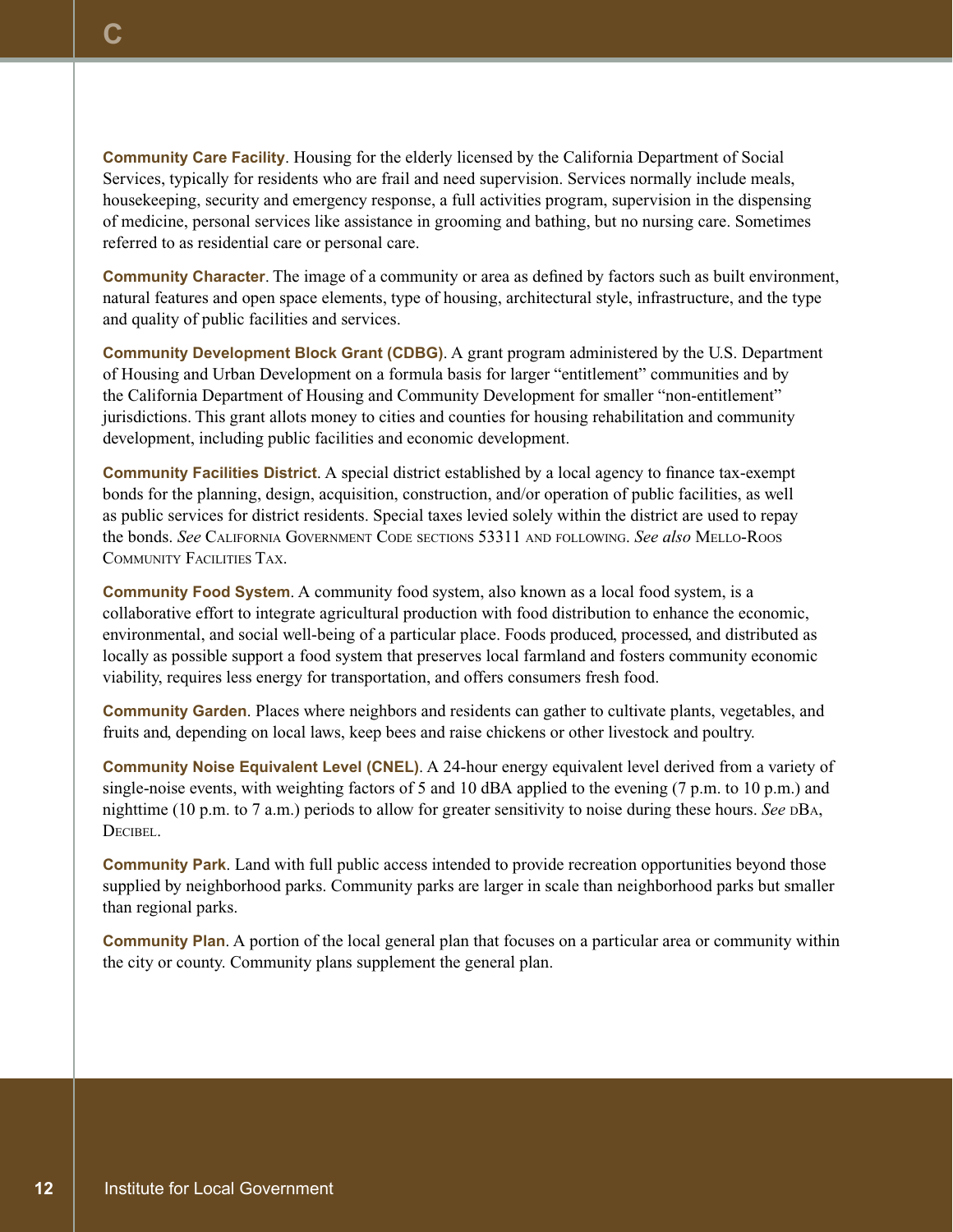**Community Redevelopment Agency (CRA)**. A local agency created under California Redevelopment Law (California Health and Safety Code sections 33000 and following), or a local legislative body that has elected to exercise the powers granted to such an agency, for the purpose of planning, developing, replanning, redesigning, clearing, reconstructing, and/or rehabilitating all or part of a specified area with residential, commercial, industrial, and/or public (including recreational) structures and facilities. The redevelopment agency's plans must be compatible with adopted community general plans.

**Community Service Area**. A geographic sub-area of a city or county used for the planning and delivery of parks, recreation, and other human services based on an assessment of the service needs of the population in that sub-area. Also referred to as a "service planning area" or SPA.

**Community Service District (CSD)**. A geographic sub-area of a city or county used for the planning and delivery of parks, recreation, and other services based on an assessment of the service needs of the population in that sub-area. A CSD is a public agency with independent administration.

**Community Supported Agriculture (CSA)**. A community of individuals who pledge support to a farm operation so that the farmland becomes the community's farm, with the growers and consumers sharing the risks and benefits of food production. More specifically, share-holders pledge in advance to cover the anticipated costs of the farm operation and farmer's salary. In return, they receive shares in the farm's produce throughout the growing season.

**Commute Shed**. The area from which people may commute from their homes to a specific workplace destination, given certain assumptions about maximum travel time or distance.

**Compatibility**. The characteristics of different uses or activities that permit them to be located near each other in harmony and without conflict. The designation of permitted and conditionally permitted uses in a zoning district is intended to achieve compatibility. Some elements affecting compatibility include intensity of occupancy as measured by dwelling units per acre; pedestrian or vehicular traffic generated; volume of goods handled; and environmental effects like noise, vibration, glare, air pollution, or radiation.

**Complete Streets**. Streets designed to accommodate all modes of travel and enable safe access for all users. Pedestrians, bicyclists, motorists and bus riders of all ages and abilities are able to safely move along and across a complete street.

**Concurrency**. Installing or operating facilities and services needed to meet the demands of new development simultaneously (or concurrently) with the development.

**Condemnation**. The exercise by a public agency of the right of eminent domain.

**Conditional Use Permit (CUP)**. A discretionary permit issued by a hearing body to allow a conditional use that may or may not be allowable under the zoning code. If approval is granted, the developer must meet certain conditions to harmonize the project with its surroundings. Each application is considered on its individual merits. CUPs require a public hearing and, if approval is granted, are usually subject to the fulfillment of certain conditions by the developer. Approval of a CUP is not a change in zoning.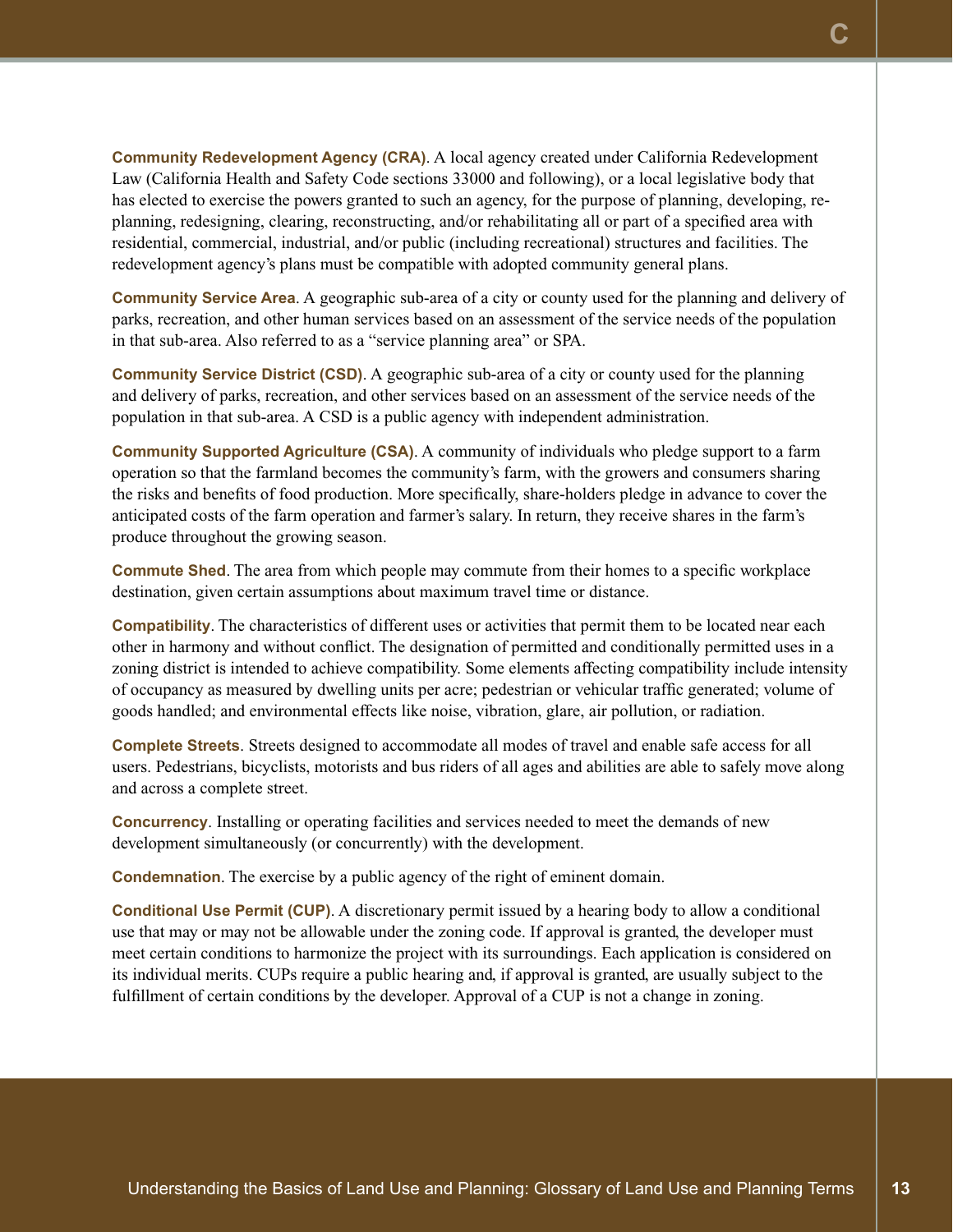**C**

**Conditional Use**. A use that may locate within a zone only upon taking measures to address issues that may make the use detrimental to the public health, safety and welfare and will not impair the integrity and character of the zoned district.

**Condominium**. A structure of two or more units, the interior spaces of which are individually owned; the balance of the property (both land and building) is owned in common by the owners of the individual units.

**Congestion Management Plan (CMP)**. A plan controlling and/or reducing the cumulative regional traffic impacts of development through growth management techniques, including traffic level of service (LOS) requirements, standards for public transit, trip reduction programs, and capital improvement programs. *See* LEVEL OF SERVICE (TRAFFIC).

**Connectivity**. The ease of travel between two points. The degree to which streets or areas are interconnected and easily accessible to one another by direct routes. An example of high connectivity would be a dense grid pattern in a downtown area.

**Conservation Easement**. A partial interest in land that severs the right to develop the land from its basic use, like low-density uses, open space or agriculture. The right to develop the land is usually held by a land trust or other entity that monitors the land and enforces the terms of the easement. The underlying owner of the land can continue to use the land according to the terms of the easement.

**Conservation Element**. One of the seven state-mandated elements of a local general plan. It contains adopted goals, policies, and implementation programs for the conservation, development, and use of natural resources. These include water and its hydraulic force, forests, soils, rivers and other waters, harbors, fisheries, wildlife, minerals, and other natural resources.

**Consistency; Consistent with**. Free from significant variation or contradiction. The various diagrams, text, goals, policies, and programs in the general plan must be consistent with each other, not contradictory or preferential. The term "consistent with" is used interchangeably with "conformity with."

**Consumer Price Index (CPI)**. A statistical description of price levels provided by the U.S. Department of Labor. The change in this index from year to year is used to measure the cost of living and economic inflation.

**Convenience Store.** The National Association of Convenience Stores defines a convenience store as a retail business with primary emphasis placed on providing the public a convenient location at which to purchase from a wide array of consumable products (predominantly food or food and gasoline services).

**Cooperative**. A group of dwellings or an apartment building that is jointly owned by the residents, the common ownership including the open space and all other parts of the property. The purchase of stock entitles the buyer to sole occupancy but not the individual ownership of a specified unit.

**Cordon Count**. A measurement of all travel (usually vehicle trips, but sometimes person trips) in and out of a defined area (around which a *cordon* is drawn).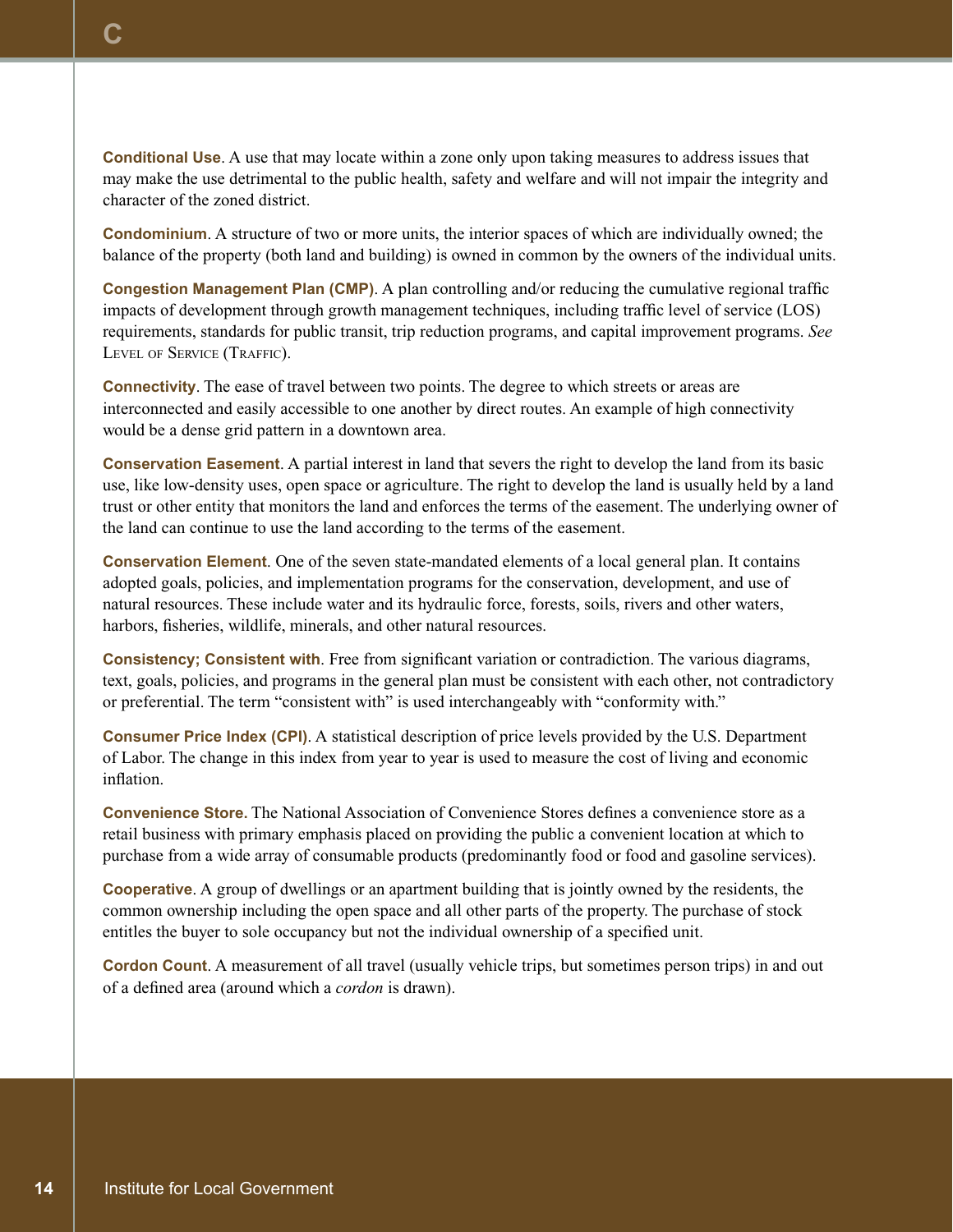**Council of Governments (COG)**. A single or multi-county entity created by a joint powers agreement among the member agencies. COGs are responsible for determining the share of the regional need for housing for each of the counties and cities within the COG's region (the Regional Housing Needs Assessment). In most cases, the COG also serves as the Regional Transportation Planning Agency (RTPA) responsible for preparing regional transportation plans and expenditure programs. Each of California's 25 COGs is governed by a Board of Directors consisting of elected officials drawn from the cities and counties belonging to the COG.

**County**. A political subdivision of the state. A major function of counties is to assist the state in administering state programs. Counties provide a variety of important countywide health, welfare and social services that serve all residents within a county. For those areas that are not within a city (often referred to as the "unincorporated areas" of a county), counties exercise land use authority and may also provide such services as law enforcement, fire protection, parks, recreation, public works (including roads), water, waste water, solid waste, and libraries—services that are similar to those cities provide within their boundaries (known as the incorporated areas). *See* California Constitution Article XI, Section 1, California Government Code section 23002.

**County Service Area.** A type of special district that may provide any service that a county may provide in unincorporated areas. The service must not be one that the county already provides to the same extent on a countywide basis. County Service Areas are commonly used for road and drainage maintenance in new subdivisions. The basic premise of a County Service Area is to fund a service that the county would not otherwise be able to fund through traditional sources, like property tax or sales tax. County Service Areas are governed by the county board of supervisors and funded by a direct assessment paid by property owners who benefit from the services provided. *See* CALIFORNIA GOVERNMENT CODE SECTIONS 25210 AND FOLLOWING.

**Covenant**. A private legal restriction that places a burden on a parcel of land in favor of another parcel. The restriction is recorded in the deed. Covenants are most commonly used in the establishment of a subdivision to restrict the use of all individual lots in the development to a certain type of use (like single-family units), but may also be used to guarantee views and solar access.

**Covenants, Conditions, and Restrictions (CC&Rs)**. A term used to describe restrictive limitations usually recorded as covenants—that may be placed on property and its use, and which usually are made a condition of holding title or lease. They are intended to preserve the physical nature and character of the development.

**Criterion.** A standard upon which a judgment or decision may be based.

**Critical Facility**. Facilities housing or serving many people, that are necessary in the event of an earthquake or flood, like hospitals, fire, police, and emergency service facilities, utility "lifeline" facilities, like water, electricity, and gas supply, sewage disposal, and communications and transportation facilities.

**Cross-acceptance**. The review by two or more jurisdictions of each other's plans. Each jurisdiction determines whether the plans submitted are consistent or can be made compatible with its own. The process provides for communication and negotiation between the affected jurisdictions.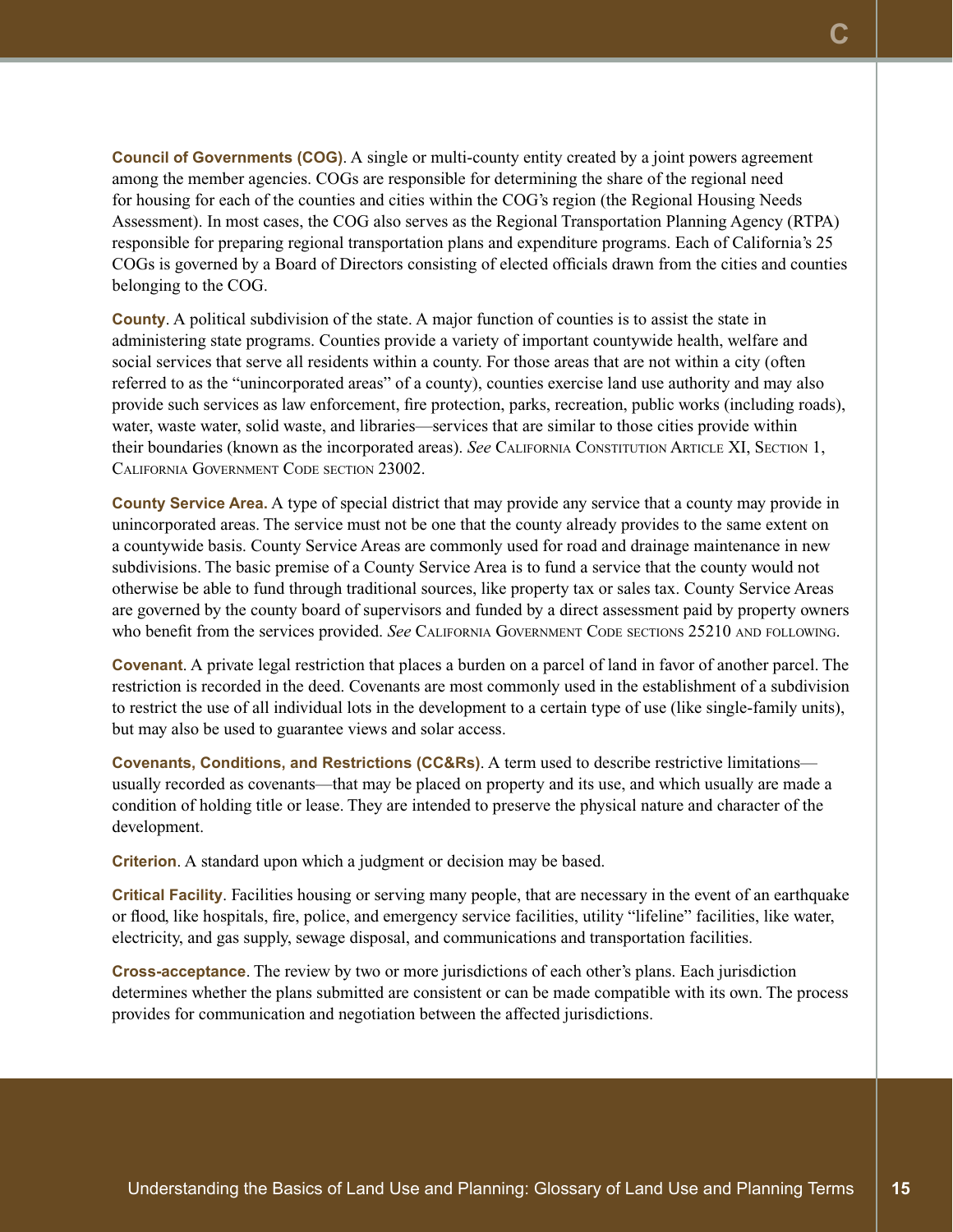**Cul-de-sac**. A short street or alley with only a single means of ingress and egress at one end and with a large turnaround at its other end.

**Cumulative Impact**. As used in CEQA, the total impact resulting from the accumulated impacts of individual projects or programs over time. *See* California Environmental Quality Act.

**Curb Cut**. A ramp opening in a curb where vehicles or wheel chairs may enter or leave the roadway.

**D**

**Day-Night Average Sound Level (Ldn)**. The A-weighted average sound level for a given area (measured in decibels) during a 24-hour period with a 10 dB weighting applied to night-time sound levels. The Ldn is approximately numerically equal to the Community Noise Equivalent Level for most environmental settings. See COMMUNITY NOISE EQUIVALENT LEVEL, DBA.

**dBA**. The "A-weighted" scale for measuring sound in decibels; weighs or reduces the effects of low and high frequencies in order to simulate human hearing. Every increase of 10 dBA doubles the perceived loudness though the noise is actually ten times more intense.

**Debt Financing**. Issuance of bonds and other debt instruments to finance municipal improvements and services.

**Debt Instrument**. Written pledge to repay debt such as bills, notes and bonds.

**Debt Service**. Payment of principal and interest on long-term indebtedness.

**Decibel (dB)**. A unit of sound pressure (abbreviated as dB) that is used to express noise level. The reference level is a sound pressure of 20 micro newtons per square meter. Zero decibels, the starting point of the scale, is about the level of the weakest sound that can be heard by someone with very good hearing in an extremely quiet location. Typical examples of noise levels would be 50 decibels in an average residence; 90 decibels for someone standing 20 feet from a subway train; and 120 decibels if standing 200 feet from a jet.

**Dedication, In lieu of**. Cash payments that may be required of an owner or developer as a substitute for a dedication of land, usually calculated in dollars per lot, and referred to as in lieu fees or in lieu contributions.

**Dedication**. A grant of private land to a public agency for public use. Dedications are often used to obtain roads and parkland needed to serve a project. Dedication requirements are often imposed as a condition of a tentative map, parcel map or as a condition of development.

**Deed Restriction**. A private legal restriction on the use of land recorded in the deed. The restriction burdens or limits the use of the property in some way. *See* Covenant, Easement.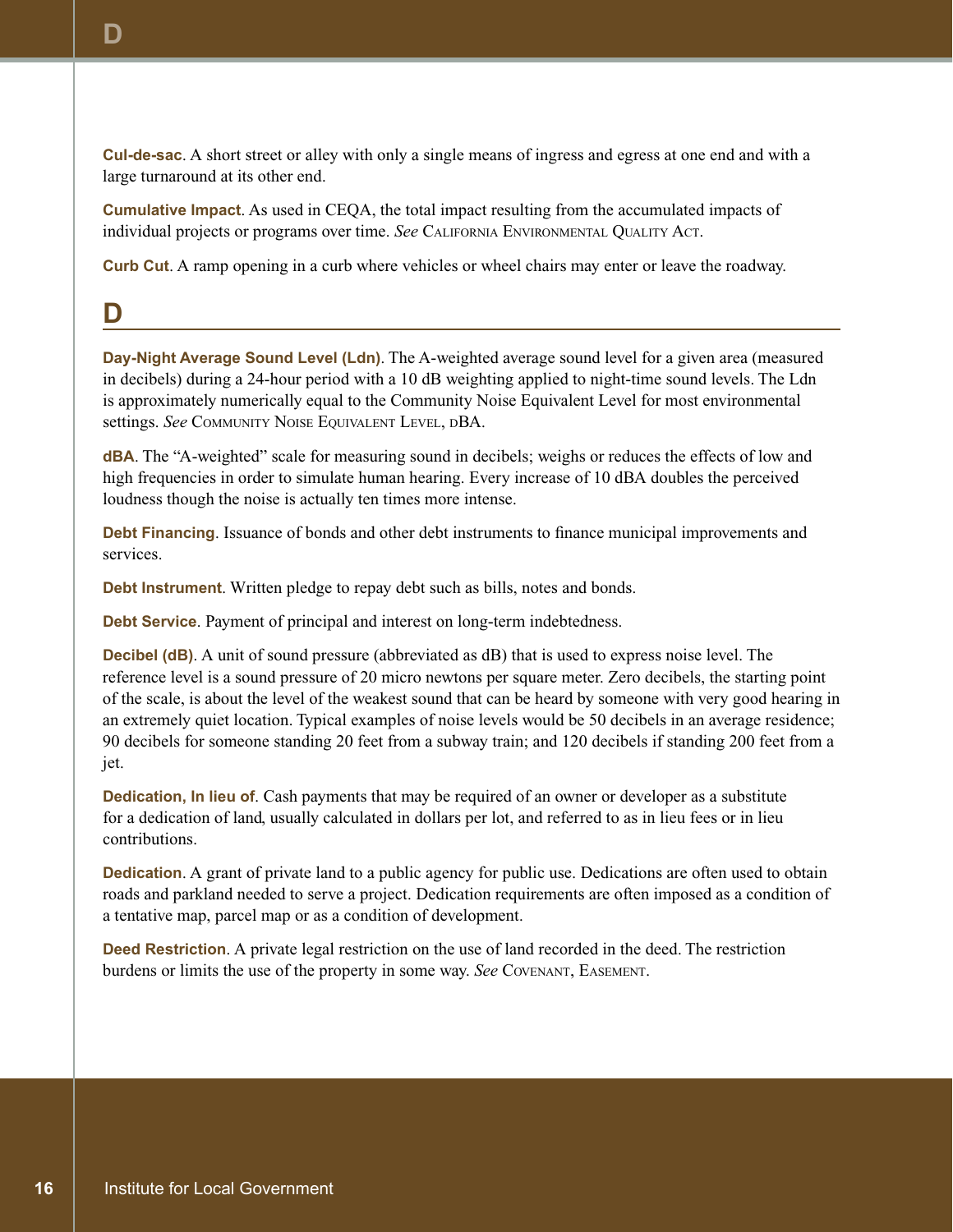**Defensible Space**. (1) In firefighting and prevention, a 30-foot area of non-combustible surfaces separating urban and wild land areas. (2) In urban areas, open spaces, entry points, and pathways configured to provide maximum opportunities to rightful users and/or residents to defend themselves against intruders and criminal activity.

**Deficiency Plan.** An action program of a congestion management agency for improving or preventing the deterioration of traffic level of service on the street and highway network. *See* Level of Service (Traffic).

**Deforestation**. Those practices or processes that result in the conversion of forested lands to non-forest uses.

**Density**. The amount of development per acre permitted on a parcel under the applicable zoning. Common measures of density include population per acre or square mile and dwelling units per acre. Gross density includes the area necessary for streets, schools and parks. Net density does not include land area for public facilities.

**Density Bonus**. An increase in the allowable number of residences granted by the city or county in return for the project's providing low- or moderate-income housing. A housing development that provides 20 percent of its units for lower-income households, ten percent of its units for very-low income households, or 50 percent of its units for seniors is entitled to a density bonus and other concessions. *See* California GOVERNMENT CODE SECTION 65915.

**Density Transfer**. A way of retaining open space by concentrating densities—usually in compact areas adjacent to existing urbanization and utilities—while leaving unchanged historic, sensitive, or hazardous areas. In some jurisdictions, for example, developers can buy development rights of properties targeted for public open space and transfer the additional density to the base number of units permitted in the zone in which they propose to develop.

**Density, Employment**. A measure of the number of employed persons per specific area (for example, employees per acre).

**Density, Residential**. The number of permanent residential dwelling units per acre of land. Densities specified in the general plan may be expressed in units per gross acre or per net developable acre. *See* Acres, Gross; Developable Acres, Net.

**Design Review; Design Control**. The comprehensive evaluation of a development and its impact on neighboring properties and the community as a whole, from the standpoint of site and landscape design, architecture, materials, colors, lighting, and signs, in accordance with a set of adopted criteria and standards. "Design Control" requires that certain specific things be done and that other things not be done. Design Control language is most often found within a zoning ordinance. "Design Review" usually refers to a system set up outside of the zoning ordinance, whereby projects are reviewed against certain standards and criteria by a specially established design review board or committee.

**Design Review Board**. A group appointed by the city council or county board of supervisors to consider the design and aesthetics of development within all or a portion of the community.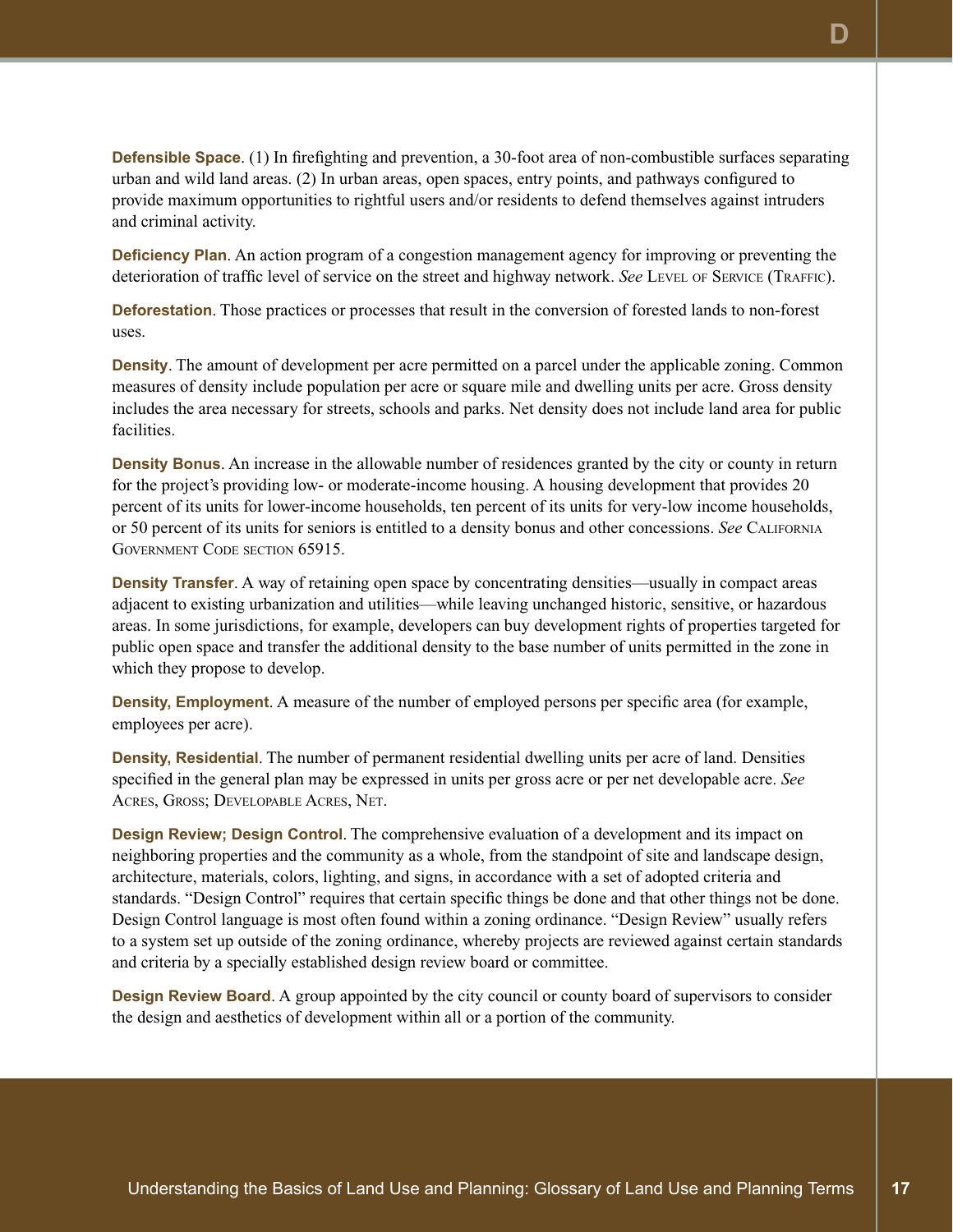**D**

**Detachment**. Withdrawal of territory from a special district or city; the reverse of annexation.

**Detention Dam.** Dams constructed to retard flood runoff and minimize the effect of sudden floods.

**Developable Acres, Net**. The portion of a site that can be used for density calculations. Some communities calculate density based on gross acreage. Public or private road rights-of-way are not included in the net developable acreage of a site.

**Developable Land**. Land that is suitable as a location for structures and that can be developed free of significant impact on natural resource areas.

**Development Agreement**. A legislatively approved contract between a jurisdiction and a person having legal or equitable interest in real property within the jurisdiction that "freezes" certain rules, regulations, and policies applicable to development of a property for a specified period of time, usually in exchange for certain concessions by the owner. *See* California Government Code section 65865.

**Development Fee**. Fee or charge imposed on developers to pay for the costs to the community of providing services to a new development. Development fees must not exceed the estimated reasonable cost of providing the service for which the fee is charged. The most common are: (1) impact fees (such as parkland acquisition fees, school facilities fees, or street construction fees) related to funding public improvements which are necessitated in part or in whole by the development; (2) connection fees (such as water line fees) to cover the cost of installing public services to the development; (3) permit fees for the administrative costs of processing development plans (such as permits for building, grading, or signage); and (4) application fees for the administrative costs of reviewing and hearing development proposals. *See* California Government Code sections 66000 and following.

**Development Rights**. The right to develop land held by a landowner or by a party other than the owner who has obtained the rights to develop. Such rights usually are expressed in terms of density allowed under existing zoning.

**Development Rights, Transfer of (TDR)**. A program that can relocate potential development from areas where proposed land use or environmental impacts are considered undesirable (the "donor" site) to another ("receiver") site chosen on the basis of its ability to accommodate additional units of development beyond that for which it was zoned, with minimal environmental, social, and aesthetic impacts. Also known as *transfer of development credits*.

**Discretionary Decision**. An action taken by a governmental agency that calls for the exercise of judgment in deciding whether to approve and/or how to carry out a project.

**Discretionary Project**. An activity which requires the public agency to exercise judgment in deciding whether or not to approve or deny a project, as opposed to an administrative action. *See* CALIFORNIA Environmental Quality Act.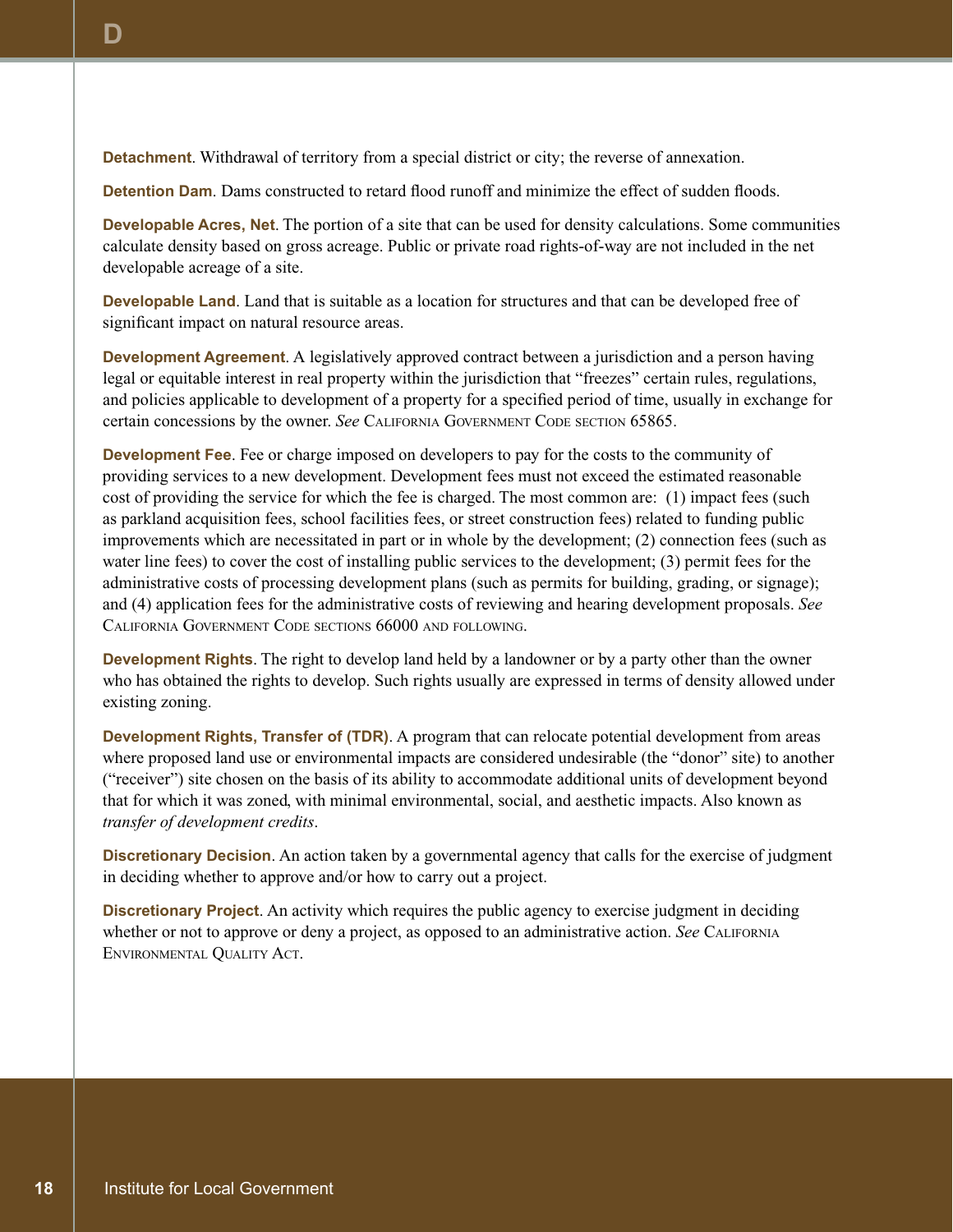**Discretionary Review**. A special power through which a city or county can modify or disallow a proposed project that complies with local zoning due to exceptional and extraordinary circumstances. These exceptional and extraordinary circumstances often involve conflicts with a jurisdiction's general plan or other policies. For example, if zoning permits a four-story building on a parcel but every building in the neighborhood is two stories tall, the local agency may exercise its power and deny a permit for a larger building because of general plan language requiring that new buildings reflect the existing character of a neighborhood.

**Displacement**. When long-time or original neighborhood residents move from a gentrified area because of higher rents, mortgages, and property taxes.

**District**. (1) An area of a city or county that has a unique character identifiable as different from surrounding areas because of distinctive architecture, streets, geographic features, culture, landmarks, activities, or land uses. (2) A portion of the territory of a city or county within which uniform zoning regulations and requirements apply; a zone.

**Documentary Transfer Tax**. Also called Real Property Transfer Tax, this tax is imposed on the transfer of ownership in real estate.

**Down-Zoning**. A change in the zoning classifications of land to a classification permitting development that is less intensive, dense or valuable, for example from multifamily residential to single-family residential or from commercial to residential. A change of zoning in the opposite direction is referred to as up-zoning. *See* Zoning.

**Due Process (of Law)**. A requirement that legal proceedings be conducted fairly. Such protections may include, depending on the proceeding, the right to be heard, the right to rebut evidence, that sufficient evidence is presented to reach an informed opinion, that all decision-makers have reviewed the information presented in public hearings, and that conflicts of interest have been avoided.

**Dwelling Unit.** A room or group of rooms (including sleeping, eating, cooking, and sanitation facilities, but not more than one kitchen), which constitutes an independent housekeeping unit, occupied or intended for occupancy by one household on a long-term basis.

#### **E**

**Earmarked Funds**. Funds that have been designated or "earmarked" for a specific purpose.

**Easement**. The right to use property owned by another for specific purposes or to gain access to another property. For example, utility companies often have easements on the private property of individuals to be able to install and maintain utility facilities.

**Easement, Conservation**. A tool for acquiring open space with less than full-fee purchase, whereby a public agency buys only certain specific rights from the land owner. These may be positive rights (providing the public with the opportunity to hunt, fish, hike, or ride over the land) or they may be restrictive rights (limiting the uses to which the land owner may devote the land in the future).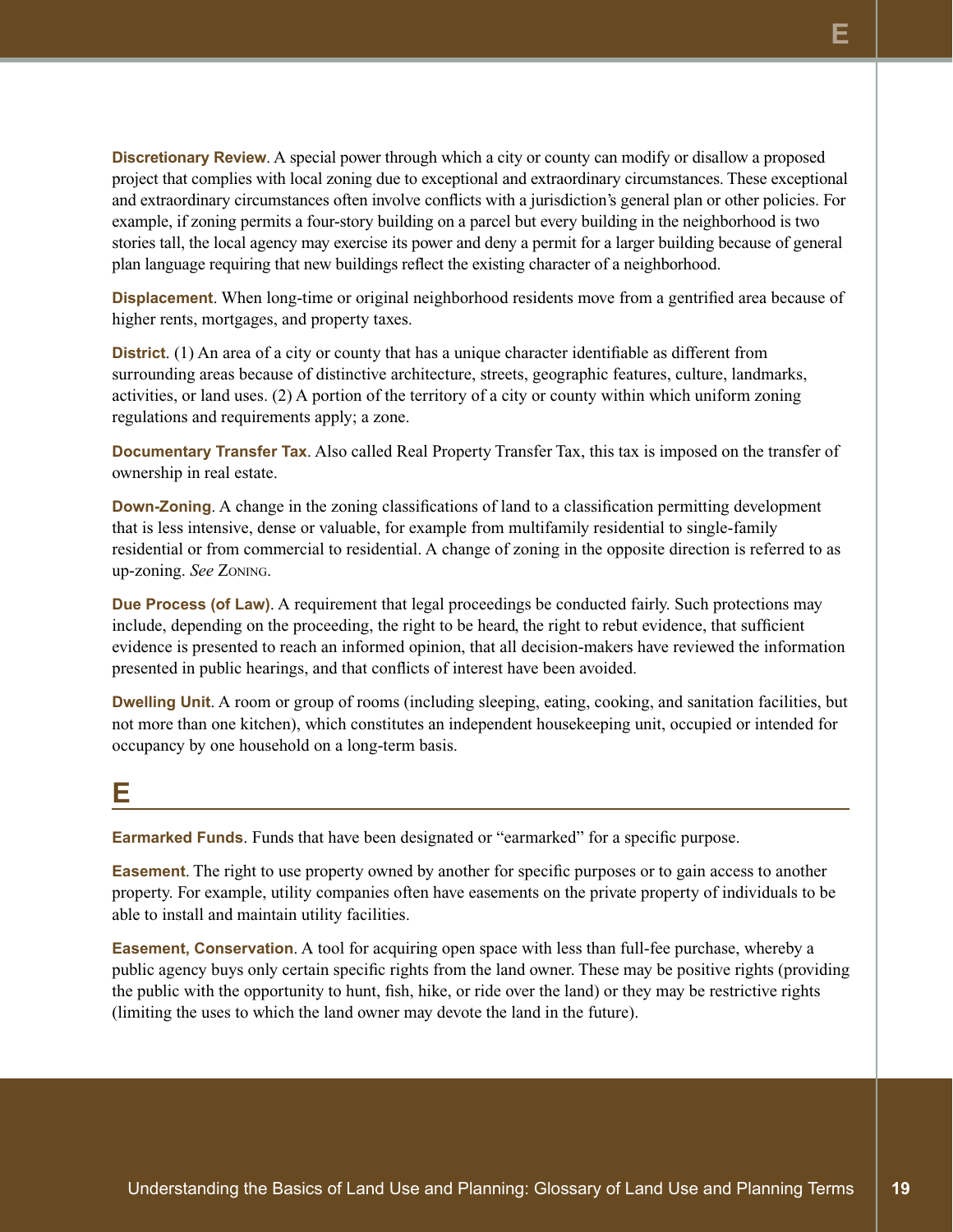**Easement, Scenic.** A tool that allows a public agency to use an owner's land for scenic enhancement such as roadside landscaping or vista preservation.

**Economic Development Commission (EDC)**. An agency charged with seeking economic development projects and economic expansion to provide local employment opportunities.

**Ecosystem**. The complex system of plant, animal, fungal, and microorganism communities and their associated non-living environment interacting as an ecological unit. Ecosystems have no fixed boundaries. Their parameters depend on the scientific, management, or policy question being examined. Depending upon the purpose of analysis, a single lake, a watershed, or an entire region could be considered an ecosystem.

**Effluent**. A discharge of pollutants, with or without treatment, into the environment.

**Embodied Energy**. The energy required to extract, process, package, transport, install, and recycle or dispose of materials that make up a building's construction.

**Emergency Shelter**. A facility that provides immediate short-term housing and supplemental services for the homeless. Supplemental services may include food, counseling, and access to other programs.

**Eminent Domain.** The right of a public entity to acquire private property for public use upon the payment of just compensation.

**Emissions**. The release of a substance into the atmosphere, including particulate matter and gasses.

**Emission Standard**. The maximum amount of a pollutant that can legally discharged from a single source, either mobile or stationary.

**Empowerment Zones**. Areas designated by the U.S. Department of Housing and Urban Development where businesses may be eligible for tax credits and other financial incentives for hiring local residents.

**Encroachment**. Any obstruction or protrusion into a right of way or adjacent property, whether on the land or above it.

**Encumbrance**. An anticipated expenditure committed for the purchase of goods and services not yet paid for or received.

**Endangered Species**. Animal or plant species designated as endangered under federal or state law, whose prospects for survival and reproduction are in immediate jeopardy from one or more causes.

**Energy Intensity**. The ratio of energy consumption to a measure of the demand for energy services (such as the number of buildings, total floorspace, floorspace-hours, number of employees, or constant dollar value of Gross Domestic Product).

**Energy-efficiency**. The ratio of the useful output of services from an article of industrial equipment to the energy use by such an article; for example, vehicle miles traveled per gallon of fuel (mpg).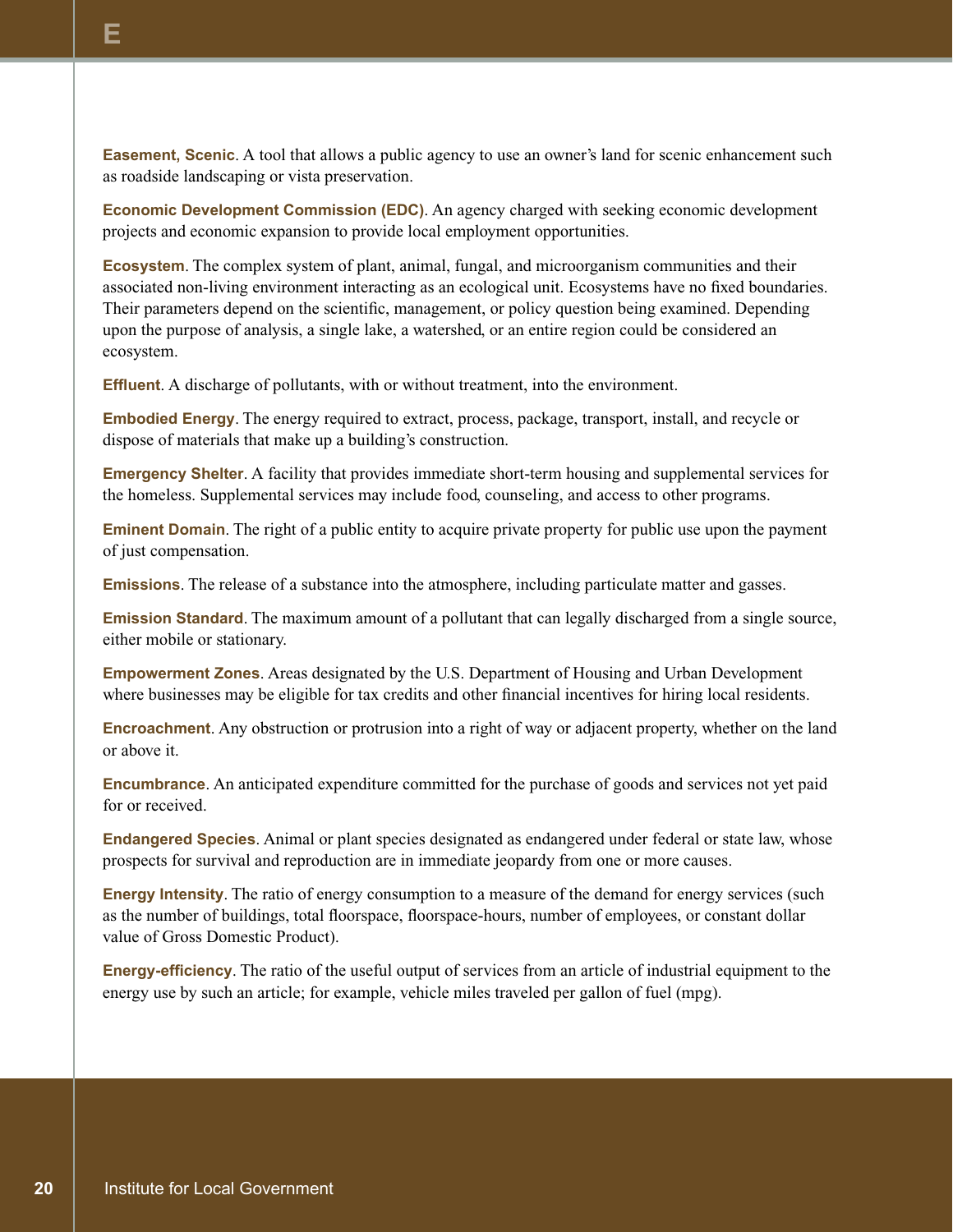**Energy Smart**. Meeting energy needs cost effectively and with the least impact on the environment.

**Envelope**. The skin of a building – including the windows, doors, walls, foundation, basement slab, ceilings, roof and insulation – that separates the interior of a building from the outdoor environment.

**Environment**. Under the California Environmental Quality Act, "the physical conditions which exist within the area which will be affected by a proposed project, including land, air, water, minerals, flora, fauna, noise, objects of historic or aesthetic significance."

**Environmental Impact Report (EIR)**. A report required by CEQA when an agency determines that a project may have a significant effect on the environment. An EIR evaluates a proposed project's impacts on the environment, and recommends mitigation measures to reduce or eliminate those impacts. Decision makers use information in an EIR to help determine whether or not to approve a project. *See* California Environmental Quality Act.

**Environmental Impact Statement (EIS)**. Under the National Environmental Policy Act (NEPA), a statement on the effect of development proposals and other major actions that significantly affect the environment. *See* National Environmental Policy Act.

**Environmental Justice**. The fair treatment of people of all races, cultures, and incomes with respect to the development, adoption, implementation, and enforcement of environmental laws, regulations, and policies. *See* California Government Code section 65040.12(e).

**Erosion**. (1) The loosening and transportation of rock and soil debris by wind, rain, or running water. (2) The gradual wearing away of the upper layers of earth.

**Exaction**. A contribution or payment required as an authorized precondition for receiving a development permit; usually refers to mandatory dedication (or fee in lieu of dedication) requirements found in many subdivision regulations.

**Excise Tax**. Tax placed on a person for a voluntary act, making the tax avoidable. Examples include sales and use tax, business license tax, transient occupancy tax, and utility user tax.

**Expansive Soils**. Soils that swell when they absorb water and shrink as they dry.

**Expenditure.** The actual payment for goods and services.

**Expressway**. A divided multi-lane major arterial street for through traffic with partial control of access and with grade separations at major intersections.

**Extremely Low-Income Household.** A household with an annual income no greater than 30 percent of the area median family income adjusted by household size.

**Exurban Area**. The region that lies beyond a city and its suburbs.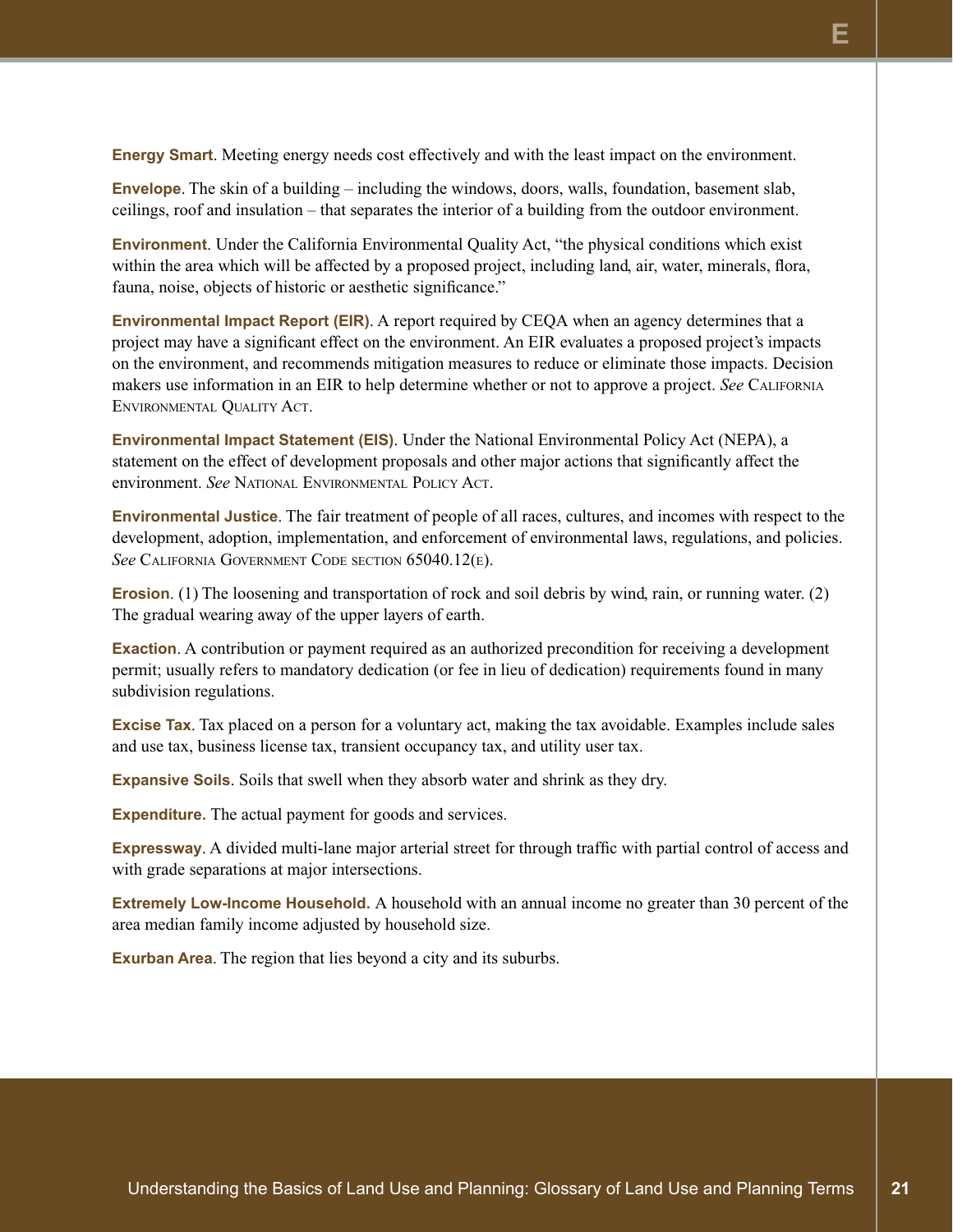#### **F**

**Fair Market Rent**. Amount of rent, including utility allowances, determined by the U.S. Department of Housing and Urban Development for purposes of administering the Section 8 Existing Housing Program.

**Family**. (1) Two or more persons related by birth, marriage, or adoption (U.S. Bureau of the Census). (2) An individual or a group of persons living together who constitute a bona fide single-family housekeeping unit in a dwelling unit, not including a fraternity, sorority, club, or other group of persons occupying a hotel, lodging house or institution of any kind (California).

**Farmers Home Administration (FmHA)**. A federal agency that provides loans and grants for improvement projects and low-income housing.

**Farmers Market (Certified California Farmers' Market).** A market (1) operated by a local government agency, one or more certified producers, or a nonprofit organization; (2) certified by and operating in a location approved by the county agricultural commissioner; and (3) where farmers sell directly to consumers agricultural products or processed products made from agricultural products that the farmers grow themselves.

**Fast Food Restaurant**. Any retail establishment intended primarily to provide short-order food services for on-site dining and/or take-out, including self-serve restaurants (excluding cafeterias where food is consumed on the premises), drive-in restaurants, and formula restaurants required by contract or other arrangement to offer standardized menus, ingredients, and fast food preparation.

**Fault**. A fracture in the earth's crust forming a boundary between rock masses that have shifted.

**Feasible**. Capable of being accomplished in a successful manner within a reasonable time taking into account economic, environmental, social, and technological factors.

**Fee Interest**. Entitles a landowner to exercise complete control over use of land, subject only to government land use regulations. In contrast, less-than-fee interest refers to the purchase of limited interest in land rather than outright ownership such as the purchase of development rights via conservation, open space, or scenic easements.

**Feeder Roads**. Smaller roadways that "feed" or connect traffic to larger roadways.

**Fees**. Fees are charges levied by an agency for services that the agency provides to an individual applicant or user of a service. *See* California Government Code sections 66013 through 66018. Development or planning fees (also known as monetary exactions) require project proponents to pay certain amounts in order to have their applications processed. The fees reimburse the agency for the expenses of processing the application. Fees also may be assessed to mitigate the impact of a proposed development on the community (for example, school facilities fees to help expand the schools to assure they have enough capacity for the demand created by a new housing development.) State law closely regulates the adoption, levy, collection and challenge to development fees imposed by a local public agency. It applies to both fees imposed on a broad class of projects by legislation of general applicability and fees imposed on a project-specific basis.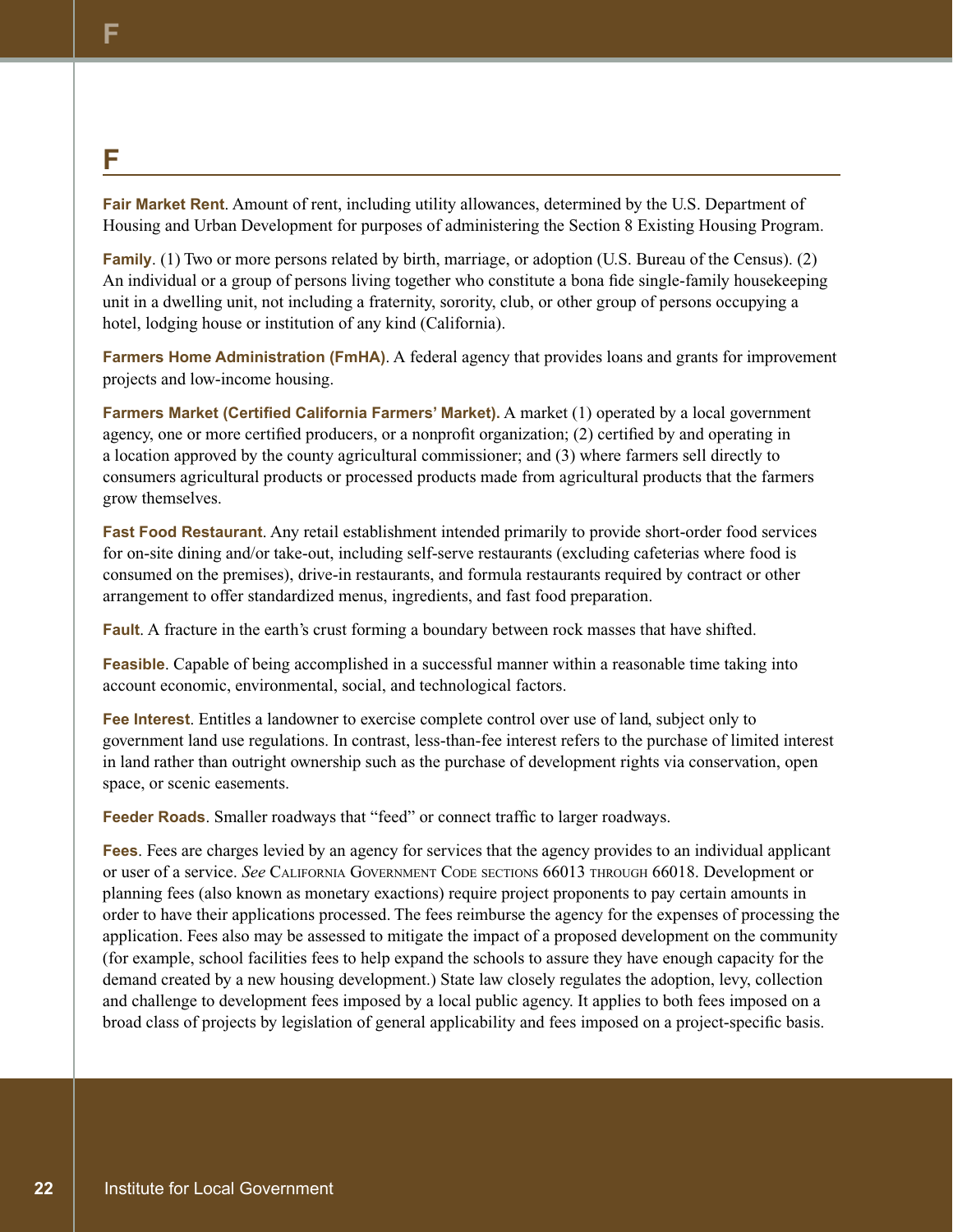**FHA: Federal Housing Administration.** An agency within the U.S. Department of Housing and Urban Development (HUD). FHA insures mortgages made by FHA-approved lenders for single-family and multifamily homes including manufactured homes.

**FHLMC/"Freddie Mac": Federal Home Loan Mortgage Corporation.** A stockholder-owned corporation chartered by Congress to increase the supply of funds that mortgage lenders can make available to homebuyers and investors in multifamily housing projects. Freddie Mac buys mortgages from lenders (such as commercial banks, mortgage bankers, savings institutions and credit unions) then packages the mortgages into guaranteed securities and sells the securities to investors. Mortgage lenders use the proceeds from selling loans to Freddie Mac to fund new mortgages.

**Field Act**. Legislation (passed after a 1933 Long Beach earthquake that collapsed a school) that established more stringent structural requirements and standards for construction of schools than for other buildings. *See* California Education Code sections 17280; 81130 and following.

**Final Subdivision Map.** A map of an approved subdivision filed in the county recorder's office. It usually shows surveyed lot lines, street rights-of-way, easements, monuments, and distances, angles, and bearings, pertaining to the exact dimensions of all parcels, street lines and so forth.

**Finding**. A determination or conclusion based on the evidence presented to a hearing body in support of its decision. When it presents its decision, the body is often required to demonstrate in writing that the facts presented in evidence support its decision in conformance with the law.

**Fire Hazard Zone**. An area where, due to slope, fuel, weather, or other fire-related conditions, the potential loss of life and property from a fire necessitates special fire protection measures and planning before development occurs.

**Fiscal Impact Analysis**. A projection of the direct public costs and revenues resulting from population or employment change to the local jurisdiction(s) in which the change is taking place. Enables local governments to evaluate the relative fiscal merits of general plans, specific plans, or projects.

**Fiscal Impact Report (FIR)**. A report projecting the public costs and revenues that will result from a proposed program or development.

**Fiscal Year**. The period designated for the beginning and ending of financial transactions. Nearly all local agency fiscal years begin on July 1 and end June 30 of the following year.

**Flood Insurance Rate Map (FIRM)**. For each community, the official map on which the Federal Insurance Administration has delineated areas of special flood hazard and the risk premium zones applicable to that community.

**Flood, 100-Year**. The magnitude of a flood expected to occur on the average every 100 years, based on historical data. The 100-year flood has a one percent chance of occurring in any given year.

**Floodplain Fringe**. All land between the floodway and the upper elevation of the 100-year flood.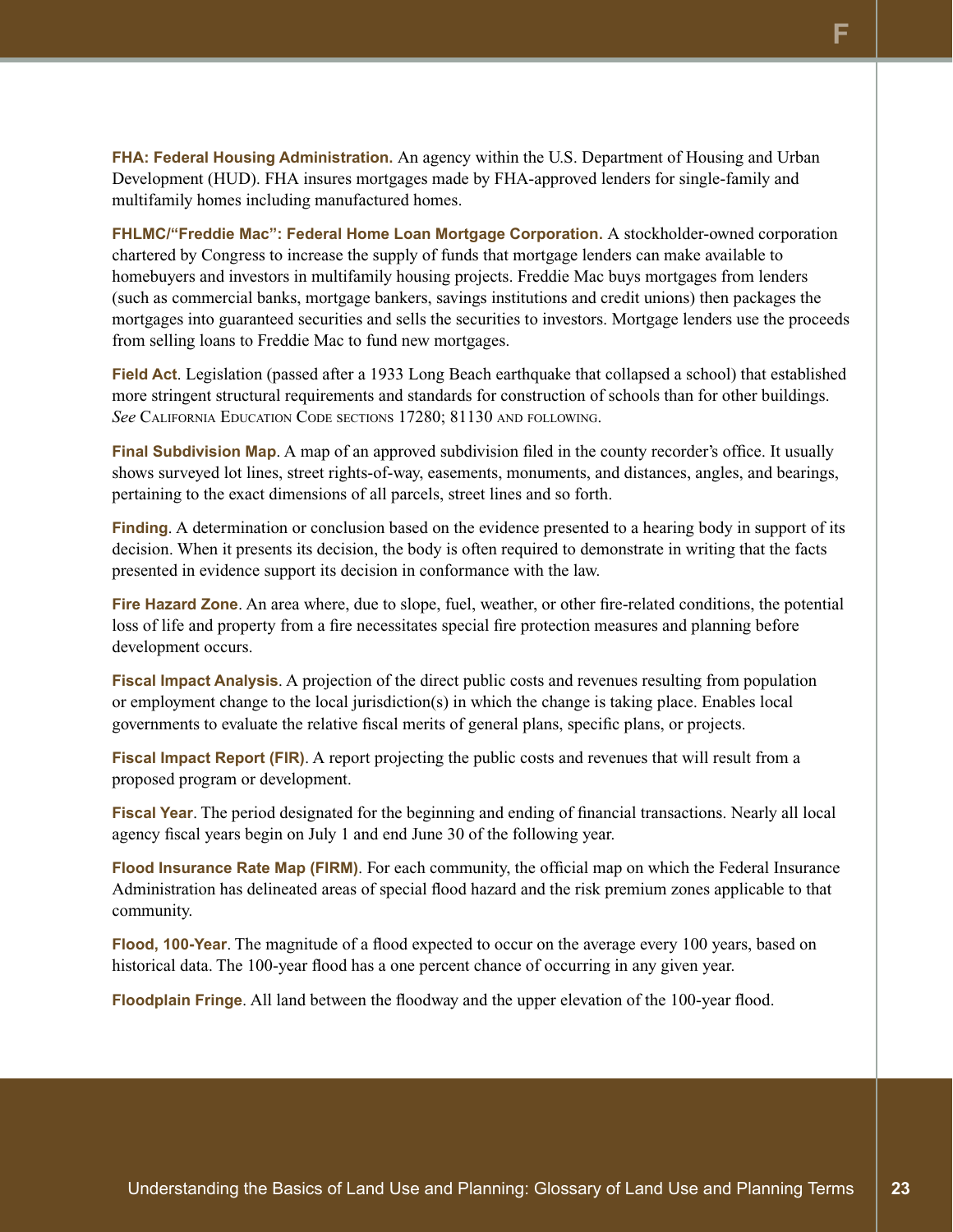**F**

**Floodplain**. The relatively level land area on either side of the banks of a stream regularly subject to flooding. That part of the floodplain subject to a one percent chance of flooding in any given year is designated as an "area of special flood hazard" by the Federal Insurance Administration.

**Floodway**. The channel of a river or other watercourse and the adjacent land areas that must be reserved in order to discharge the "base flood" without cumulatively increasing the water surface elevation more than one foot. No development is allowed in floodways.

**Floor Area Ratio (FAR)**. The gross floor area permitted on a site divided by the total net area of the site, expressed in decimals to one or two places. For example, on a site with 10,000 net square feet of land area, a floor area ratio of 1.0 will allow a maximum of 10,000 gross square feet of building floor area to be built. On the same site, an FAR of 1.5 would allow 15,000 square feet of floor area; an FAR of 2.0 would allow 20,000 square feet; and an FAR of 0.5 would allow only 5,000 square feet. Also commonly used in zoning, FARs are typically applied on a parcel-by-parcel basis as opposed to an average FAR for an entire land use or zoning district.

**Floor Area, Gross**. The sum of the horizontal areas of the several floors of a building measured from the exterior face of exterior walls, or from the centerline of a wall separating two buildings, but not including any space where the floor-to-ceiling height is less than six feet. Some agencies exclude specific kinds of space (for example, elevator shafts, parking decks) from the calculation of gross floor area.

**FMV: Fair Market Value.** The price that a property would sell for on the open market between a willing buyer and a willing seller. FMV assumes both buyer and seller act freely and have reasonable knowledge of the relevant facts.

**FNMA/"Fannie Mae": Federal National Mortgage Association.** A company that offers banks and other mortgage lenders financing, credit guarantees, technology and services that enable lenders to make more home loans to consumers at favorable rates and terms. First established in 1938 as a government agency, Fannie Mae in 1968 became a private, shareholder-owned company with a charter from Congress to support the housing finance system.

**Food Desert**. Areas characterized by poor access to healthy and affordable food that may contribute to social and spatial disparities in diet and diet-related health outcomes. While the term "food desert" can mean a literal absence of retail food in a defined area, studies of food deserts more commonly assess differential accessibility to healthy and affordable food between socioeconomically advantaged and disadvantaged areas.

**Food Insecurity**. Limited or uncertain availability of nutritionally adequate and safe foods or limited or uncertain ability to acquire acceptable foods in socially acceptable ways.

**Food Miles**. The distance food travels from where it is grown or raised to where it is ultimately purchased by the consumer or end-user.

**Food Security**. Access by all people at all times to enough food for an active, healthy life. Food security includes at a minimum the ready availability of nutritionally adequate and safe foods and an assured ability to acquire acceptable foods in socially acceptable ways.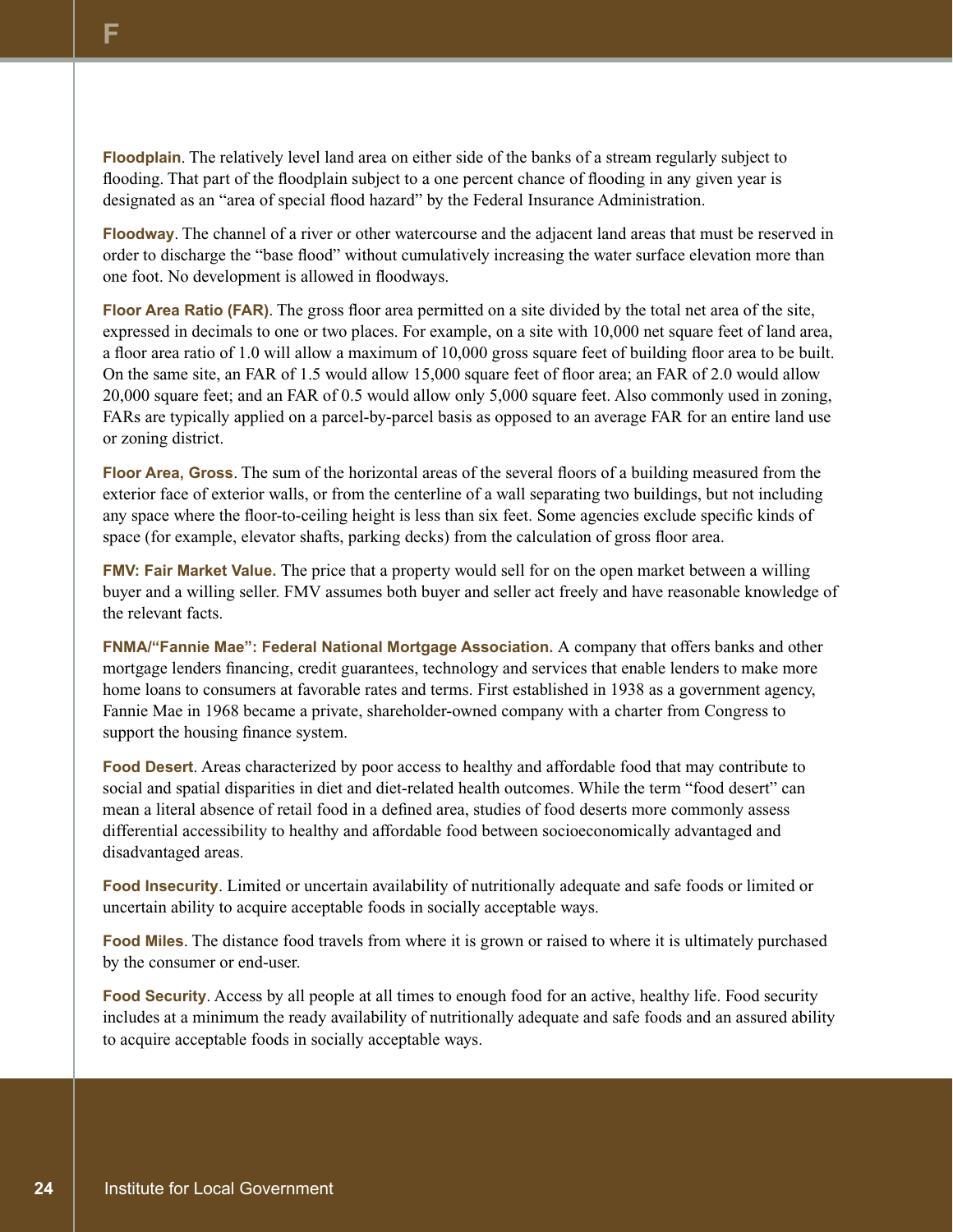**Footprint; Building Footprint**. Land area taken up by a building. The outline of a building at all of the points where it meets the ground.

**Form-Based Codes**. A method of regulating development to achieve a specific urban form by controlling physical form primarily, with a lesser focus on land use. Form-based codes address the relationship between building facades and the public realm, the form and mass of buildings in relation to one another, and the scale and types of streets and blocks.

**Fossil Fuels**. Carbon-rich deposits in the earth, such as petroleum (oil), coal, or natural gas, derived from the remains of ancient plants and animals and used for fuel.

**Franchise**. Fee paid to a municipality from a franchisee for "rental" or "toll" for the use of city streets and rights-of-way. Common franchisees include utilities and cable communications companies.

**Freeway**. A high-speed, high-capacity, limited-access road serving regional and countywide travel. Such roads are free of tolls, as contrasted with turnpikes or other toll roads. Freeways generally are used for trips to or from major land use generators. Major streets cross at a different grade level.

**Friction Factor**. Constraint applied in a traffic model to introduce an approximation of conditions that exist on streets in a city or county. These conditions reduce the speed of traffic and the desirability of specific links in the network upon which the traffic model distributes trips. Examples are frequency of low-speed curves, frequency of driveways, narrowness of lanes, and lack of turning lanes at intersections.

**Frontage.** The frontage, or front, of a lot is usually defined as the side nearest the street.

**Full Service Grocery Store**. A store offering consumers a wide variety of produce and other foods. Defined by the grocery industry as any full-line self-service grocery store generating a sales volume of \$2 million or more annually.

**Fund Balance**. The difference between the assets (revenues and other resources) and liabilities (expenditures incurred or committed to) of a particular fund.

**Fund**. Accounting entity with a set of self-balancing revenue and expenditure accounts used to record the financial affairs of a governmental organization.

#### **G**

**Gann Initiative**. *See* Proposition 4.

**Gateway**. A point along a roadway where a motorist gains a sense of entering a city or county.

**General Fund.** Fund used to account for all financial resources except those required to be accounted for in another fund (like enterprise or grant funds). Usually, the general fund is the largest fund in an agency. Financial resources within the fund of a local agency may be discretionary or may be committed to or encumbered by programs mandated by the state or federal government.

**General Law City**. A city incorporated under and subject to the general laws of the state.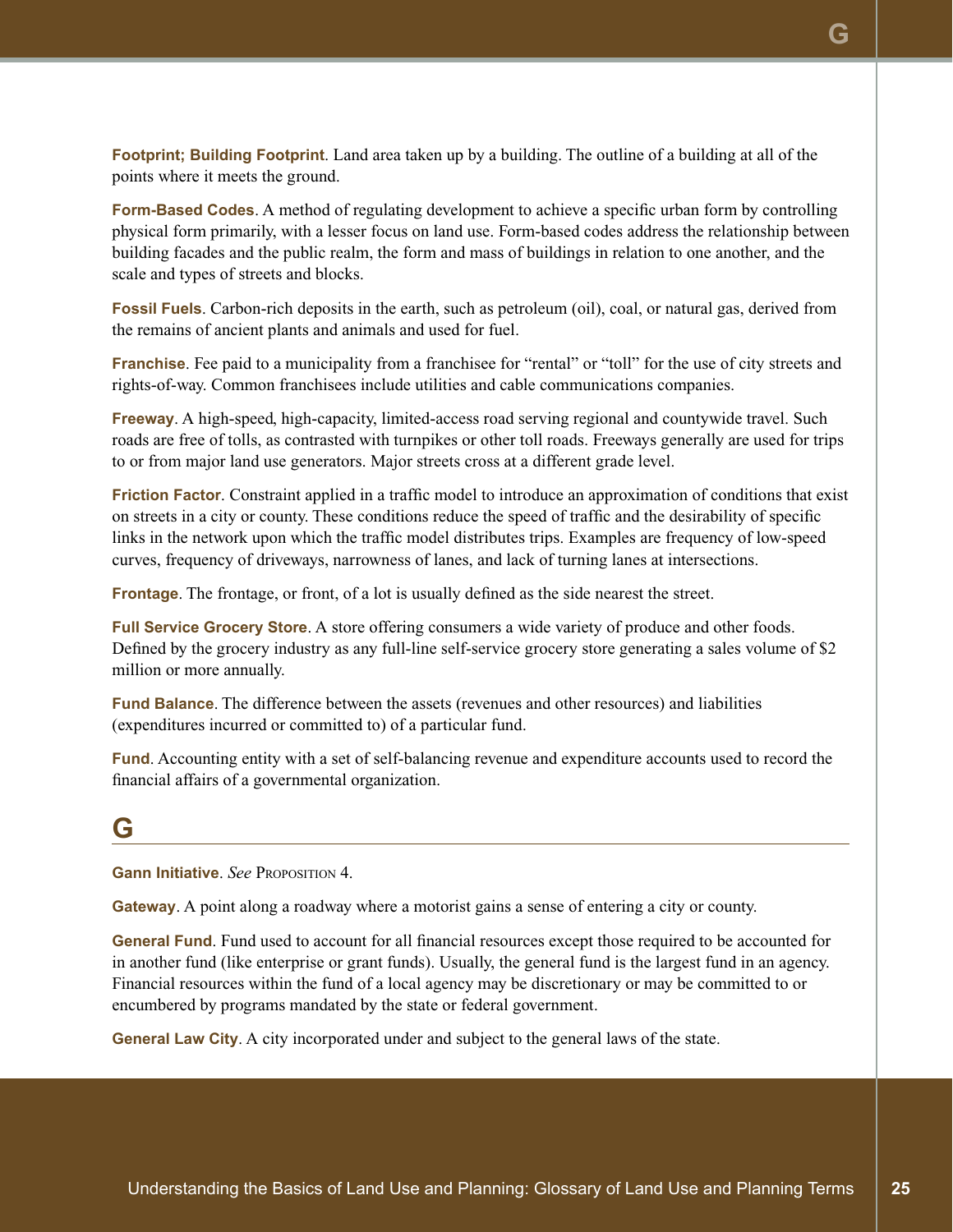**General Obligation (G.O.) Bonds**. Bonds issued through a governmental entity which has the legal authority to levy a tax on real and personal property located within its boundaries to pay for principal and interest due.

**General Plan**. The general plan is the foundation for local land use planning. The plan provides a vision for the foreseeable planning horizon – usually 10 to 20 years – and translates it into goals and policies for the physical development of the city or county. All other land use ordinances and policies flow from the general plan. The general plan covers all of the land within the jurisdiction and any additional land that, in the agency's judgment, bears relation to its planning. *See* CALIFORNIA GOVERNMENT CODE SECTION 65300.

**General Revenue**. Those revenues that cannot be associated with a specific expenditure, such as property taxes (other than voter approved indebtedness), sales tax, and business license tax.

**General Tax**. Tax used for general agency purposes which is deposited into the general fund.

**Gentrification**. The process of neighborhood renewal and rebuilding, accompanied by a shift in the demographic composition of the community and the displacement of long-time residents and/or businesses.

**Geographic Information Systems (GIS)**. Computer-based systems capable of managing, integrating, and displaying geographic and population data to reveal relationships, patterns, and trends.

**Geothermal Energy**. Heat that comes from the earth's interior.

**Global Warming**. An average increase in the temperature of the atmosphere, which can contribute to changes in global climate patterns. Global warming can occur from a variety of causes, both natural and human induced. In common usage, "global warming" often refers to the warming that can occur as a result of increased emissions of greenhouse gases from human activities. *See* Greenhouse Gas.

**GNMA/"Ginnie Mae": Government National Mortgage Association.** A government-owned corporation within the U.S. Department of Housing and Urban Development (HUD) that promotes the availability of mortgage credit to low- and moderate-income homebuyers by creating a secondary market for the sale and purchase of residential mortgages.

**Grade**. (1) Leveling or smoothing the contours of a property. (2) The rate of rise or descent of a sloping surface, usually expressed in degrees or a percentage calculated by the number of feet of rise per 100 feet of horizontal distance (a 10 percent grade would mean a 10 foot vertical rise over 100 feet of horizontal distance).

**Granny Flat**. An accessory dwelling, typically for one or more elderly persons, attached to or separate from a main residence on a single lot. Cities and counties may approve such units in single-family neighborhoods. *See* CALIFORNIA GOVERNMENT CODE SECTION 65852.1.

**Grants**. Contributions of cash or other assets from a private entity, foundation or governmental agency to be used or expended for a specified purpose, activity or facility.

**Green Space**. Open, undeveloped land with natural vegetation.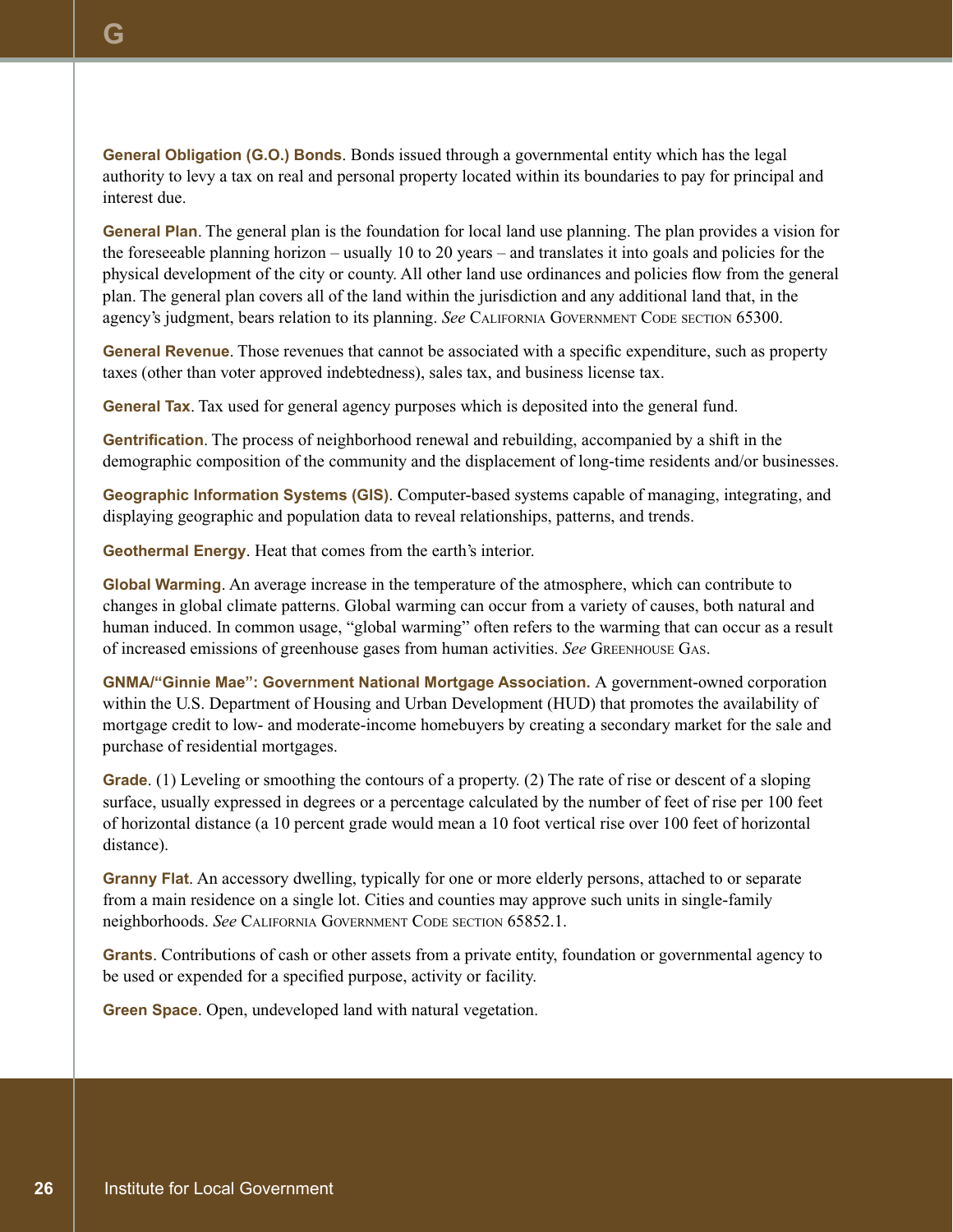**Greenbelt**. A band of countryside surrounding a city or urbanized area on which building is generally prohibited.

**Greenfield**. Farmland and open areas where the lack of prior industrial or commercial activity means that the threat of contamination is lower than in urbanized areas.

**Greenhouse Effect**. Trapping and build-up of heat in the earth's atmosphere. Some of the heat flowing back toward space from the earth's surface is absorbed by water vapor, carbon dioxide, ozone, and several other gases in the atmosphere and then re-radiated back toward the earth's surface. If the atmospheric concentrations of these greenhouse gases rise, the average temperature of the lower atmosphere will gradually increase.

**Greenhouse Gas (GHG)**. Any gas that absorbs infrared radiation in the atmosphere. Types of greenhouse gases include water vapor, carbon dioxide  $(CO_2)$ , methane  $(CH_4)$ , nitrous oxide  $(N_2O)$ , chlorofluorocarbons (CFCs), hydrochlorofluorocarbons (HCFCs), ozone  $(O_3)$ , hydrofluorocarbons (HFCs), perfluorocarbons (PFCs), and sulfur hexafluoride  $(SF<sub>6</sub>)$ . *See* CARBON DIOXIDE.

**Greenways**. Linear open spaces that link parks and neighborhoods within the community, such as paths or trails. Greenways provide public access to green spaces and opportunities for residents of all ages and abilities to be physically active.

**Greyfield**. A blighted area, such as a failed shopping center, that is ripe for redevelopment.

**Gross Acreage**. *See* Acres, Gross.

**Ground Failure**. Ground movement or rupture caused by strong shaking during an earthquake. Includes landslide, lateral spreading, liquefaction, and subsidence. *See* Liquefaction.

**Ground Shaking**. Ground movement resulting from the transmission of seismic waves during an earthquake.

**Groundwater Recharge**. The natural process of infiltration and percolation of rainwater from land areas or streams through permeable soils into water-holding rocks that provide underground storage (aquifers).

**Groundwater**. Water under the earth's surface, often confined to aquifers capable of supplying wells and springs.

**Group Home; Group Care Facility**. Any facility used to provide non-medical residential care, day treatment, adult day care, or foster family agency services. Typically used to assist abused or neglected children or people who are physically disabled or mentally impaired.

**Growth Management**. The use by a community of a wide range of techniques in combination to determine the amount, type, and rate of development desired by the community and to channel that growth into designated areas. Growth management policies can be implemented through public infrastructure ordinances ("concurrency"), urban limit lines, standards for levels of service, phasing, building caps and other programs.

**Guidelines**. General statements of policy direction around which specific details may be later established.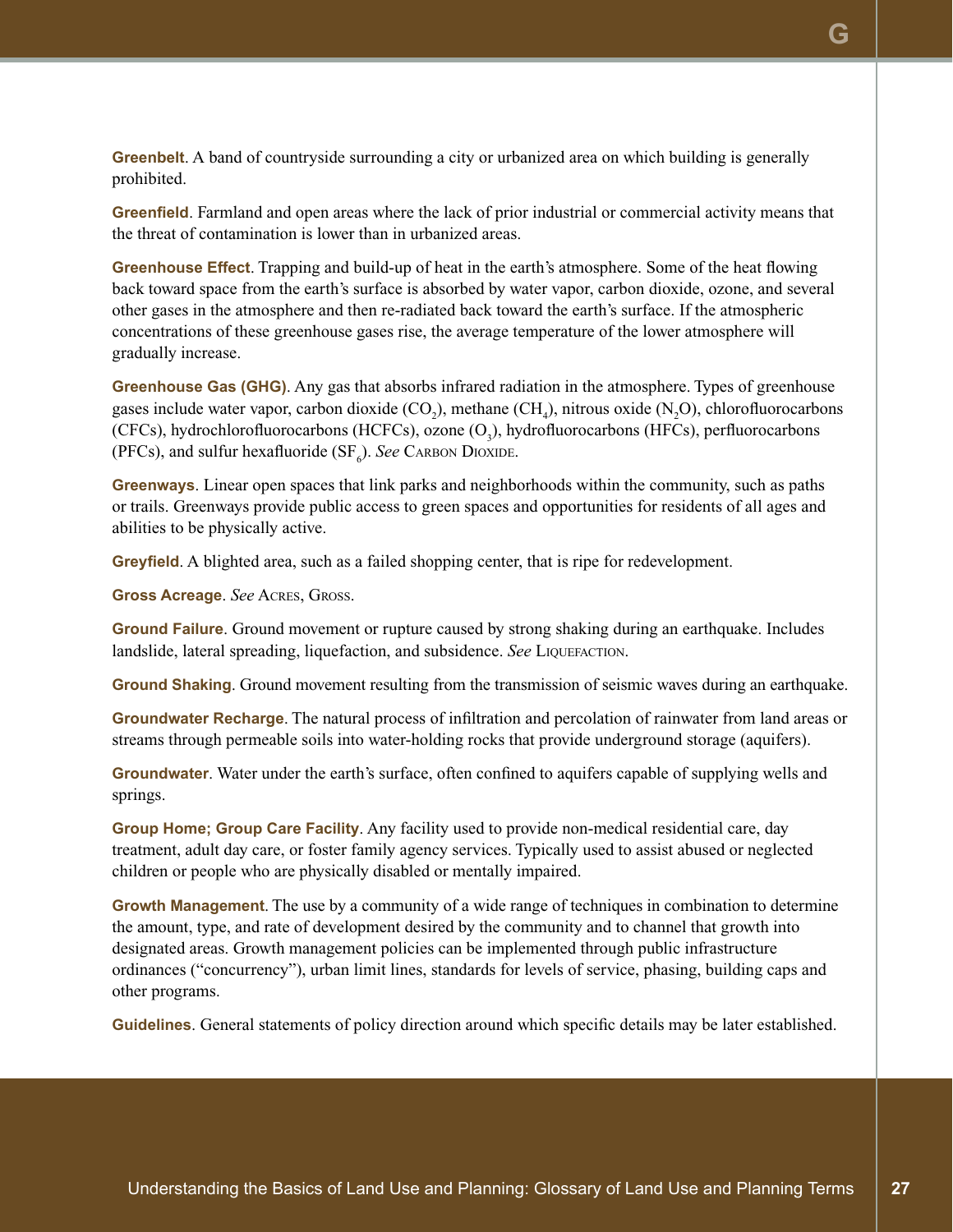**Guideway**. A roadway system that guides and supports the vehicles using it. Examples include railroads and monorails. Many guideway rapid transit systems use wayside electrical power for propulsion.

#### **H**

**H**

**Habitat Conservation Plan (HCP)**. A plan established under Section 10 of the federal Endangered Species Act which allows the incidental taking of a listed, threatened, or endangered species upon the approval of a "single" or "multiple" species plan. The HCP must show how the impacts of the taking have been minimized and mitigated to the maximum extent practicable, that adequate funding for the plan will be provided, and that the taking will not appreciably reduce the likelihood of the survival and recovery of the species in the wild.

**Habitat**. The physical location or type of environment in which an organism or biological population lives or occurs.

**Hazardous Material.** A substance or material capable of posing an unreasonable risk to health, safety, or property when transported in commerce.

**Hazardous Waste.** By-products of society that can pose a substantial or potential hazard to human health or the environment when improperly managed. Possesses at least one of four characteristics (ignitable, corrosive, reactive, or toxic), or appears on special U.S. Environmental Protection Agency lists.

**Hazardous Substance.** (1) Any material that poses a threat to human health and/or the environment. Typical hazardous substances are ignitable, corrosive, toxic, explosive or chemically reactive. (2) Any substance designated by U.S. Environmental Protection Agency to be reported if a designated quantity of the substance is spilled in the waters of the United States or is otherwise released into the environment.

**Health**. A state of physical, mental, and social well-being and not merely the absence of disease and infirmity.

**Health Disparity.** Significant differences from one population to another in the overall rate of disease incidence, prevalence, morbidity, mortality or survival. Many different populations may be affected by health disparities, including racial and ethnic minorities, residents of rural areas, women, children, the elderly, and persons with disabilities.

**Health Impact Assessment (HIA)**. A combination of procedures, methods, and tools by which a policy, program, or project may be judged as to its potential effects on the health of a population, and the distribution of those effects within the population. HIAs can be used to evaluate the potential health effects of a project or policy and to provide recommendations to increase positive health outcomes and minimize adverse health outcomes. The HIA process brings public health issues to the attention of persons who make decisions about areas that fall outside of traditional public health arenas, such as transportation or land use.

**Healthy Community/Healthy Places**. Communities that are developed, designed, and built to promote health.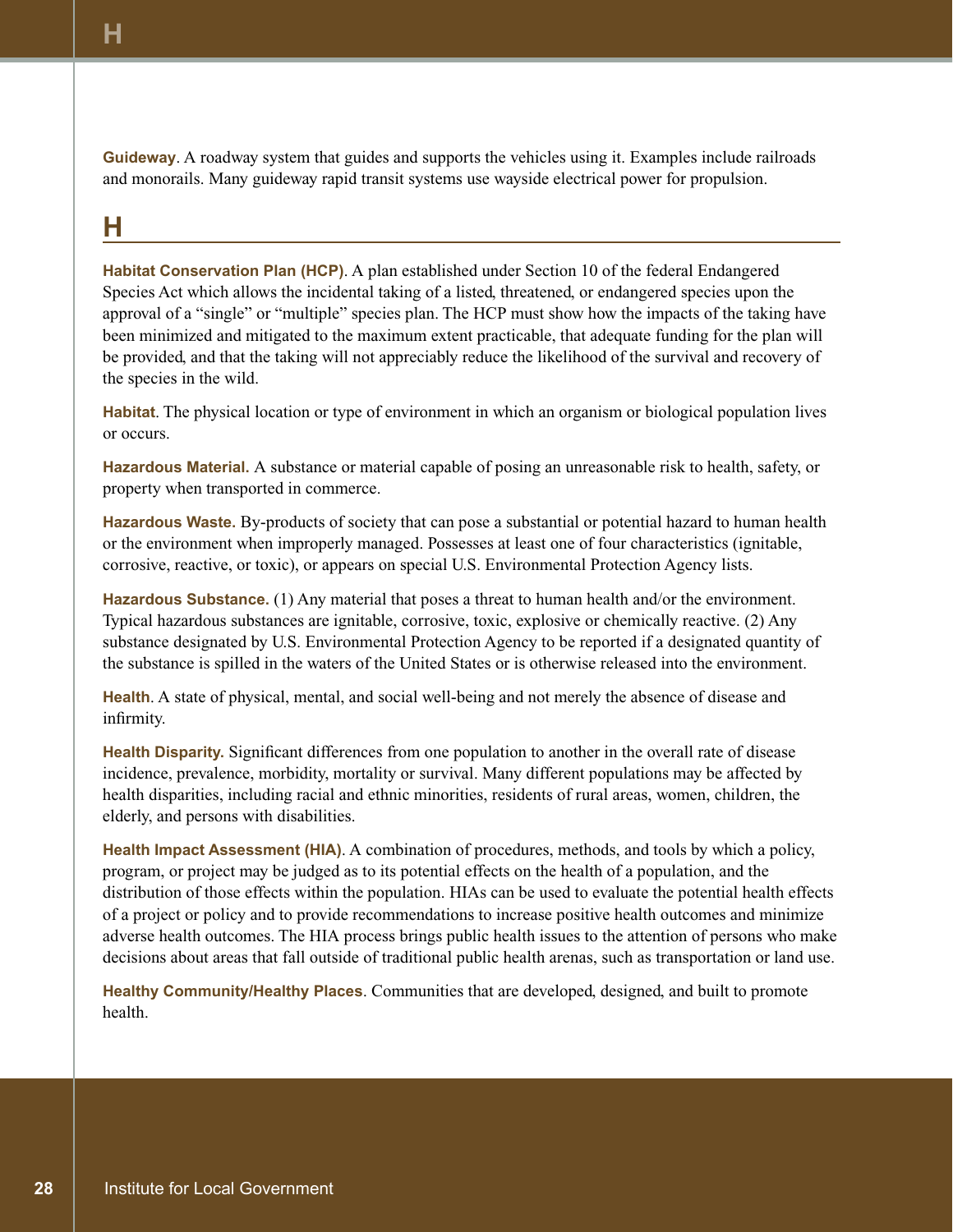**Highest and Best Use**. The use of a property that will bring the greatest profit to its owners. In theory, the economics of the real estate market establish a maximum value for each parcel of land at any given time. However, owners are not necessarily entitled to that use, particularly when that use may have negative effects on the use and enjoyment of neighboring properties. *See* Regulatory Taking.

**High-Occupancy Structure**. All pre-1935 buildings with over 25 occupants and all pre-1976 buildings with over 100 occupants.

**High-Occupancy Vehicle (HOV)**. Any vehicle other than a single-occupant automobile or motorcycle (for example, a vanpool, a bus, or a car carrying two or more persons).

**Highway**. (1) High-speed, high-capacity, limited-access transportation facility serving regional and countywide travel. (2) Inter-regional roadway that is part of the state transportation system.

**Historic Preservation**. The preservation of historically significant structures and neighborhoods to facilitate restoration and rehabilitation of the building(s) to a former condition.

**Home Owners' Association (HOA)**. A nonprofit organization operating under recorded legal agreements running with the land. Generally, each lot owner in a condominium or similar planned development becomes a member upon purchase. Each lot is subject to a charge for a proportionate share of the expenses for the organization's activities, like maintaining common areas, landscaping, recreation facilities and parking areas. May also be referred to as a Homeowners Association or Homeowners' Association.

**Household**. All those persons, related or unrelated, who occupy a single housing unit.

**Households, Number of**. The count of all year-round housing units occupied by one or more persons. Each new household formed creates the need for one additional housing unit or requires that one existing housing unit be shared by two households. Household formation can continue to take place even without an increase in population, thereby increasing the demand for housing.

**Housing and Community Development, Department of (HCD)**. The state agency responsible for assessing, planning for, and assisting communities in meeting the needs of low- and moderate-income households. HCD also certifies housing elements of general plans for local jurisdictions.

**Housing and Urban Development, U.S. Department of (HUD)**. A cabinet-level department of the federal government that administers housing and community development programs.

**Housing Authority, Local (LHA)**. A local housing agency established in state law, subject to local activation and operation. Originally intended to manage certain federal subsidies, but vested with broad powers to develop and manage other forms of affordable housing.

**Housing Element**. One of the seven state-mandated elements of a local general plan. The Housing Element assesses the existing and projected housing needs of all economic segments of the community. It identifies potential sites adequate to provide the amount and kind of housing needed; and contains adopted goals, policies, and implementation programs for the preservation, improvement, and development of housing.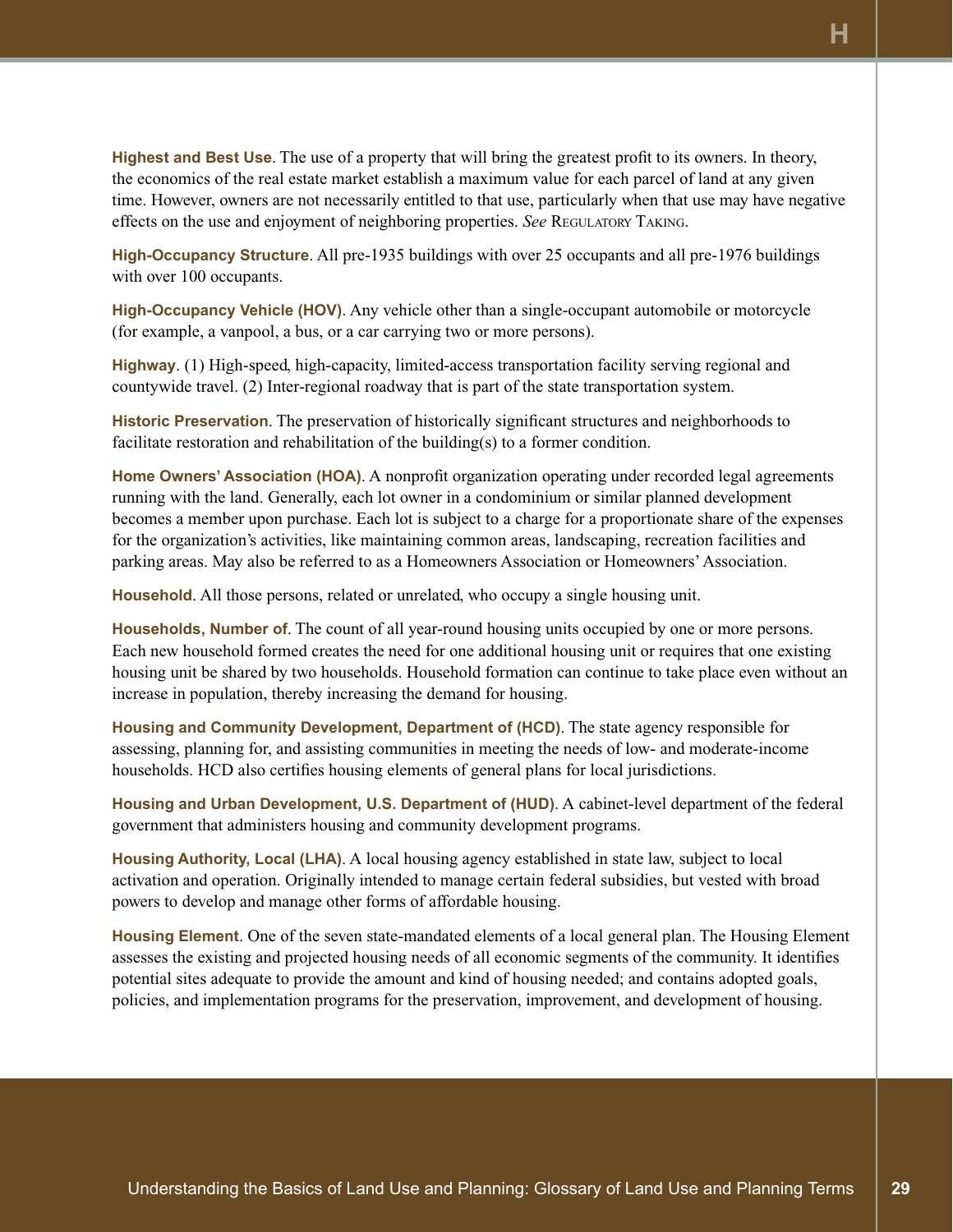**Housing Unit**. A house, an apartment, a mobilehome or trailer, a group of rooms, or a single room that is occupied as a separate living quarters, or, if vacant, is intended for occupancy as a separate living quarters (2000 U.S. Census definition).

**Impact Fee**. A fee, also called a development fee, levied on the developer of a project by a city, county, or other public agency to pay for improvements and facilities required to serve new development and to reduce the impacts of new development on a community.

**Impact**. The effect of any direct human actions or the indirect repercussions of human actions on existing physical, social, or economic conditions.

**Impacted Areas**. As used by the Bureau of the Census, census tracts where more than 50 percent of the dwelling units house low- and very low-income households.

**Impervious Surface**. A surface through which water cannot penetrate, like a roof, road, sidewalk, or paved parking lot. The amount of impervious surface increases with development and establishes the need for drainage facilities to carry the increased runoff.

**Improved Land**. (1) Raw land to which basic utilities such as roads, sewers, water lines, and other public infrastructure facilities have been added. (2) Land upon which buildings or other structures have been erected.

**Inclusionary Zoning**. A locally adopted regulatory program requiring that a specific percentage of housing units in a project or development remain affordable for a specified period to households with incomes that are defined as moderate, low and/or very low. Often such regulations require a minimum percentage of housing for very-low, low- and moderate-income households in new housing developments and in conversions of apartments to condominiums.

**Incorporation**. Creation of a new city.

**I**

**I**

**Incubator Space**. Retail or industrial space that is affordable to new, low-margin businesses.

**Industrial**. A land use classification often divided into "heavy industrial" uses, like construction yards, quarrying, and factories; and "light industrial" uses, like research and development and less intensive warehousing and manufacturing.

**Infill Development**. Development of vacant or underutilized land (usually individual lots or leftover properties) within areas that are already largely developed.

**Infrastructure**. Public services and facilities like sewage-disposal systems, water-supply systems, other utility systems, schools, roads, bicycle and pedestrian facilities, and transit systems.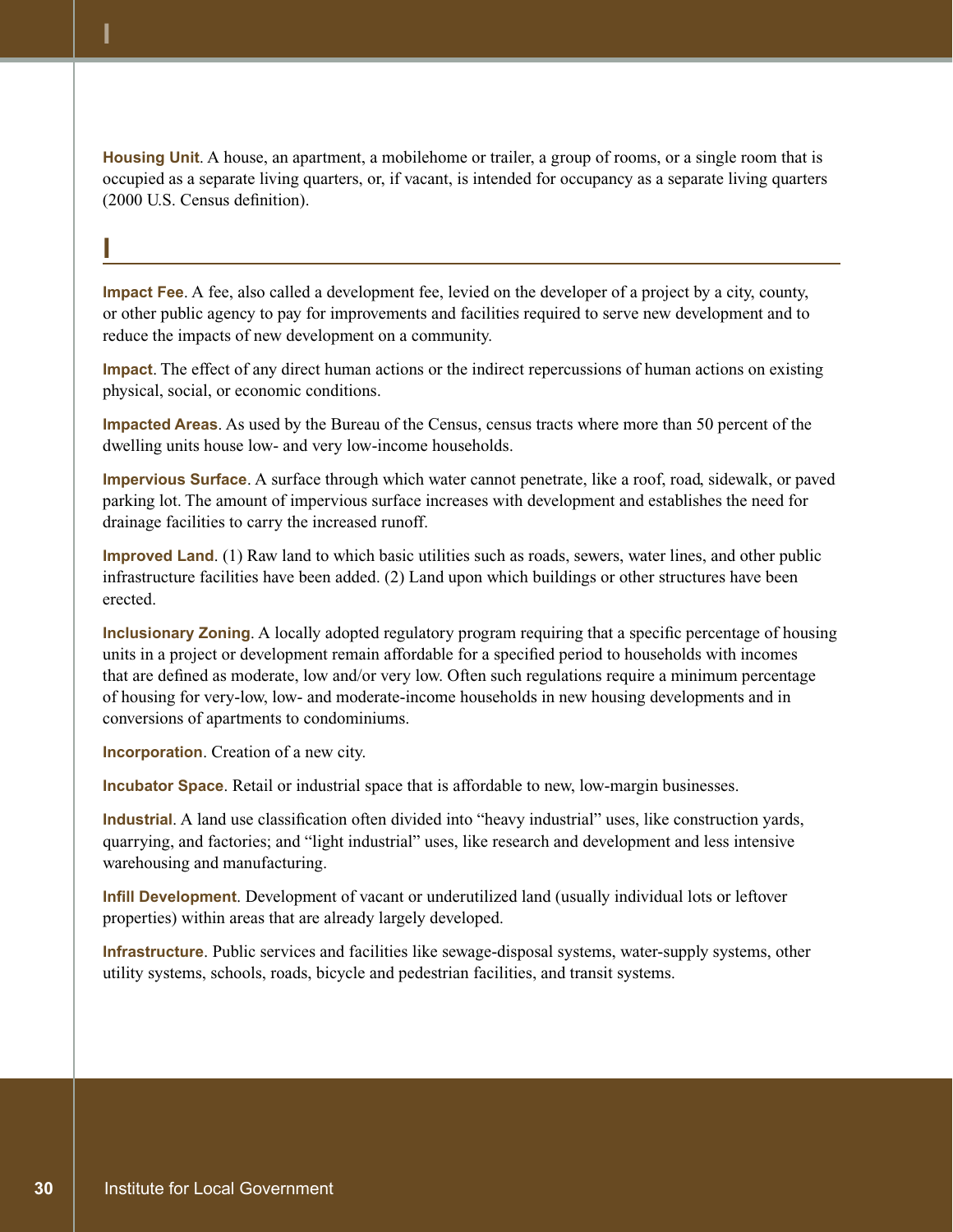**Initial Study**. A preliminary analysis prepared by the lead agency of the potential environmental impacts of a proposed project. This process is used to determine whether an Environmental Impact Report must be prepared, or a Negative Declaration will be sufficient. *See* California Environmental Quality Act.

**Initiative**. A ballot measure used to enact new legislation with voter approval. In California, city and county initiative measures may be placed on the ballot by petition of the voters or action of the governing body.

**In-Lieu Fee**. Cash payments that may be required of an owner or developer as a substitute for a dedication of land or construction of affordable housing units, usually calculated in dollars per lot, and referred to as in-lieu fees or in-lieu contributions.

**Institutional Uses**. (1) Publicly or privately owned and operated activities like hospitals, convalescent hospitals, intermediate care facilities, nursing homes, museums, and schools and colleges; (2) churches and other religious organizations; and (3) other nonprofit welfare, educational, or philanthropic activities that cannot be considered residential, commercial, or industrial uses.

**Interagency**. Relationship between or among two or more discrete agencies in regard to a specific program.

**Intermittent Stream**. A stream that normally flows for at least 30 days after the last major rain of the season and is dry a large part of the year.

**Inverse Condemnation**. The illegal removal of property value through excessive government regulation. For example, a city may widen a street, taking the entire parking lot of a local store. The city may offer to pay for the lot, but the store may claim the market has lost all its business since no customers can park, and wants the value of the entire parcel, including the market building.

**Investment Earnings**. Revenue earned from the investment of idle public funds.

**Issues**. Important unsettled community matters or problems. Issues may be identified in a community's general plan and dealt with by the plan's objectives, policies, plan proposals, and implementation programs.

**J**

**Jobs/Housing Balance**. The availability of affordable housing for employees. The jobs/housing ratio divides the number of jobs in an area by the number of employed residents. A ratio of 1.0 indicates a balance. A ratio greater than 1.0 indicates a net in-commute; less than 1.0 indicates a net out-commute.

**Joint Powers Agreement (JPA)**. A legal arrangement that enables two or more public agencies to jointly exercise common powers. A joint powers agreement may establish a separate agency or take the form of an operating agreement. *See* California Government Code sections 6500 and following.

**Joint-use Agreements**. Agreements between two or more entities, such as a city, county, school district, nonprofit or private organization, to share capital, operating costs and responsibilities for a facility. Examples include recreational space, meeting facilities, libraries and community centers.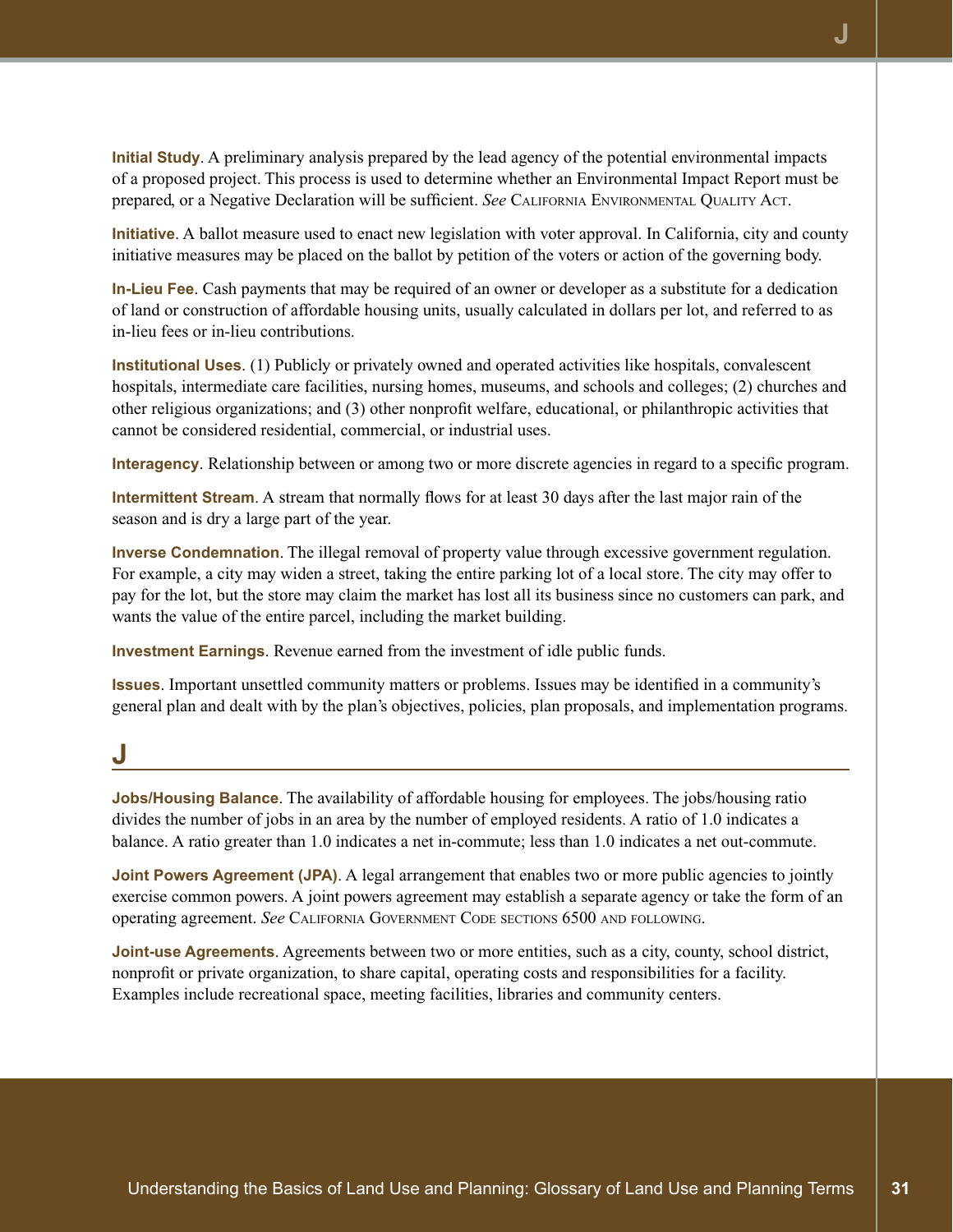#### **L**

**L**

**L10**. A statistical descriptor indicating peak noise levels—the sound level exceeded ten percent of the time. It is a common descriptor of community noise used in Federal Highway Administration standards and the standards of some cities and counties.

**Land Banking**. The purchase of land by a local government for use or resale at a later date. Banked lands have been used for development of low- and moderate-income housing, expansion of parks, and development of industrial and commercial centers. The federal rail-banking law allows railroads to bank unused rail corridors for future rail use while allowing interim use as trails.

**Land Use Classification**. A system for classifying and designating the appropriate use of properties.

**Land Use Element**. One of the seven state-mandated elements of a local general plan. The land use element uses text and maps to designate the future use or reuse of land within a given jurisdiction's planning area. The land use element serves as a guide to the structuring of zoning and subdivision controls, urban renewal and capital improvements programs, and official decisions regarding the distribution and intensity of development and the location of public facilities and open space.

**Land Use Regulation**. A term encompassing the regulation of land in general and often used to mean those regulations incorporated in the general plan, as distinct from zoning regulations (which are more specific).

**Land Use**. The occupation or use of land or water area for any human activity or any purpose defined in the general plan.

**Landmark**. (1) A building, site, object, structure, or significant tree having historical, architectural, social, or cultural significance and marked for preservation by the local, state, or federal government. (2) A visually prominent or outstanding structure or natural feature that functions as a point of orientation or identification.

**Landscaping and Lighting Act of 1972**. The 1972 Act authorizes cities, counties and special districts to levy assessments for land purchase and the construction, operation, and maintenance of parks, landscaping, lighting, traffic signals and graffiti abatement.

**Landslide**. Movement of soil and/or rock down a slope, which typically occurs during an earthquake or following heavy rainfall.

**Lateral Spreading**. Lateral movement of soil, often as a result of liquefaction during an earthquake. *See* LIQUEFACTION.

**Leapfrog Development**. New development separated from existing development by substantial vacant land.

**Lease**. A contractual agreement by which an owner of real property (the lessor) gives the right of possession to another (a lessee) for a specified period of time (term) and for a specified consideration (rent).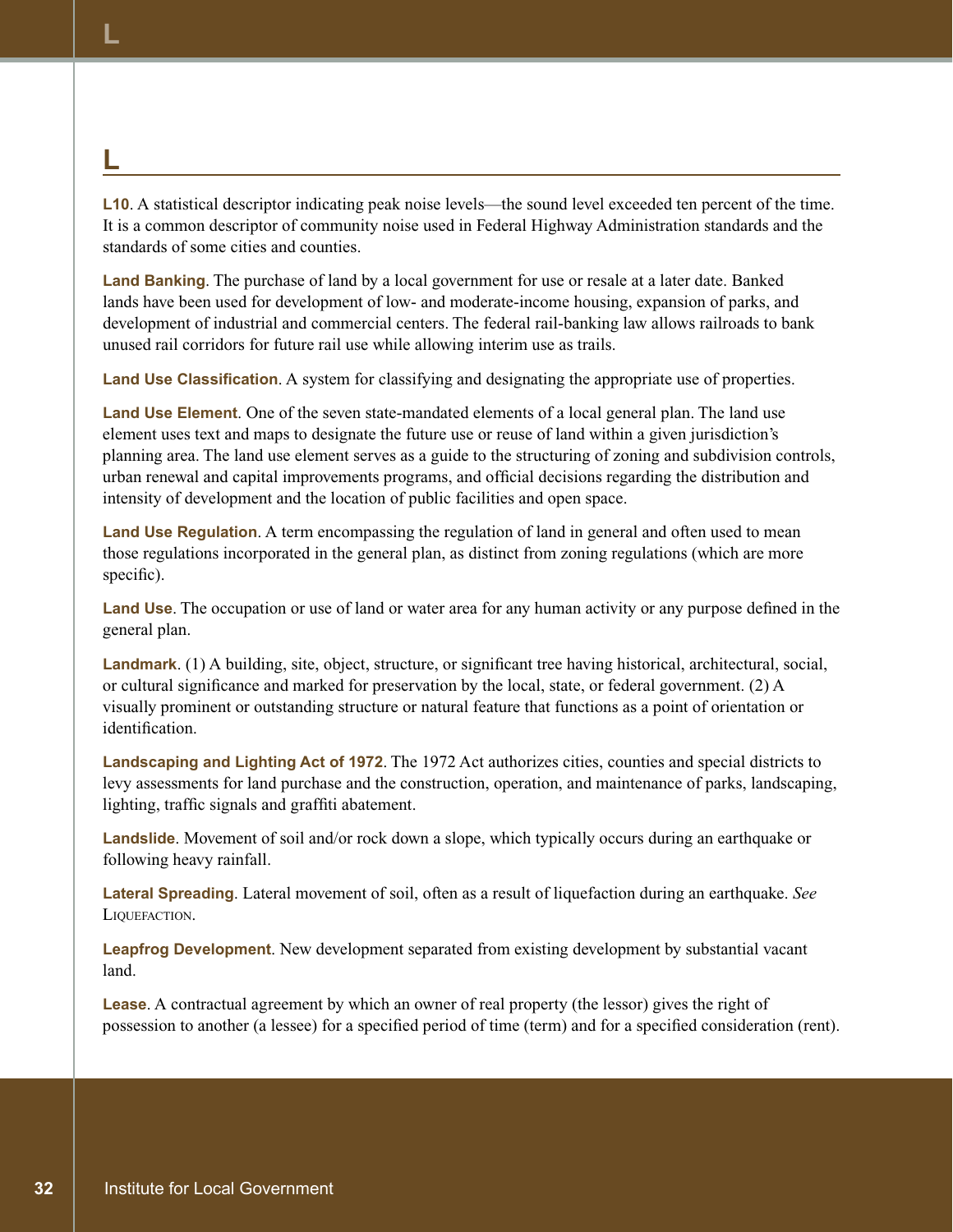**Leasehold Interest**. (1) The interest that the lessee has in the value of the lease itself in determining a condemnation award. (2) The difference between the total remaining rent under the lease and the rent the lessee would currently pay for similar space for the same time period.

**LEED**. An acronym for Leadership in Energy and Environmental Design. LEED is a voluntary, consensusbased green building rating system developed and maintained by the U.S. Green Building Council to support and certify successful green building design, construction and operations.

**LEED for Neighborhood Development (LEED-ND)**. A rating system for neighborhood design. The rating system integrates the principles of smart growth, urbanism and green building and emphasizes the creation of compact, walkable, vibrant, mixed-use neighborhoods with good connections to nearby communities.

**Leq**. The energy equivalent level, defined as the average sound level on the basis of sound energy (or sound pressure squared). The Leq is a "dosage" type measure and is the basis for the descriptors used in current standards, such as the 24-hour community noise equivalent level used by the State of California.

**Level of Service (LOS) Standard**. A standard used by public agencies to measure the quality or effectiveness of a municipal service like police, fire, or library, or the performance of a facility, like a street or highway.

**Level of Service (Traffic)**. A scale that measures the amount of vehicle traffic that a roadway or intersection can accommodate, based on such factors as maneuverability, driver dissatisfaction, and delay.

**Level of Service A**. Indicates a relatively free flow of traffic, with little or no limitation on vehicle movement or speed.

**Level of Service B**. Describes a steady flow of traffic, with only slight delays in vehicle movement and speed. All queues clear in a single signal cycle.

**Level of Service C**. Denotes a reasonably steady, high volume flow of traffic, with some limitations on movement and speed, and occasional backups on critical approaches.

Level of Service D. Designates the level where traffic nears an unstable flow. Intersections still function, but short queues develop and cars may have to wait through one cycle during short peaks.

**Level of Service E**. Represents traffic characterized by slow movement and frequent (although momentary) stoppages. This type of congestion is considered severe but is not uncommon at peak traffic hours, with frequent stopping, long-standing queues, and blocked intersections.

**Level of Service F**. Describes unsatisfactory stop-and go traffic characterized by traffic jams and stoppages of long duration. Vehicles at signalized intersections usually have to wait through one or more signal change and "upstream" intersections may be blocked by the long queues.

**Levy**. To impose taxes, special assessments or service charges to pay for public programs or facilities; (noun) the total amount of taxes, special assessments or service charges supporting public programs and facilities.

**L**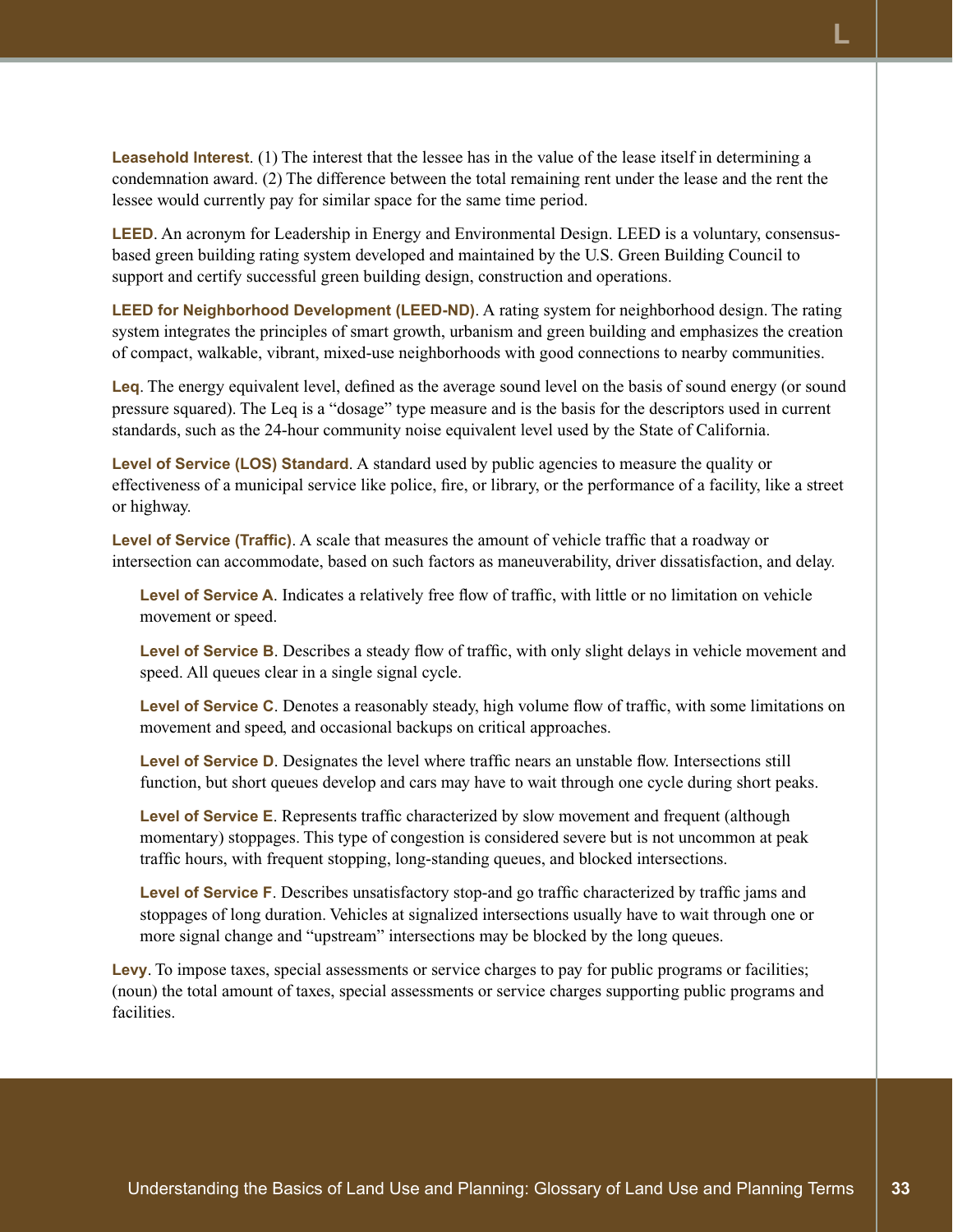**Licenses and Permits**. Certification that an applicant has complied with the provisions for regulating activities being licensed or permitted, such as the licensing of animals or bicycles. Agencies typically levy a license or permit charge to reimburse the costs of regulation.

**Lien**. A claim on assets, especially property, for the payment of taxes or utility service charges.

**Life-Cycle Costing**. A method of evaluating a capital investment that takes into account the sum total of all costs associated with the investment over the lifetime of the project.

**Light Rail Transit (LRT)**. Streetcars or trolley cars that typically operate entirely or substantially in mixed traffic and in non-exclusive, at-grade rights-of-way. Passengers typically board vehicles from the street level (as opposed to a platform that is level with the train) and the driver may collect fares. Vehicles are electrically self-propelled and usually operate in one or two-car trains.

**Limited Obligation Bonds**. Similar to general obligation bonds except that security for the issuance is limited to the revenues pledged in the bond statement and not to the full faith and credit of the public agency.

**Linkage**. A program designed to offset the impact of employment on housing need within a community that conditions project approval on the provision of housing units or the payment of an equivalent in-lieu fee. The linkage program must establish the cause-and-effect relationship between a new commercial or industrial development and the increased demand for housing. *See* Jobs/Housing Balance.

**Liquefaction**. The transformation of loose, wet soil from a solid to a liquid state, often as a result of ground shaking during an earthquake.

**Liquidity**. The ability to convert a security into cash promptly with minimum risk of principal. *See* PRINCIPAL.

**Live-Work Quarters**. Buildings or spaces within buildings that are used jointly for commercial and residential purposes where the residential use of the space is secondary or accessory to the primary use as a place of work.

**Local Agency Formation Commission (LAFCO)**. Local Agency Formation Commissions in each county administer state law governing proposals for local agency incorporation, organization, and annexation. They review and evaluate all proposals for formation of special districts, incorporation of cities, adoption and amendment of spheres of influence, annexation of territory to special districts or cities, consolidation of districts, and merger of districts with cities. The LAFCO members generally include two county supervisors, two city council members, and one member representing the general public. Some LAFCOs include two representatives of special districts. *See* GOVERNMENT CODE SECTIONS 56000 AND FOLLOWING.

**Local Coastal Program (LCP)**. A combination of a local agency's land use plans, zoning ordinances, zoning district maps, and (within sensitive coastal resources areas) other implementing actions that together meet the local requirements of, and implement the provisions and policies of, the California Coastal Act of 1976.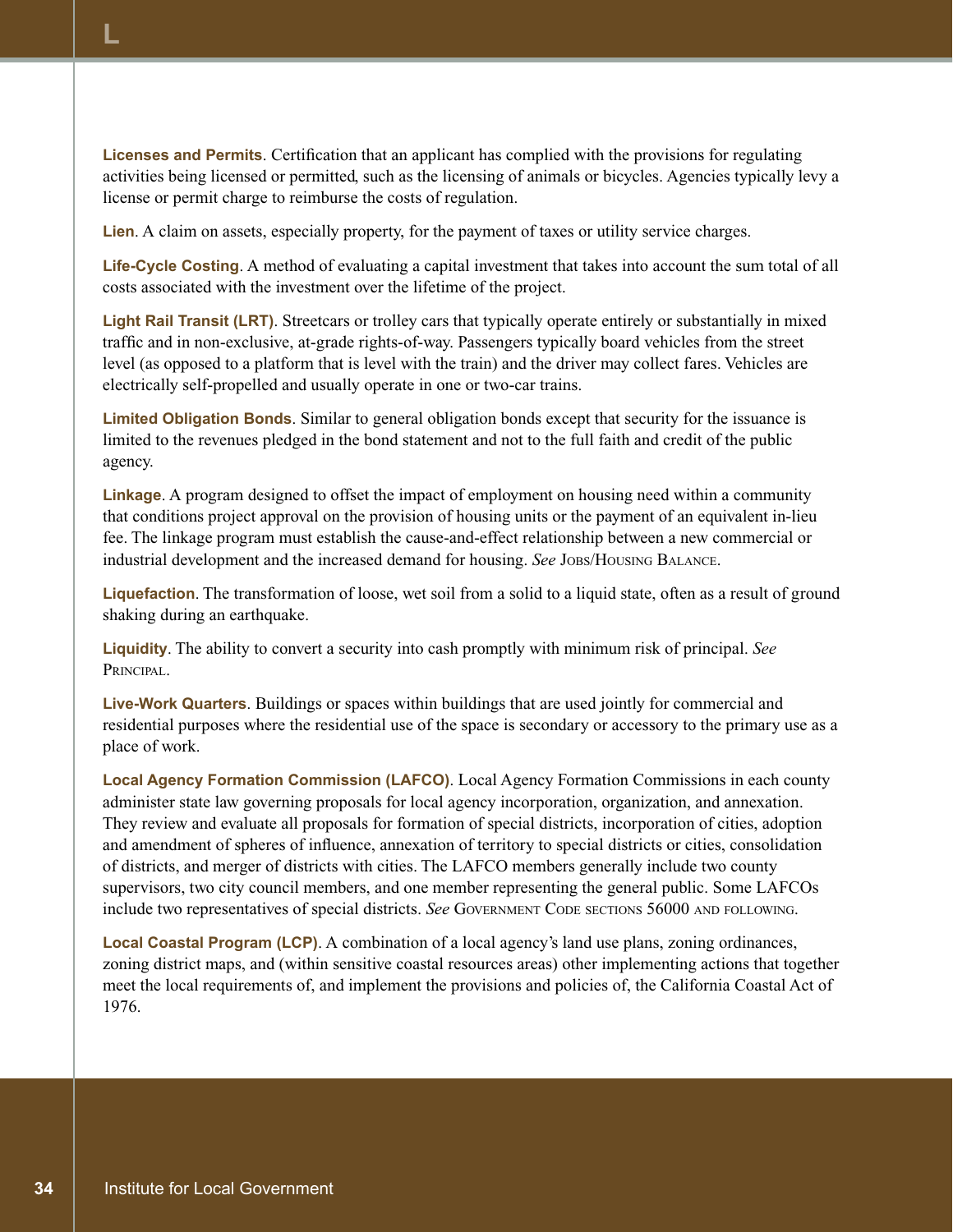**Local Coastal Program Land Use Plan**. The relevant portion of a local agency general plan or coastal element that details type, location, and intensity of land use, applicable resource protection and development policies, and, where necessary, implementation actions.

**Location-Efficient Mortgages**. Mortgages offered at competitive rates and low down payments to those who want to live in "location efficient communities." These are neighborhoods in which residents can walk from their homes to stores, schools, recreation, and public transportation. People who live in location efficient communities have less need to drive, increasing the proportion of discretionary income available to pay back the loan.

**Lot**. A tract or piece of land having fixed boundaries and designated on a plot or survey map. A lot must meet the requirements of the zoning district in which it is located and must front on a public street or an approved private street.

**Lot Line Adjustment**. The adjustment of a lot line between two or more existing parcels where land taken from one parcel is added to an adjacent parcel and where a greater number of parcels than originally existed are not thereby created.

**Lot of Record**. A lot that is part of a recorded subdivision or a parcel of land that has been recorded at the county recorder's office containing property tax records.

**Low-Income Household**. A household with an annual income usually no greater than 80 percent of the area median family income adjusted by household size, as determined by a survey of incomes conducted by a city or a county. In the absence of such a survey, the determination is based on the latest available eligibility limits established by the U.S. Department of Housing and Urban Development for the Section 8 housing program.

**Low-Income Housing Tax Credits**. Tax reductions provided by the federal and state governments for investors in housing for low-income households.

**LULU**. Locally Unwanted Land Use.

#### **M**

**Mandatory Element**. A component of the general plan mandated by state law. California state law requires that a general plan include elements dealing with seven subjects – circulation, conservation, housing, land use, noise, open space and safety – and specifies to various degrees the information to be incorporated in each element.

**Manufactured Housing**. Residential structures that are constructed entirely in a factory. These are regulated under the federal Manufactured Home Construction and Safety Standards Act of 1974 by the U.S. Department of Housing and Urban Development.

**Marks-Roos Bonds**. Bonds authorized by the Marks-Roos Local Bond Pooling Act of 1985 which provide local agencies with extremely flexible financing powers through participation in joint powers agencies. *See* JOINT POWERS AGREEMENT.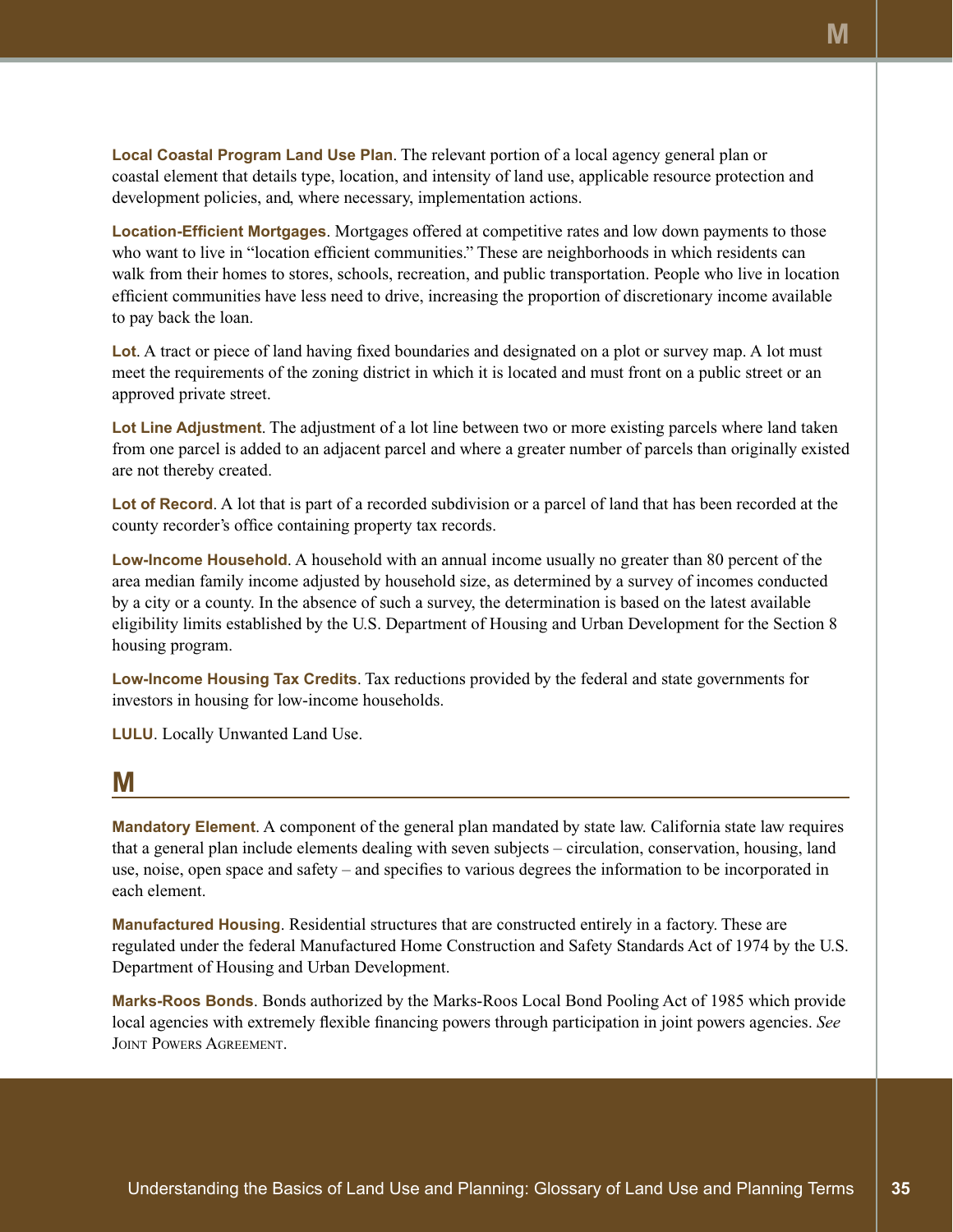**Master Environmental Assessment (MEA)**. An inventory or database identifying environmental characteristics and constraints for use with later environmental impact reports and other environmental documents. Relevant portions of the MEA can be referenced and summarized in preparing later Environmental Impact Reports and negative declarations. *See* California Environmental Quality Act.

**Master Environmental Impact Report (MEIR)**. Optional form of Environmental Impact Report for specific kinds of projects involving broad policy decisions, specifically including general plans. *See* California Public Resources Code sections 21156 and following. The MEIR is designed to allow an agency to eliminate or reduce the scope of the environmental review of subsequent discretionary activities or projects that follow the expected course of action whose environmental effects are addressed in the MEIR. *See* California Environmental Quality Act, Environmental Impact Report.

**Mean**. The average of a number of figures computed by adding up all the figures and dividing by the number of figures. Compare with MEDIAN and MODE.

**Mean High Tide Line**. The average high tide line in coastal zones. The state of California owns all lands located below the mean high tide line.

**Mean Sea Level**. The average altitude of the sea surface for all tidal stages.

**Median**. The middle number in a series of items where an equal number figures lie above and below it. Compare with MEAN and MODE.

**Median Strip**. The dividing area, either paved or landscaped, between opposing lanes of traffic on a roadway.

**Mello-Roos Bonds**. Locally issued bonds that are repaid by a special tax imposed on property owners within a community facilities district established by a public agency. The bond proceeds can be used for public improvements and for a limited number of services. *See* COMMUNITY FACILITIES DISTRICT.

**Mello-Roos Community Facilities Tax**. Special non-ad valorem tax imposed to finance public capital facilities and services in connection with new development. *See* AD VALOREM TAX.

**Mello-Roos District**. A distinct entity of government for the purpose of imposing and collecting the Mello-Roos Community Facilities Tax. A local agency and a Mello-Roos District may share a common governing body and common boundaries.

**Mercalli Intensity Scale**. A subjective measure of the observed effects (human reactions, structural damage, geologic effects) of an earthquake. Expressed in Roman numerals from I to XII.

**Metes and Bounds**. A system of describing or identifying land using measures (metes) and direction (bounds) from an identifiable point of reference like a monument or other marker, the corner of intersecting streets, or some other permanent fixture.

**Metropolitan Planning Organization (MPO)**. A regional council of governments within a metropolitan region as defined by the federal government and authorized under federal law to develop a regional transportation plan. *See* COUNCIL OF GOVERNMENTS, SB 375.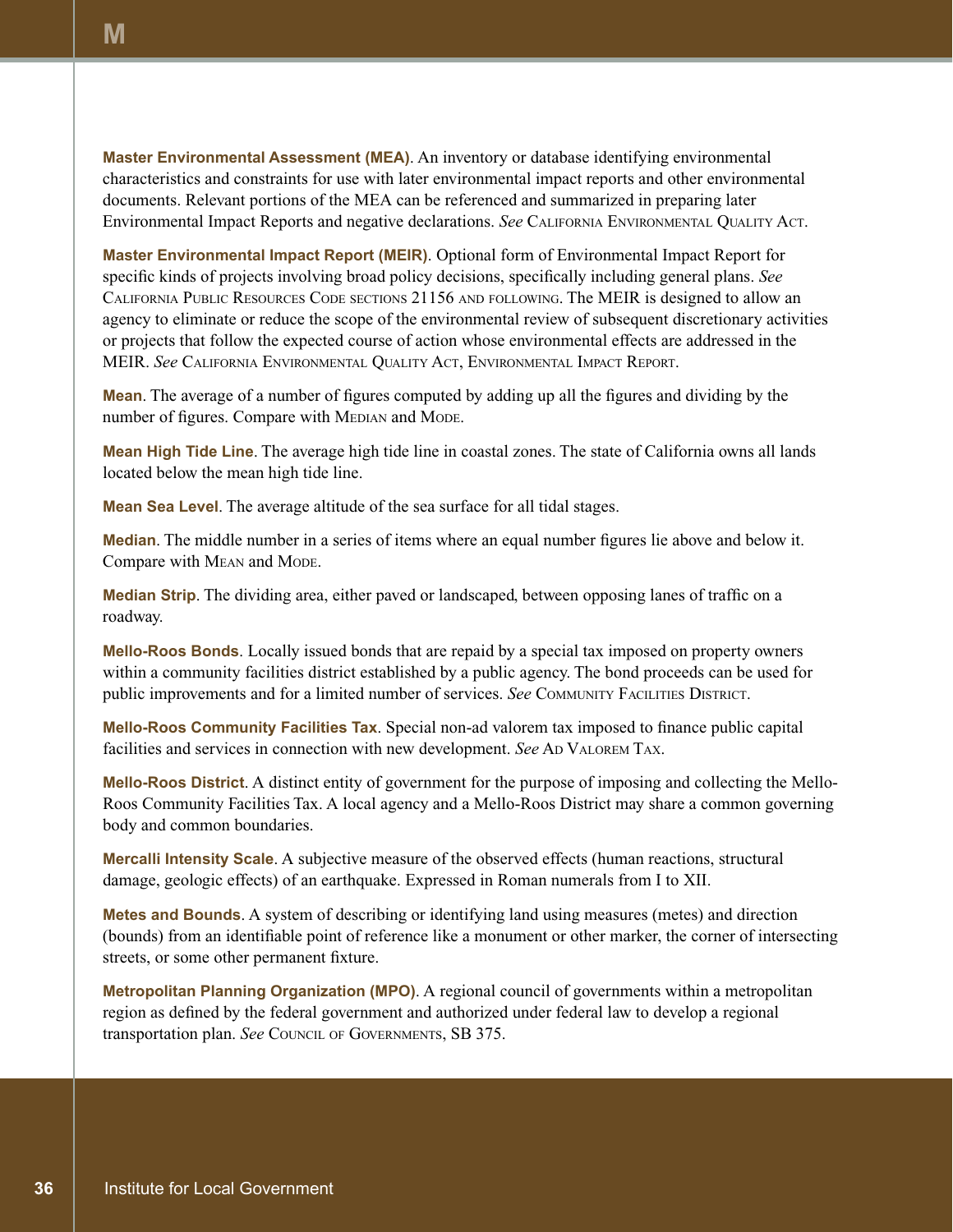**Microclimate**. The climate of a small, distinct area, such as a city street or a building's courtyard; can be altered through functional landscaping, architecture, or other design features.

**Mineral Resource**. Land on which known deposits of commercially viable mineral or aggregate resources exist. This designation is applied to sites determined by the California Geological Survey as being a resource of regional significance. It is intended to help maintain the quarrying operations and protect them from encroachment of incompatible land uses.

**Minipark**. A small neighborhood park of approximately one acre or less.

**Ministerial (Administrative) Decision**. An action taken by a public agency that follows established procedures and rules and does not call for the exercise of judgment in deciding whether to approve a project. Actions taken by planning department staff members that do not require planning commission action are ministerial decisions.

**Minor Land Division**. Contiguous property which is partitioned into four or fewer lots usually qualifies as a minor land division.

**Mitigated Negative Declaration**. A written statement by the lead agency that revisions to a project, agreed to by the applicant, would avoid potential significant adverse impacts, and there is no substantial evidence that the project, as revised, will have a significant effect on the environment. *See* California Environmental QUALITY ACT.

**Mitigation Measures**. Measures that modify a project to reduce or eliminate a significant environmental impact. *See* California Environmental Quality Act.

**Mitigation Monitoring Program**. A program adopted in conjunction with a Mitigated Negative Declaration or Environmental Impact Report that establishes a reporting system designed to ensure compliance to and implementation of the adopted mitigation measures. *See* California Environmental Quality Act.

**Mixed-Use**. Properties on which various uses like office, commercial, institutional, and residential are combined in a single building or on a single site in an integrated development project with significant functional interrelationships and a coherent physical design. A "single site" may include contiguous properties.

**Mobilehome**. A structure, transportable in one or more sections, built on a permanent chassis and designed for use as a single-family dwelling unit that (1) has a minimum of 400 square feet of living space; (2) has a minimum width in excess of 102 inches; (3) is connected to all available permanent utilities; and (4) is tied down (a) to a permanent foundation on a lot either owned or leased by the homeowner or (b) is set on piers, with wheels removed and skirted, in a mobilehome park.

**Modal Choices**. Transportation options; one's preferred method of transportation, such as walking, bicycling, using an automobile, or riding a bus or rail transit.

**Mode**. (1) In statistics, the number that occurs most frequently in a given series. Compare with Mean, MEDIAN. (2) A method of transportation.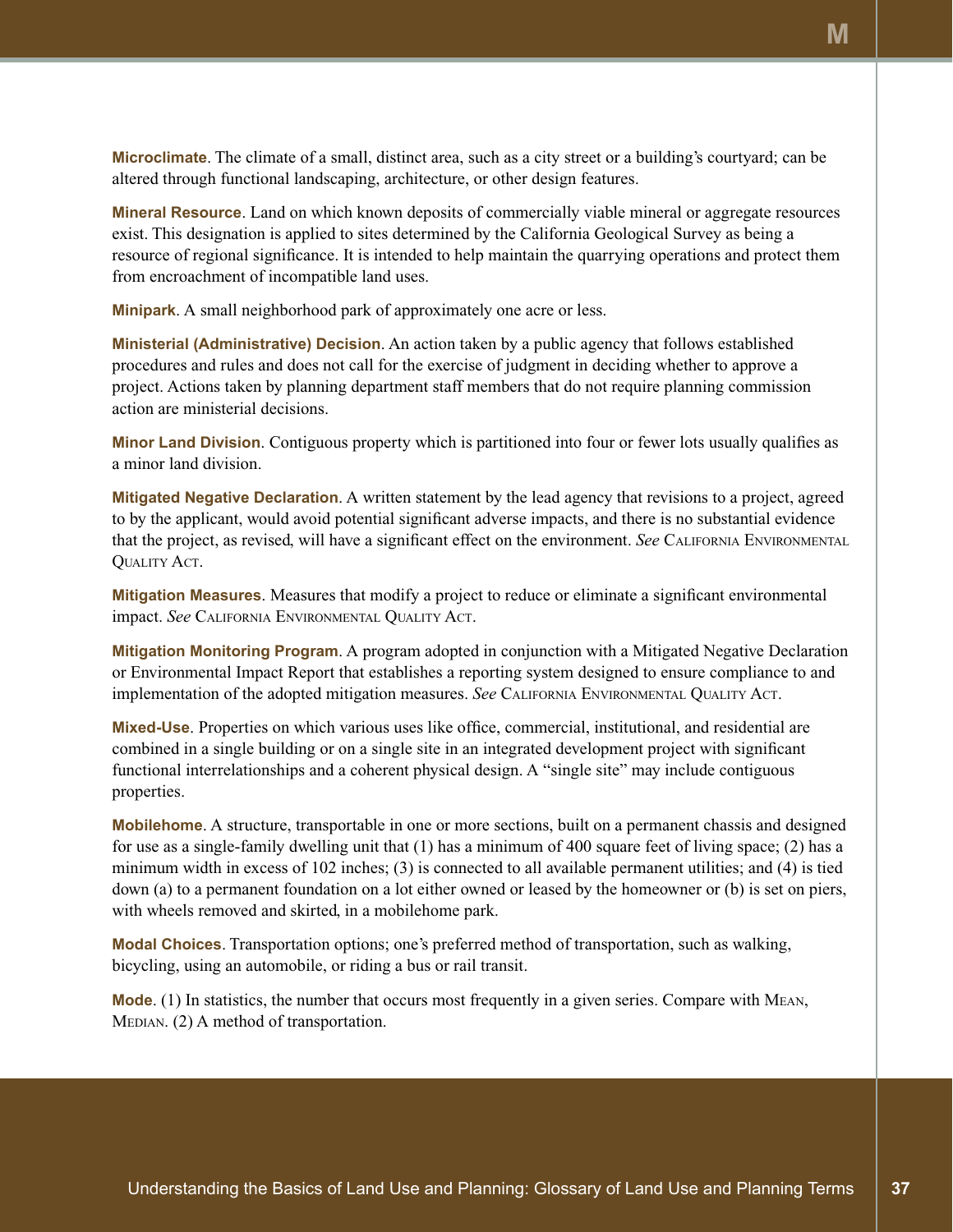**Moderate-Income Household**. A household with an annual income between the lower income eligibility limits (generally 80 percent) and 120 percent of the area median family income adjusted by household size, usually as established by the U.S. Department of Housing and Urban Development for the Section 8 housing program.

**Modular Unit**. A factory-fabricated, transportable building or major component designed for use by itself or for incorporation with similar units on site into a structure for residential, commercial, educational, or industrial use. Differs from mobilehomes and manufactured housing by (in addition to lacking an integral chassis or permanent hitch to allow future movement) being subject to California housing law design standards. California standards are more restrictive than federal standards in some respects (for example, plumbing and energy conservation). Also called factory-built housing.

**Moratorium**. A zoning designation that temporarily reduces or freezes allowable development in an area until a permanent classification can be fixed; generally assigned during general plan preparation to provide a basis for permanent zoning. *See* CALIFORNIA GOVERNMENT CODE SECTION 65858.

**Motor Vehicle License Fee (VLF)**. Fee levied for the privilege of operating a vehicle on public streets. VLF is levied annually at 1.15 percent of the market value of motor vehicles and is imposed by the state "in lieu" of local property taxes. Cities and counties receive 0.65 percent of VLF revenue. VLF is also called Motor Vehicle in-Lieu Tax. *See* California Constitution Article XI, Section 15; California Vehicle Code sections 11000 and following, 10754.

**Multi-family Units**. Freestanding buildings composed of two or more separate living units, with each unit having its own bedroom, kitchen and bathroom facilities.

**Multiple Family Residential**. A type of housing that has several residential units on a parcel or parcels of land, such as condominiums and apartments.

**Multiplier Effect**. Refers to the impact the recirculation of money through the economy has on job and wealth creation. For example, money paid as salaries to industrial and office workers is spent on housing, food, clothing, and other locally available goods and services. This spending creates jobs in housing construction, retail stores, and professional offices. The wages paid to workers in those industries is again re-spent, creating still more jobs. Overall, one job in an industry that exports most of its production is estimated to create approximately one more job in a supporting industry.

**Municipal Improvement Act of 1913**. Legislation allowing cities, counties, and special districts to levy assessments for the construction or acquisition of public improvements, including power and public transit facilities. Assessments can be levied before construction begins. *See* CALIFORNIA STREETS. & HIGHWAYS CODE sections 10000 and following.

**Municipal Services**. Services traditionally provided by local agencies, including water and sewer, roads, parks, schools, and police and fire protection.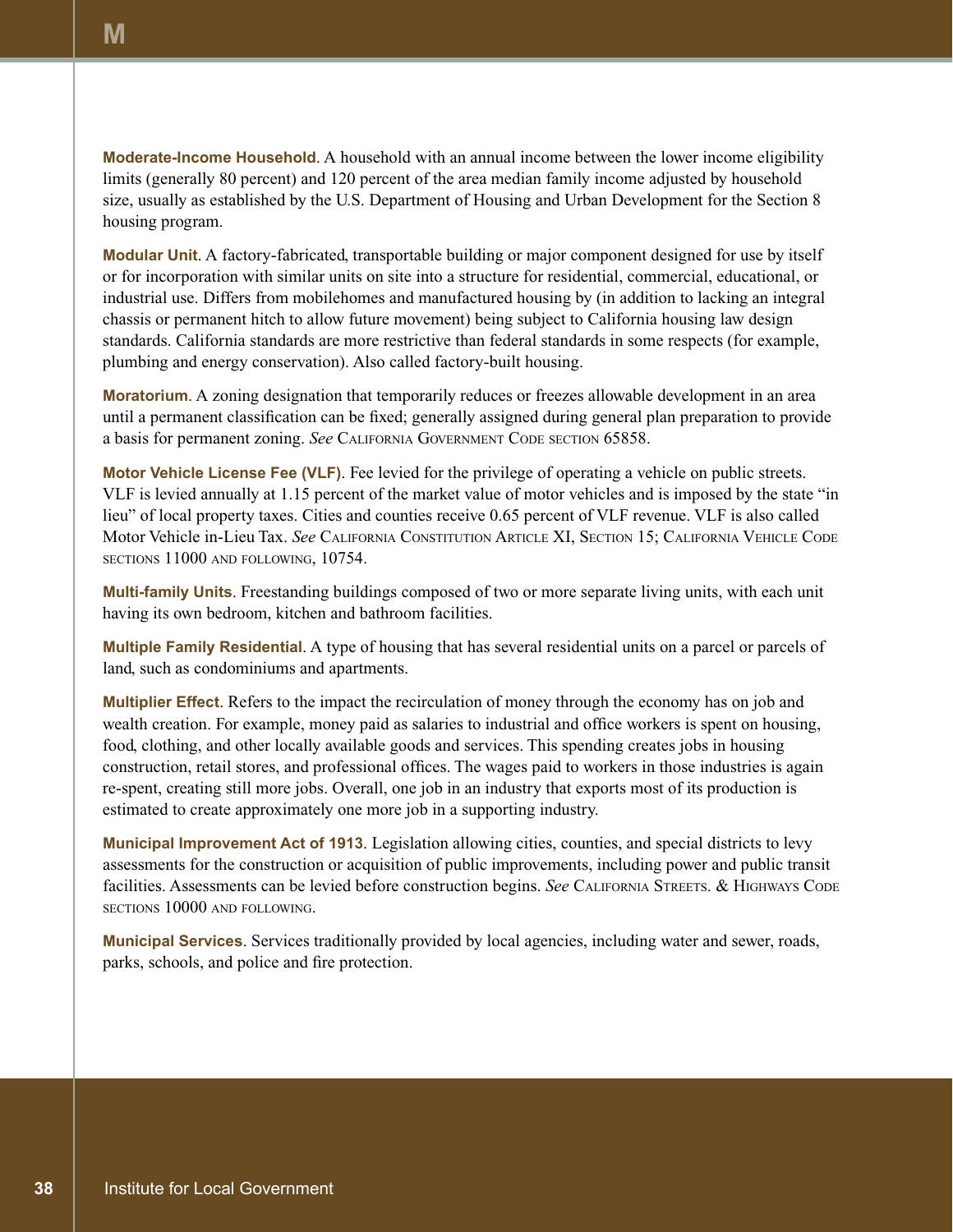#### **N**

**National Ambient Air Quality Standards**. The prescribed level of pollutants in the outside air that cannot be exceeded legally during a specified time in a specified geographical area.

**National Environmental Policy Act (NEPA)**. An act passed in 1969 establishing federal legislation for national environmental policy, a council on environmental quality, and the requirements for environmental impact statements.

**National Flood Insurance Program**. A federal program that authorizes the sale of federally subsidized flood insurance in communities where such flood insurance is not available privately.

**National Historic Preservation Act**. A 1966 federal law that established a National Register of Historic Places and the Advisory Council on Historic Preservation. It authorized grants-in-aid for preserving historic properties.

**National Register of Historic Places**. The official list of national historic sites, districts, buildings, structures, and objects worthy of preservation. Authorized by the National Historic Preservation Act of 1966, the list is part of a program to coordinate and support public and private efforts to identify, evaluate, and protect historic and archeological resources.

**Natural State**. The condition existing prior to development.

**Need**. A condition requiring supply or relief that forms a basis for local action. A city or county may act upon findings of need within or on behalf of the community. For example, a lack of access to healthy food could be identified as a need that provides a rationale for local policy relating to community gardens.

**Negative Declaration**. A written statement briefly describing the reasons why a proposed project will not have a significant effect on the environment and does not require an Environmental Impact Report. *See* California Environmental Quality Act.

**Neighborhood Completeness**. A land use indicator for how well a neighborhood provides access to essential goods and services. Examples include affordable housing, fire and police station, full-service grocery store, parks, banks, library, school, and post office.

**Neighborhood Park**. Publicly-owned land intended to serve the recreation needs of people living or working within one-half mile radius of the park.

**Neighborhood Unit**. Planning concept developed by Clarence Perry (1872-1944). Perry believed that cities should be built (or rebuilt) to consist of self-contained residential areas bounded by major roads with shops at the intersections and schools in the middle. Children would be able to walk to school without having to cross major roads, and the limited size of the units (typically 6,000-10,000 inhabitants) would, he believed, encourage community spirit. The theory was first publicized in 1939 in *Housing for the Mechanic Age* and gained rapid acceptance, serving as a template for post-war suburban development.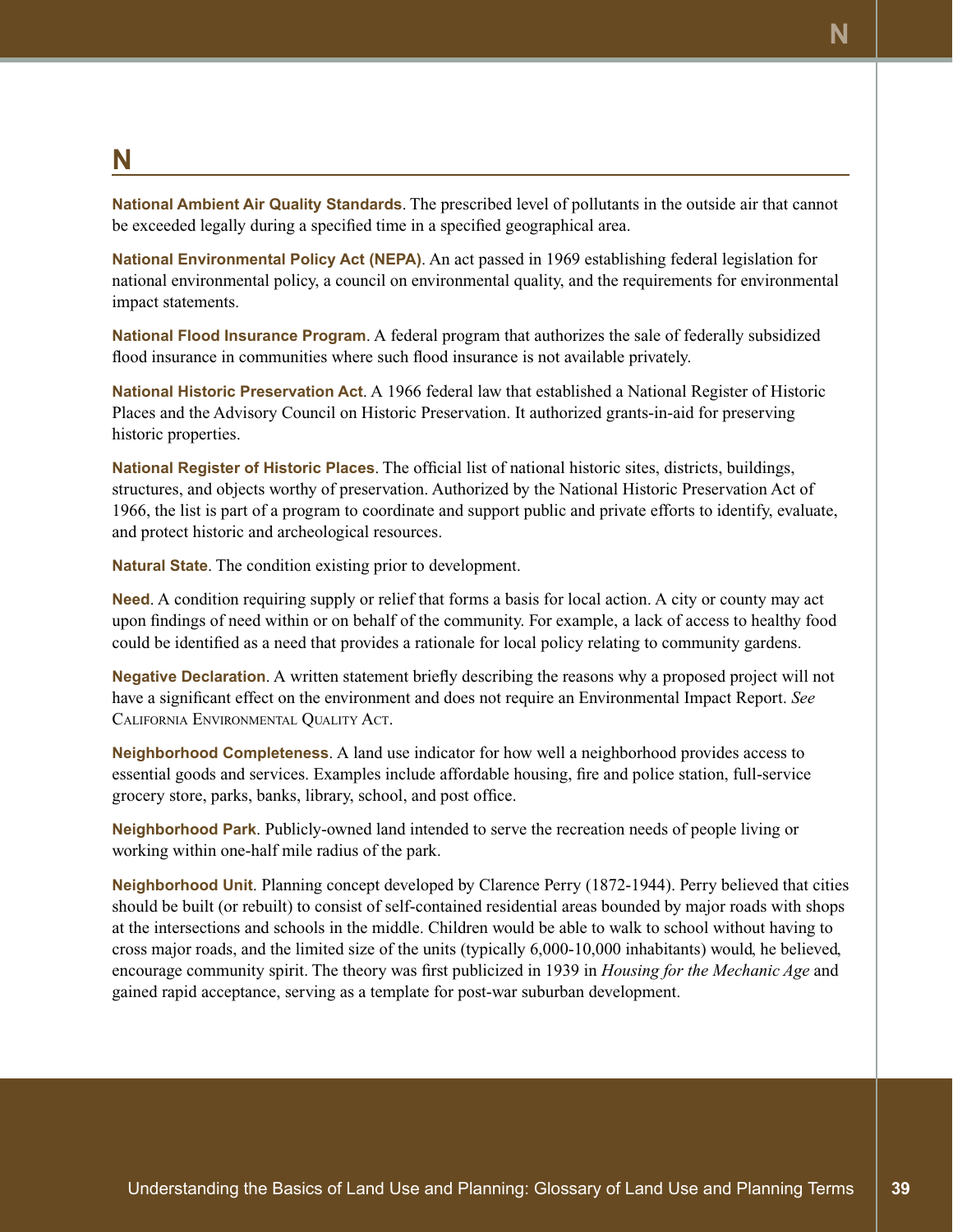**Neighborhood**. A planning area commonly identified as such in a community's planning documents, and by the individuals residing and working within the neighborhood. Documentation may include a map prepared for planning purposes showing the names and boundaries of neighborhoods. Though neighborhoods are not legal designations, they are among the most commonly recognized and understood land use designations.

**Neotraditional Development**. Based on the characteristics typical of pre-World War II communities, neotraditional development emphasizes distinct urban areas, each with their own commercial core and linked to one another by some form of transit. In addition to a central downtown, the many neighborhood centers provide a secondary service area that can be reached on foot from people's homes. The neighborhood centers may include retail establishments, offices, service providers, cinemas, health clubs, dense housing, and a transit hub. Architecture is typically characterized by enhanced articulation and frequent examples of quality workmanship.

**Net Acreage**. The portion of a site that can actually be built upon. The following generally are not included in the net acreage of a site: public or private road rights-of-way, public open space, and flood ways.

**New Urbanism**. A design philosophy intended to create a strong sense of community by incorporating features of traditional small towns or urban neighborhoods. Compact, walkable neighborhoods with active streets are a key hallmark of new urbanism. The Congress for New Urbanism defines the philosophy according to these principles: "neighborhoods should be diverse in use and population; communities should be designed for the pedestrian and transit as well as the car; cities and towns should be shaped by physically defined and universally accessible public spaces and community institutions; urban places should be framed by architecture and landscape design that celebrate local history, climate, ecology, and building practice."

**Nexus**. (1) In general, a minimum threshold of connection necessary within a taxing jurisdiction to allow taxing authority over out-of-state individuals or businesses. (2) A reasonable connection between required development impact fees and a development project subject to the fees. *See* CALIFORNIA GOVERNMENT CODE sections 66000 and following.

**NIABY**. Not In Anyone's Back Yard.

**NIMBY**. An acronym for "Not-In-My-Backyard." Used to characterize opponents of development projects, with the implication that the opposition is based on personal self-interest as opposed to the interests of the larger community. Local agencies' alleged responsiveness to "NIMBY-ism" is one of the reasons some advocate that state law preempt local agencies' authority over certain kinds of land use decisions.

**NIMTOO**. Not In My Term Of Office.

**Noise Attenuation**. Reduction of the level of a noise source using a substance, material, or surface, like earth berms and/or solid concrete walls. *See* Berm.

**Noise**. Any sound that is undesirable because it interferes with speech and hearing, is intense enough to damage hearing, or is otherwise annoying.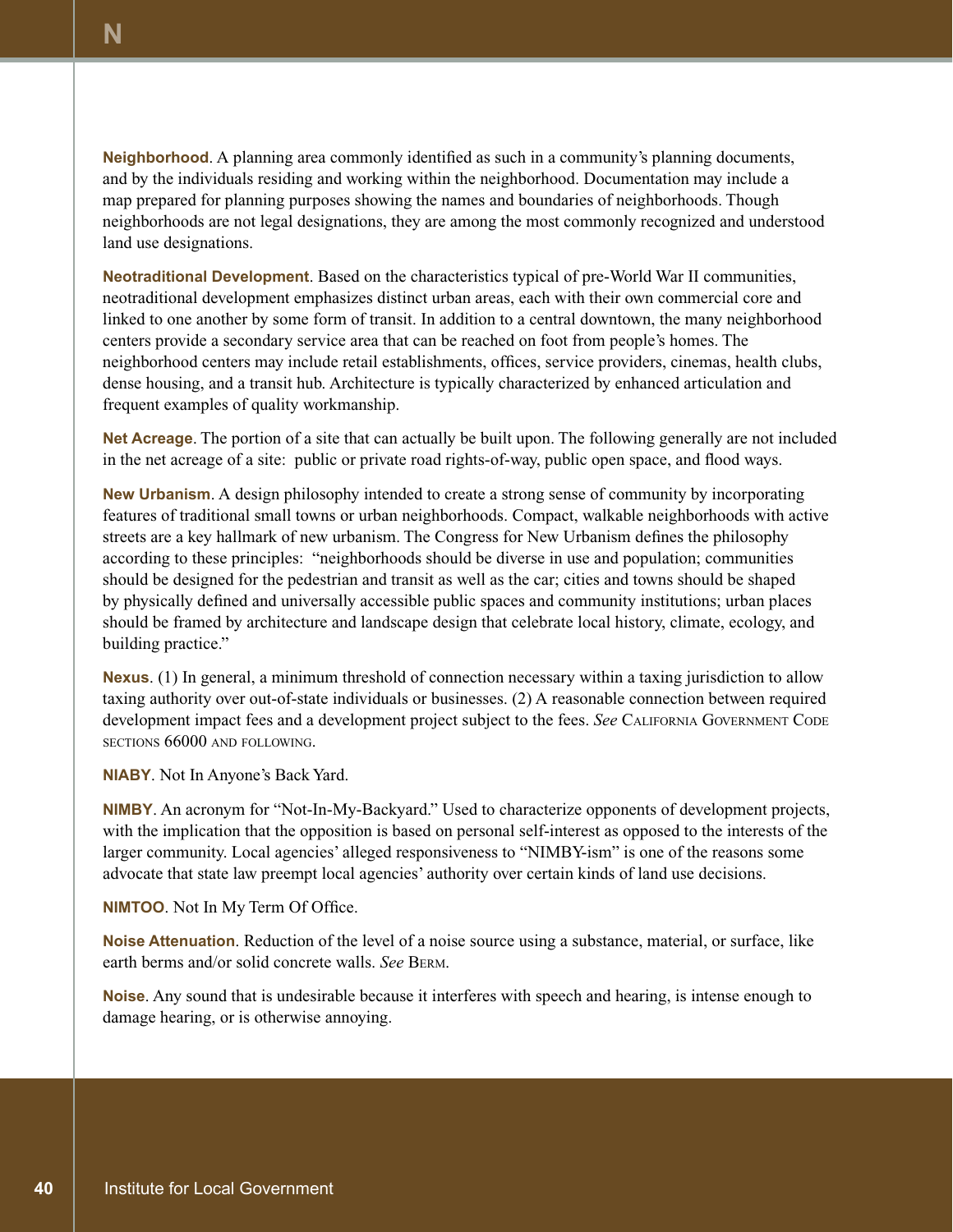**Noise Contour**. A line connecting points of equal noise level as measured on the same scale. Noise levels greater than the 60 Ldn contour (measured in dBA) require noise attenuation in residential development. *See* dBA, Day-Night Average Sound Level.

**Noise Element**. One of the seven state-mandated elements of a local general plan, it assesses noise levels of highways and freeways, local arterials, railroads, airports, local industrial plants, and other ground stationary sources, and adopts goals, policies, and implementation programs to reduce the community's exposure to noise.

**Non-Attainment**. The condition of not achieving a desired or required level of performance. Frequently used in reference to air quality.

**Non-conforming Use**. A use that was valid when brought into existence, but by subsequent regulation becomes no longer conforming. It is a generic term and includes (1) non-conforming structures (by virtue of size, type of construction, location on land, or proximity to other structures), (2) non-conforming use of a conforming building, (3) non-conforming use of a non-conforming building, and (4) non-conforming use of land. Thus, any use lawfully existing on any piece of property that is inconsistent with a new or amended general plan, and that in turn is a violation of a zoning ordinance amendment subsequently adopted in conformance with the general plan, will be a non-conforming use. Typically, non-conforming uses are permitted to continue for a designated period of time, subject to certain restrictions.

**Nonpoint Source Pollution**. Pollution affecting a water body from widely spread sources. Such sources range from runoff from agricultural areas draining into a river to wind-borne debris blowing out to sea. Nonpoint source pollution may also include urban runoff, such as contaminated storm water washed off of parking lots, roads and highways, and lawns (often containing fertilizers and pesticides). Nonpoint source pollution can be contrasted with point source pollution, where discharges occur to a body of water at a single location, such as discharges from a chemical factory, urban runoff from a roadway storm drain or from ships at sea. There is some debate about whether various forms of urban runoff should be considered point or nonpoint sources of pollution. *See* POLLUTION, POINT SOURCE.

**Notice (of Hearing)**. A legal document announcing the opportunity for the public to present their views to an official representative or board of a public agency concerning an official action pending before the agency.

**Notice of Completion (NOC)**.A notice issued and properly filed by the lead agency upon completion of the Draft Environmental Impact Report. The NOC contains a description of the proposed project. *See* California Environmental Quality Act.

**Notice of Determination (NOD)**. A notice issued and properly filed by the lead agency upon its approval of a project subject to CEQA, and stating whether or not the project will have a significant effect on the environment. The notice must be filed within five working days of the action approving a project. *See* California Environmental Quality Act.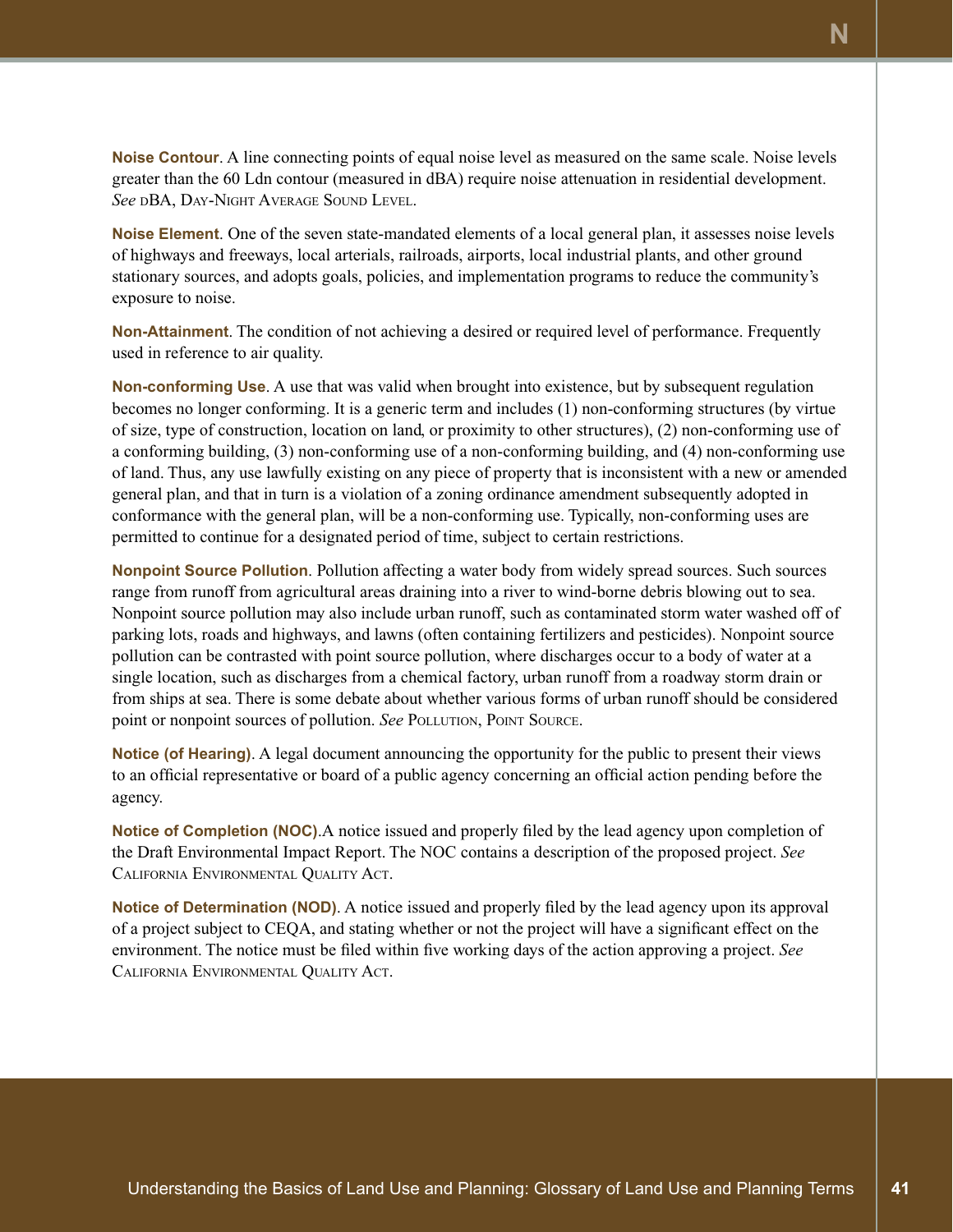**Notice of Preparation (NOP)**. A brief notice issued by the lead agency stating it plans to prepare an Environmental Impact Report for a proposed project. The notice is sent to responsible and trustee agencies and other interested agencies. These parties are asked to comment on the scope of the Environmental Impact Report and potential impacts of the proposed project. These comments are then use to further define the scope of the Environmental Impact Report. *See* California Environmental Quality Act.

### **O**

**Objective**. A specific statement of desired future condition toward which the city or county will expend effort in the context of striving to achieve a broader goal. General plans must spell out the "objectives," principles, standards, and proposals of the general plan. An objective should be achievable and, where possible, should be measurable and time-specific. "The addition of 100 units of affordable housing by 1995" is an example of an objective. *See* CALIFORNIA GOVERNMENT CODE SECTION 65302.

**Off-gassing**. The release of gas into the air from products treated with chemicals during their manufacture.

**Office of Planning and Research (OPR)**. A California state agency that has among its responsibilities the preparation of a set of guidelines for use by local jurisdictions in drafting general plans.

**Official County Scenic Highway**. A segment of state highway identified in the Master Plan of State Highways Eligible for Official Scenic Highway Designation and designated by the Director of the California Department of Transportation (Caltrans).

**Off-site Improvements**. Conditions that can be required of a project that involves the installation of streets, curbs, gutters, sidewalks, street trees and other improvements that are located adjacent to the project on public property.

**Off-the-Grid.** A term used to describe a system that runs on renewable energy sources independent of a conventional public utility grid.

**Open Space Element**. One of the seven state-mandated elements of a local general plan, it contains an inventory of privately and publicly owned open space lands, and adopted goals, policies, and implementation programs for the preservation, protection, and management of open space lands.

**Open Space Land.** Any parcel or area of land or water that is essentially unimproved and devoted to an open space use for the purposes of  $(1)$  the preservation of natural resources,  $(2)$  the managed production of resources, (3) outdoor recreation, or (4) public health and safety.

**Ordinance**. A law or regulation adopted by a public agency, usually a city or county.

**Outdoor Advertising Structure**. A sign or other device used to promote a business, profession, commodity, service, or entertainment available somewhere other than the lot where the structure sits. *See* Sign.

**Outdoor Recreation Use**. A privately or publicly owned or operated use providing outdoor recreation activities.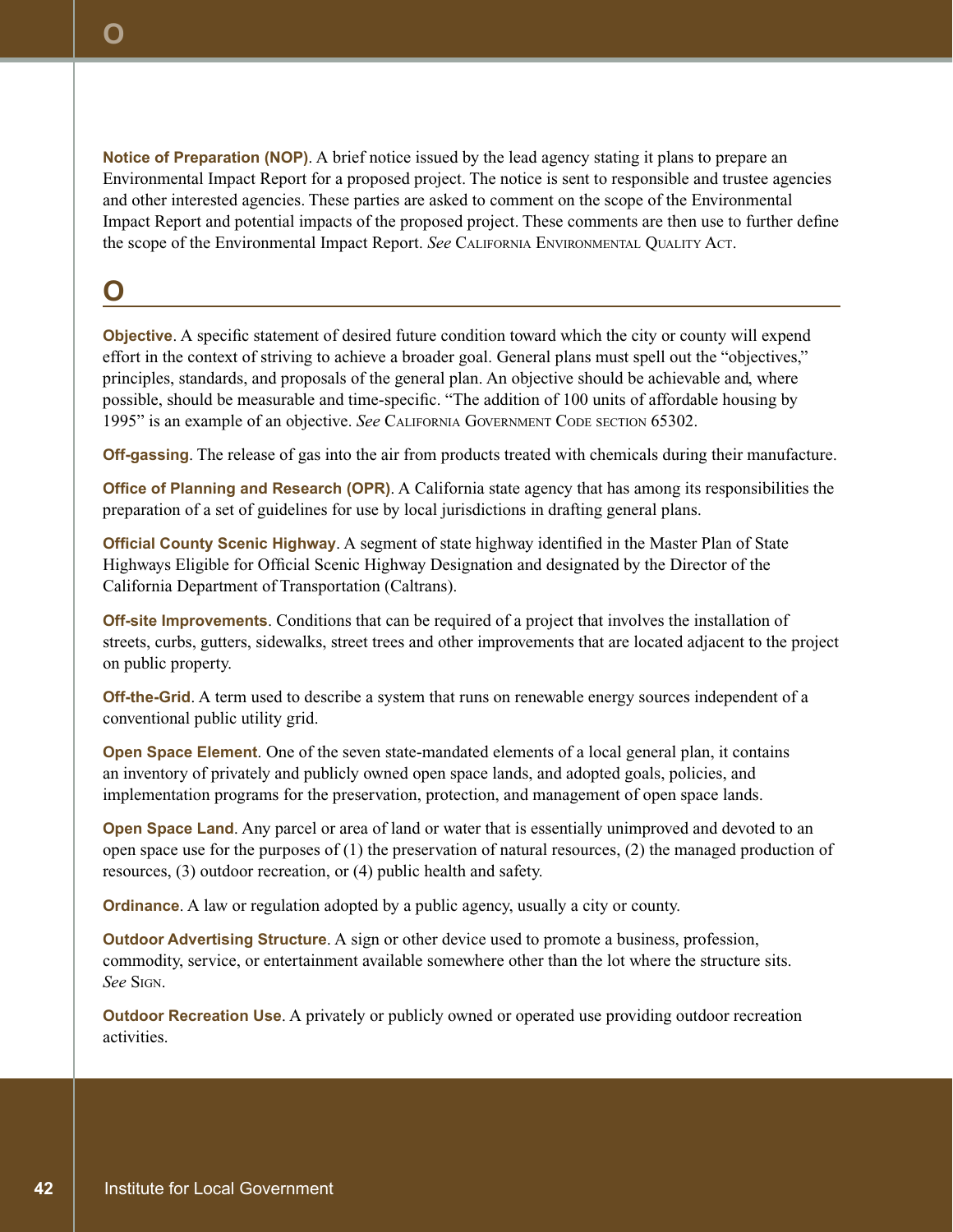**Outer Approach Zone.** Airspace in which an air traffic controller initiates radar monitoring for incoming flights approaching an airport.

**Overlay.** A land use designation on the General Plan Land Use Map, or a zoning designation on a zoning map, that modifies the basic underlying designation in some specific manner. For example, overlay zones are often used to deal with areas with special characteristics, like flood zones or historical areas. Development of land subject to an overlay must comply with the regulations of both zones.

**Overlay Zoning**. Additional or stricter standards to existing zoning that can be used to protect particular natural or cultural features or to avoid or mitigate potential hazards. *See* Zoning.

**Ozone Layer**. The protective layer of the earth's atmosphere, about 15 miles above the ground that absorbs some of the sun's ultraviolet rays, thereby reducing the amount of potentially harmful radiation that reaches the earth's surface.

#### **P**

**Parcel Map (lot split)**. A subdivision map that divides a parcel into four or fewer lots. A city or county can place conditions on the approval of parcel maps.

**Parcel Tax**. Special non-ad valorem tax on parcels of property generally based on either a flat per-parcel rate or a variable rate depending on the size, use or number of units on the parcel.

**Parcel**. A lot in single ownership or under single control usually considered a unit for purposes of development.

**Parking Area, Public**. An open area, excluding a street or other public way, used for the parking of automobiles and available to the public, whether for free or for compensation.

**Parking Management**. A Transportation Demand Management technique designed to obtain maximum use from limited parking spaces. It can involve variable pricing and preferential treatment for High-Occupancy Vehicles, non-peak period users, and short-term users.

**Parking Ratio**. The number of parking spaces provided per 1,000 square feet of floor area, for example, 2.1 or "two per thousand."

**Parking Space, Compact**. A compact parking space (usually 7.5 feet wide by 16 feet long when perpendicular to a driveway or aisle) is permitted in some localities on the assumption that many modern cars are significantly smaller, and require less room, than a standard automobile. A standard parking space, when perpendicular to a driveway or aisle, is usually 8.5 feet wide by 18 feet long.

**Parking, Shared**. A public or private parking area used jointly by two or more uses.

**Parkland; Park Land**. Land that is publicly owned or controlled for the purpose of providing parks, recreation, or open space for public use.

**Parks**. Open space lands whose primary purpose is recreation.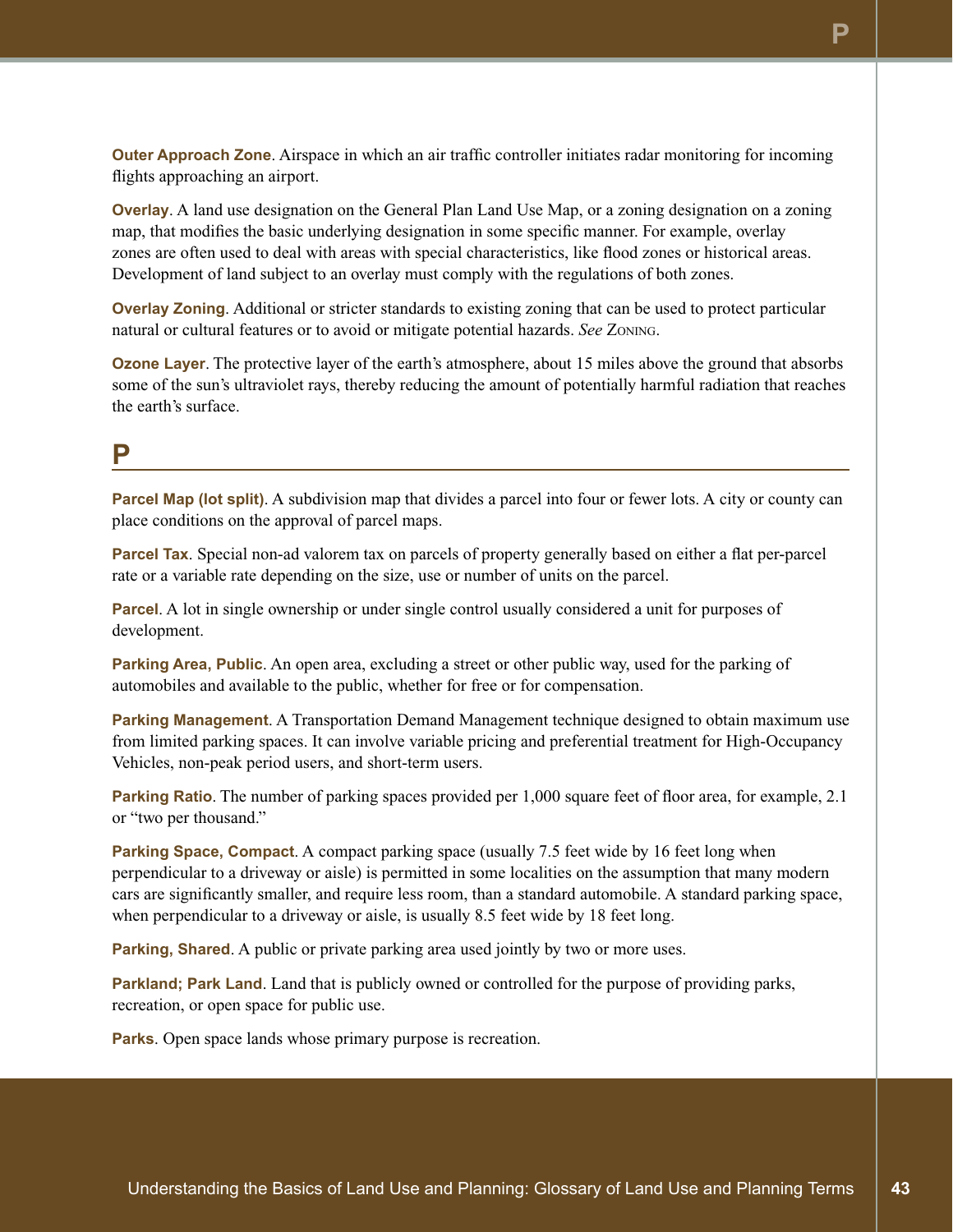**Parkway Strip.** A piece of land located between the rear of a curb and the front of a sidewalk, usually used for planting low ground cover and/or street trees, also known as a "planter strip."

**Parkway**. An expressway or freeway designed for non-commercial traffic; usually located within a strip of landscaped park or natural vegetation.

**Particulate Matter (PM).** Very small pieces of solid or liquid matter such as particles of soot, dust, fumes, mists or aerosols that enter the atmosphere.

**Pay As You Go.** Concept of paying for capital projects when the initial cost is incurred, rather than over time through the use of debt financing.

**Pay As You Use**. Concept that debt financing enables the public entity to spread the cost of a capital project over time, as the project is being used.

**Peak Hour/Peak Period**. For any given roadway, a daily period during which traffic volume is highest, usually occurring in the morning and evening commute periods. Where "F" levels of service are encountered, the "peak hour" may stretch into a "peak period" of several hours' duration. *See* Level of SERVICE (TRAFFIC).

**Pedestrian Friendly**. A street, neighborhood, or agency that supports, through planning and zoning, the location of stores, offices, residences, schools, recreational areas, and other public facilities within walking distance of each other, and oriented to promote pedestrian access. Such areas also often feature narrow streets, street trees, awnings, covered transit shelters, benches, brick paving or other less conventional paving types, sidewalks on both sides of the roadway, and safe street crossings, among other elements.

**Performance Standards**. Zoning regulations that permit uses based on a particular set of standards of operation rather than on particular type of use. Performance standards may provide specific criteria to limit noise, air pollution, emissions, odors, vibration, dust, dirt, glare, heat, fire hazards, wastes, traffic impacts, or visual impact of a use.

**Permit**. A specific authorization from a planning body to engage in a particular type of development or activity.

**Permitted Use.** An authorized use within a zoning district.

**Pervious**. Permeable; allows something to pass through it.

**PHA: Public Housing Agency.** An agency created by state or local agencies and eligible to receive federal funds to finance or operate low-income housing.

**Photovoltaic Cell**. A device that converts sunlight into electricity.

**Physical Diversity**. A quality of a site, community or region where a variety of architectural styles, natural landscapes, and/or land uses are found.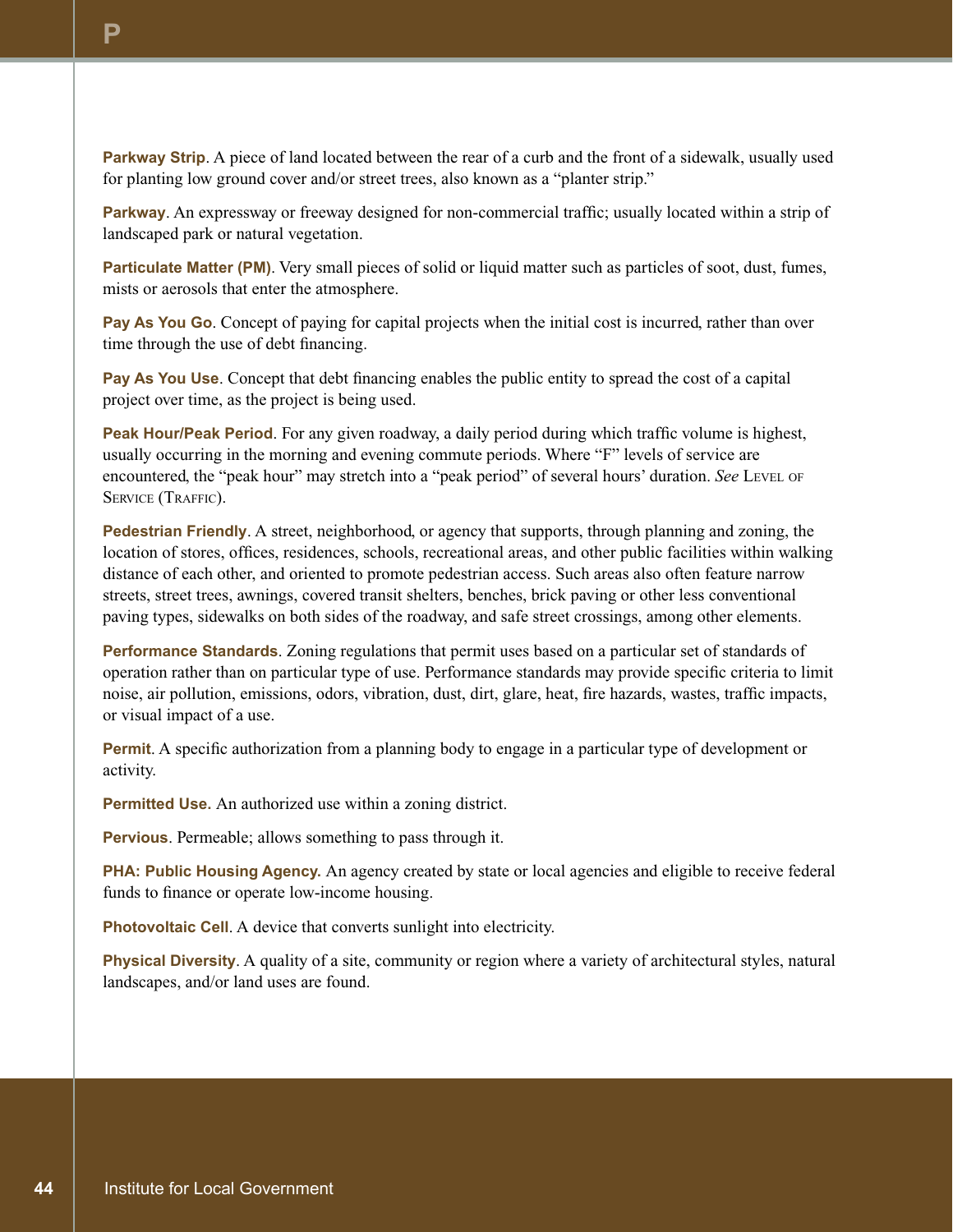**Plan Line**. A precise line that establishes future rights-of-way along any portion of an existing or proposed street or highway. Plan lines are typically depicted on a map showing the streets, lot lines and the proposed right-of-way lines, and the distance from the established centerline of the street or highway, or from existing or established property lines.

**Planned Community**. A large-scale development whose essential features are a definable boundary; a consistent, but not necessarily uniform, character; overall control during the development process by a single development entity; private ownership of recreation amenities; and enforcement of covenants, conditions, and restrictions by a master community association. *See* Home Owners' Association.

**Planned Unit Development (PUD)**. Land use zoning which allows the adoption of a set of development standards that are specific to a particular project. PUD zones usually do not contain detailed development standards. Those are established during the process of considering proposals and adopted by ordinance upon project approval.

**Planning Area**. The area directly addressed by the general plan. A city or county planning area typically encompasses the agency's boundaries and potentially annexable land within its sphere of influence.

**Planning Commission**. A body, usually having five or seven members, created by a city or county. California law requires the assignment of the planning functions to a planning department, planning commission, hearing officers, and/or the legislative body itself, as deemed appropriate by the legislative body. *See* California Government Code sections 65100 and following.

**Plat Map**. A map of a lot, parcel, subdivision, or development area where the lines of each land division are shown by accurate distances and bearings.

**Police and Fire Special Tax**. Special tax on parcels of property to support police or fire protection or both.

**Police Power**. The legal basis for all planning and land use regulation. This power emanates from the Tenth Amendment to the United States Constitution and entitles states to take actions to protect the public's health, safety and welfare. In turn, the California Constitution grants the same power to cities and counties – but limits the grant to the extent that local regulations may not conflict with state law.

**Policy.** A statement of a public body that forms the basis for enacting legislation or making decisions.

**Pollution**. A change in the physical, chemical, or biological characteristics of the air, water, or soil that can affect the health, survival, or activities of one or more forms of life in an unwanted way.

**Pollution, Nonpoint Source**. *See* Nonpoint Source Pollution.

**Pollution, Point Source**. A single, identifiable, discrete source from which pollution is generated. For example, a smokestacks, ditch, pipe, sewer outfall, or an industrial waste pipe.

**Poverty Level.** As used by the U.S. Census, families and unrelated individuals are classified as being above or below the poverty level based on a poverty index. The index provides a range of income cutoffs or "poverty thresholds" varying by size of family, number of children, and age of householder. The income cutoffs are updated each year to reflect the change in the Consumer Price Index.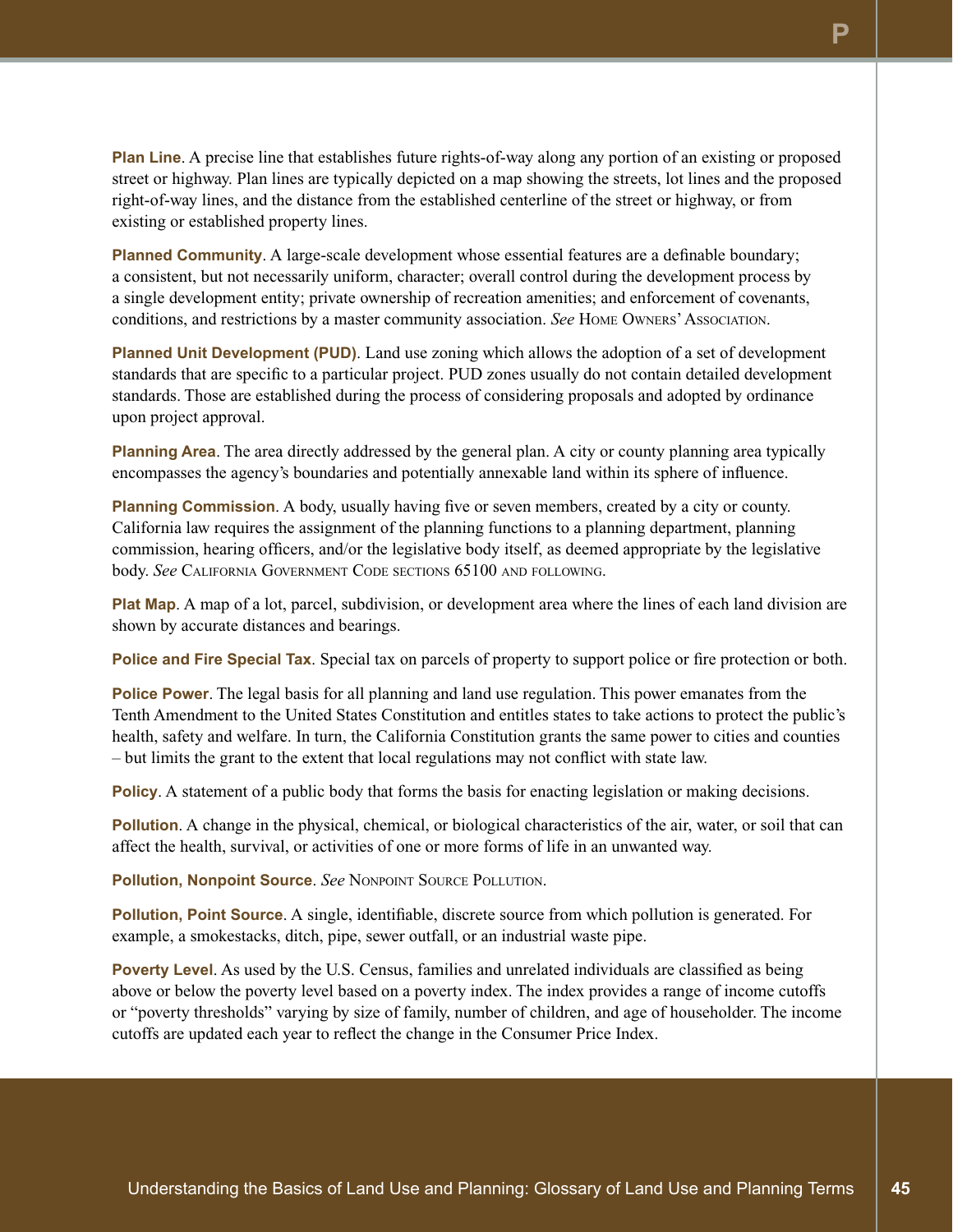**Prefabricated**. Standardized building sections that are created in a factory to be shipped and assembled in another location. See MODULAR UNIT.

**Prime Agricultural Land.** (1) Land used actively in the production of food, fiber, or livestock. (2) All land that qualifies for rating as Class I or Class II in the Natural Resources Conservation Service land use compatibility classifications. (3) Land that qualifies for rating 80 through 100 in the Storie Index Rating. (4) Land meeting certain economic or production criteria that may be enrolled for special property tax valuation under California's Williamson Act. *See* Storie Index,Williamson Act.

**Prime Farmland**. Land that has the best combination of physical and chemical characteristics for the production of crops as determined by the U.S. Department of Agriculture. Prime Farmland does not include publicly owned lands for which there is an adopted policy preventing agricultural use.

**Principal**. "Face" or "par value" of a financial instrument. It does not include accrued interest.

**Private Road/Private Street**. Privately owned (and usually privately maintained) motor vehicle access that is not dedicated as a public street. Typically the owner posts a sign indicating that the street is private property and limits traffic in some fashion. For density calculation purposes, some jurisdictions exclude private roads when establishing the total acreage of the site; however, aisles within and driveways serving private parking lots are not considered private roads.

**Pro Rata**. Refers to the proportionate distribution of something to something else or to some group. For example, the cost of infrastructure improvements associated with new development apportioned to the users of the infrastructure on the basis of projected use.

**Program**. An action, activity, or strategy carried out in response to adopted policy to achieve a specific goal or objective.

**Project**. Under CEQA, the whole of an action that has a potential for resulting in physical change to the environment, and is an activity subject to one or more discretionary approvals by public agencies. A project may include construction activities, clearing or grading of land, improvements to existing structures, and activities or equipment involving the issuance of a permit. CEQA applies to projects undertaken by a public agency, funded by a public agency or that requires an issuance of a permit by a public agency. *See* California Environmental Quality Act.

**Property Tax**. A tax imposed on real property (land and permanently attached improvements) and tangible personal property (movable property). It is based on the value of the property. *See* AD VALOREM TAX.

**Proposition 4**. Passed in 1979 and also called the Gann Initiative and now Article XIIIB of the state constitution, was drafted to be a companion measure to Proposition 13, Article XIIIA of the constitution. Article XIIIB limits growth in government spending to changes in population and inflation.

**Proposition 13**. Article XIIIA of the California Constitution, commonly known as Proposition 13, approved in 1978, caps the base ad valorem tax on real property to 1 percent of the full cash value of the property and limits the annual increase in assessed value to 2 percent.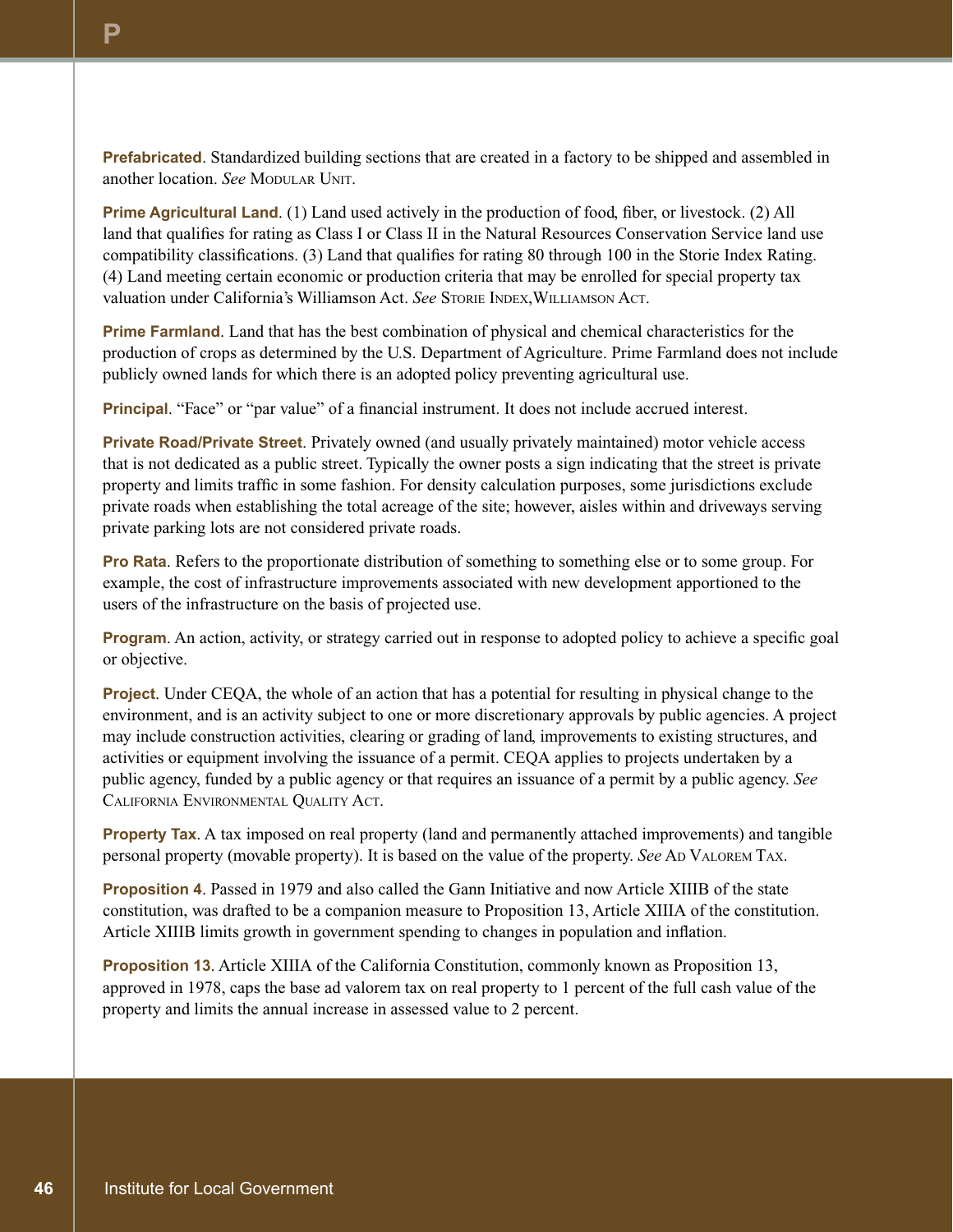**Proposition 62.** A 1986 proposition that, among other things, implemented a majority vote requirement for general taxes. This portion of Proposition 62 was later ruled unconstitutional.

**Proposition 98**. Passed in 1988, this measure establishes a minimum level of funding for public schools and community colleges. This measure also provides that any state revenues in excess of the appropriations limit be spent on schools.

**Proposition 172**. A 1993 measure which placed a one-half cent sales tax for local public safety in the state constitution. The tax is imposed by the state and distributed to cities and counties.

**Proposition 218** Approved in 1996, Proposition 218 requires voter approval for all taxes and for certain fees that are "property-related." Defining what is and is not a property-related fee has been the subject of several court cases. Proposition 218 imposes procedures for benefit assessments for capital improvements such as streets, sidewalks and landscaping. *See* Benefit Assessment.

**Proximity**. The distance between different land uses such as residential and commercial.

**Public and Quasi-Public Facilities**. Institutional, academic, governmental and community service uses, either owned publicly or operated by nonprofit organizations, including private hospitals and cemeteries.

**Public Records**. Most public agency documents are public records that must be made available for public inspection upon request. Agendas and other documents distributed by any person to a majority of the legislative body in connection with any matter subject to discussion at a public meeting item are public records, which must be made available to the public "without delay." If the agency distributes material prepared by it (including consultants) or a member of the legislative body during a meeting, copies of the material must be available for public inspection at the meeting. Materials prepared by some other person and distributed during a meeting must be made available after the meeting. *See* California Government Code sections 54957.5 and 6250 (open meetings law materials availability requirements). *See* Brown Act.

**Public Services**. *See* Municipal Services.

### **Q**

**Quality of Life**. The degree to which individuals perceive themselves as able to function physically, emotionally and socially. Quality of life includes all aspects of community life that have a direct influence on the physical and mental health of its members.

### **R**

**Radiant Heating**. An efficient heating system that warms cold objects, which then radiate heat into the surrounding space evenly.

**Rail Banking**. The practice of leaving the tracks, bridges and other infrastructure intact for potential use as trails or to preserve railroad rights-of-way.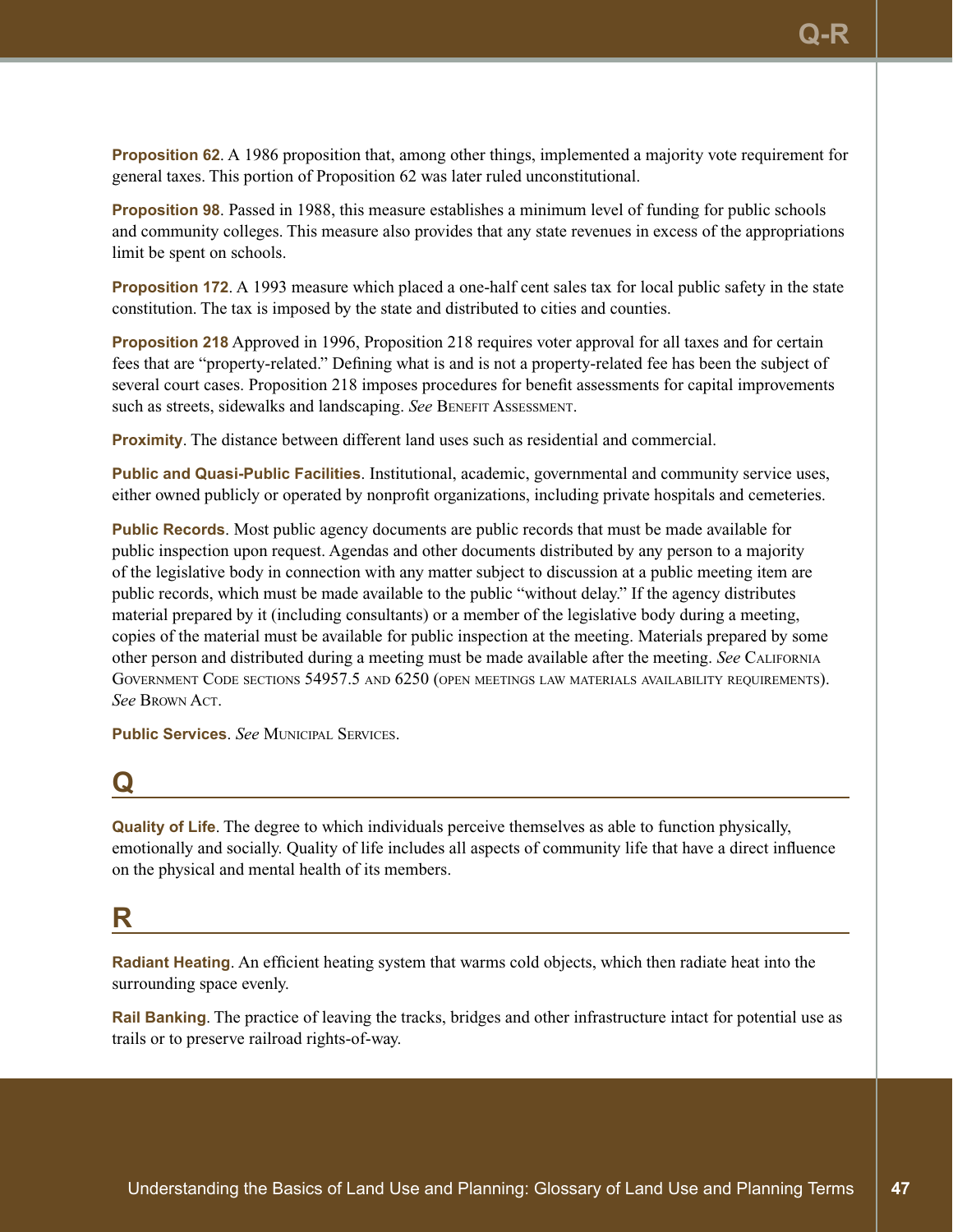**R**

**Ranchette**. A single dwelling unit occupied by a non-farming household on a parcel of 2.5 to 20 acres that has been subdivided from agricultural land.

**Reclamation**. (1) The reuse of resources, such as those present in solid wastes or sewage. (2) The conversion of areas inundated by water or subject to periodic flooding for agricultural or other uses.

**Reconstruction**. As used in historic preservation, the process of reproducing by new construction the exact form and detail of a vanished structure as it appeared during a specific period of time. Reconstruction is often undertaken when the property to be reconstructed is essential for understanding and interpreting the value of a historic district and sufficient documentation exists to insure a faithful reproduction of the original.

**Recreation, Active**. A type of recreation or activity that requires the use of organized play areas including, but not limited to, softball, baseball, football and soccer fields, tennis and basketball courts and various forms of children's play equipment.

**Recreation, Passive**. Type of recreation or activity that does not require the use of organized play areas.

**Redevelop/Redevelopment**. Building new construction on a site that has pre-existing uses or renovating existing uses on a site. Redevelopment generally is a strategy to rehabilitate blighted urban areas through renovation. In California, "Redevelopment" is a tool created by state law to assist local governments in eliminating blight from a designated area, as well as to achieve the goals of development, reconstruction, and rehabilitation of residential, commercial, industrial and retail districts. Cities and counties may establish redevelopment agencies which have special powers to achieve these goals. *See* California Health & Safety Code sections 33000 and following.

**Redevelopment Agency (RDA)**. A local agency created by a city or county to promote the redevelopment of blighted areas. Redevelopment agencies identify blighted areas, then create and implement plans to redevelop those areas. They may work with other public agencies or private partners in implementing redevelopment plans. Redevelopment agencies have authority to acquire real property, the power of eminent domain, authority to develop and sell property without bidding, and the authority and obligation to relocate persons displaced by redevelopment. Redevelopment agencies can use a variety of financing tools, including Tax Increment Financing, selling bonds, and borrowing from federal or state governments, or private sources. *See* California Constitution Article XVI, Section 16; California Health & Safety Code sections 33600 and following. *See also* Tax Increment Financing.

**Referendum**. A voter challenge to legislative action taken by a city council or county board of supervisors. When enough signatures are filed, the governing body must either rescind its decision or place the issue on the ballot for a vote.

**Reforestation**. Planting forests on lands that have previously contained forests but that have been converted to some other use.

**Regional**. Pertaining to activities or economies at a scale greater than that of a single jurisdiction, and affecting a broad geographic area.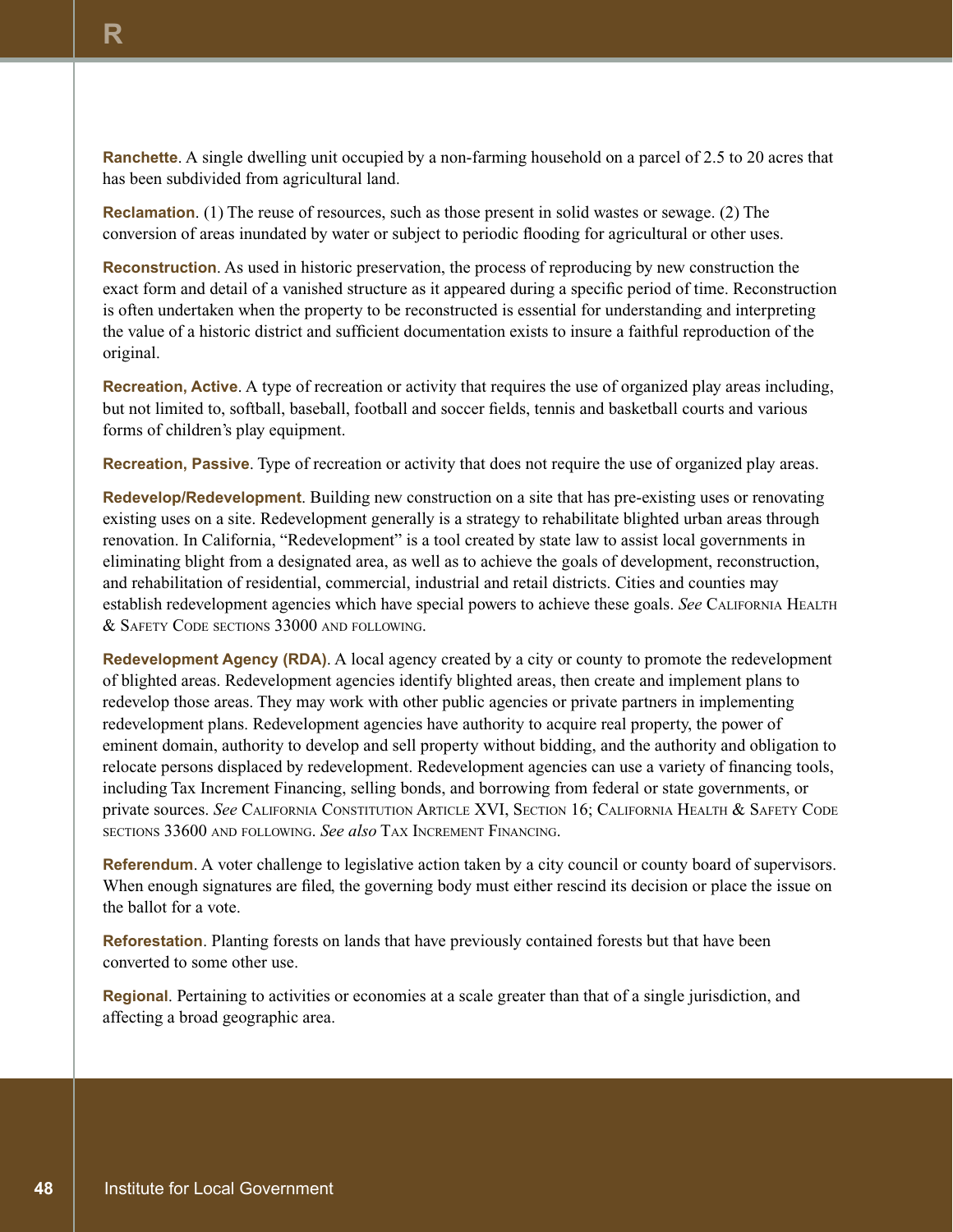**Regional Housing Needs Assessment/Allocation (RHNA)**. A determination of the existing and projected need for housing within a region, made by a council of governments (COG) or by the California Department of Housing and Community Development (HCD). The RHNA numerically allocates the future housing need by household income group for each locality within the region. This allocation must be reflected in the housing element of an agency's general plan.

**Regional Housing Needs Plan/Share**. A quantification by a council of governments or by the California Department of Housing and Community Development of existing and projected housing need, by household income group, for all localities within a region.

**Regional Park**. A park typically 150-500 acres in size focusing on activities and natural features not included in most other types of parks and often based on a specific scenic or recreational opportunity.

**Regional Transportation Plan (RTP)**. A plan that, among other things, outlines transportation investments for a region. It is drafted by a metropolitan planning organization or regional transportation planning agency every four years (five years in regions that have attained federal air quality standards) and includes a 20-year outlook for likely growth in the region.

**Regional Transportation Planning Agency (RTPA)**. A countywide agency authorized under California law to develop a regional transportation plan in areas not served by a metropolitan planning organization.

**Regulation.** A rule or order issued by a public agency having the force of law.

**Regulatory Taking**. A regulatory taking occurs when a regulation becomes so onerous that it has the practical effect of a physical appropriation of land. An extreme example would be zoning private land as a public park. Such a regulation does two things: 1) it prevents the owner from putting the land to any economic use, and 2) it prevents the owner from exercising one of the most fundamental characteristics of property ownership: the right to exclude others. Thus, the regulation would have a similar effect as if the public agency had condemned the land and built a park. *See* Taking.

**Rehabilitation**. The repair, preservation, and/or improvement of existing structures, such as substandard housing.

**Reimbursement for State Mandated Costs**. Requirement that the state must reimburse local agencies for the cost of state-imposed programs. The requirement is commonly referred to as the "SB 90" process after its original 1972 legislation. *See* California Constitution Article XIIIB, Section 6.

**Relocation Permit**. A permit issued by a locality to allow a building to be moved to a lot within the locality if the building is to cross a public street, alley or easement.

**Renewable Energy**. Energy derived from sources that do not deplete natural resources. Examples include solar, wind, and geothermal energy from the earth's core.

**Residential**. Land designated in the city or county general plan and zoning ordinance for buildings consisting only of dwelling units. May be improved, vacant, or unimproved land.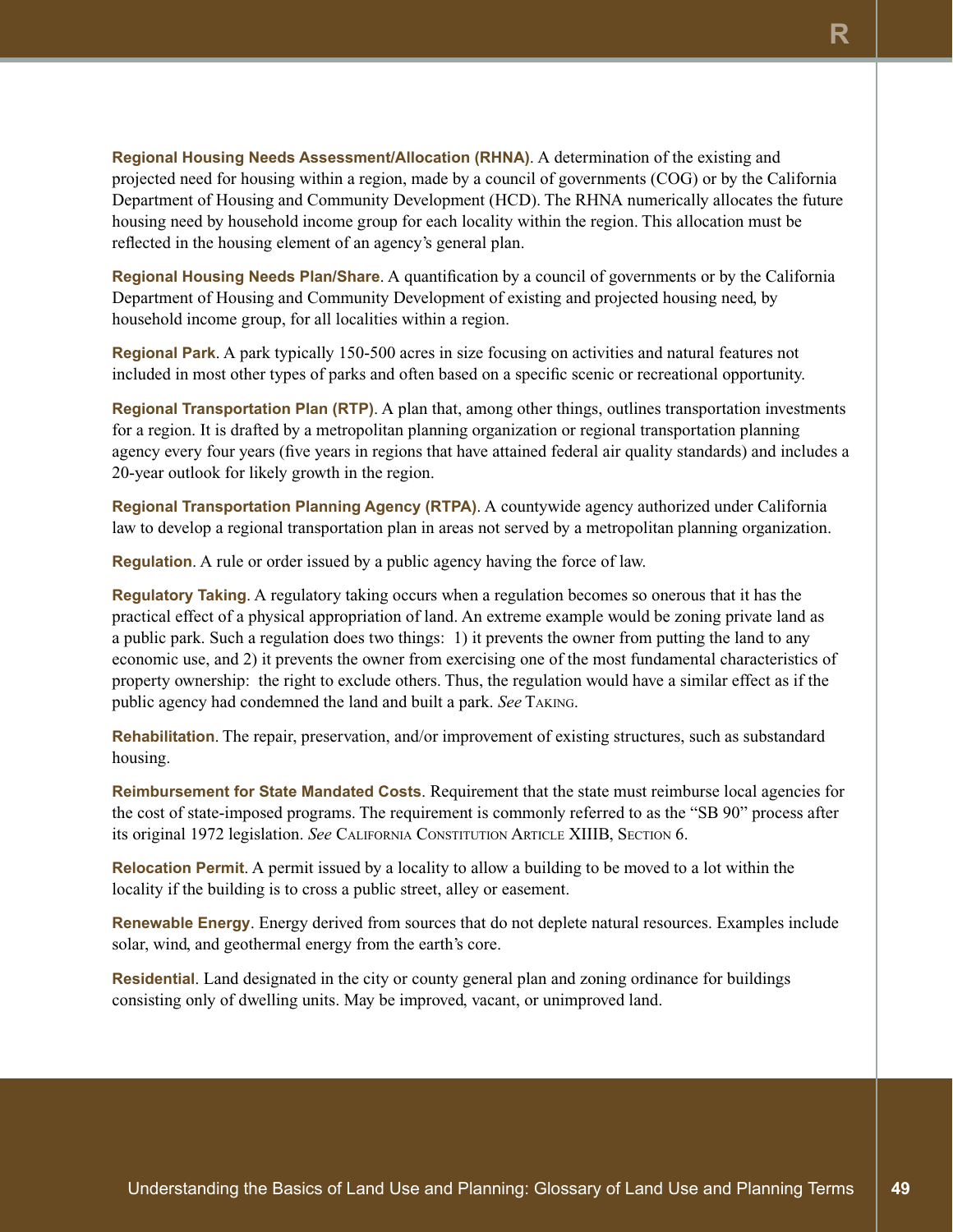**Responsible Agency**. All public agencies other than the lead agency that have discretionary approval over a project. Responsible agencies send comments to the lead agency regarding the environmental impacts about which they have expertise. *See* California Environmental Quality Act.

**Retrofit**. To add materials and/or devices to an existing building or system to improve its operation, safety, or efficiency. Buildings have been retrofitted to use solar energy and to strengthen their ability to withstand earthquakes, for example.

**Rezoning**. An amendment to the map and/or text of a zoning ordinance to effect a change in the nature, density, or intensity of uses allowed in a zoning district and/or on a designated parcel or land area.

**Richter Scale**. A measure of the size or energy release of an earthquake at its source. The scale is logarithmic; the wave amplitude of each number on the scale is 10 times greater than that of the previous whole number.

**Ridgeline**. A line connecting the highest points along a ridge and separating drainage basins or small-scale drainage systems from one another.

**Right-of-Way**. A strip of land occupied or intended to be occupied by certain transportation and public use facilities, like roads, railroads, and utility lines.

**Riparian Lands**. Plant and wildlife areas adjacent to perennial and intermittent streams. Riparian areas are delineated by the existence of plant species normally found near freshwater.

**Riparian Rights**. The right of a landowner to make use of the water in a river or stream on or bordering a property.

**Runoff**. Water from rain or snow that is not absorbed into the ground but instead flows over less permeable surfaces into streams and rivers.

#### **S**

**Safety Element**. One of the seven state-mandated elements of a local general plan. The safety element contains adopted goals, policies, and implementation programs for the protection of the community from any unreasonable risks associated with seismic and geologic hazards, flooding, and wildland and urban fires. At the discretion of the locality, many safety elements also incorporate a review of police, emergency services, or other public safety needs, objectives, facilities, and services.

**Sales Tax**. Tax imposed on retailers for the privilege of selling tangible personal property in California. The tax base is the total retail price.

**Sanitary Landfill**. The controlled placement of refuse within a limited area, followed by compaction and covering with a suitable thickness of earth and other containment material.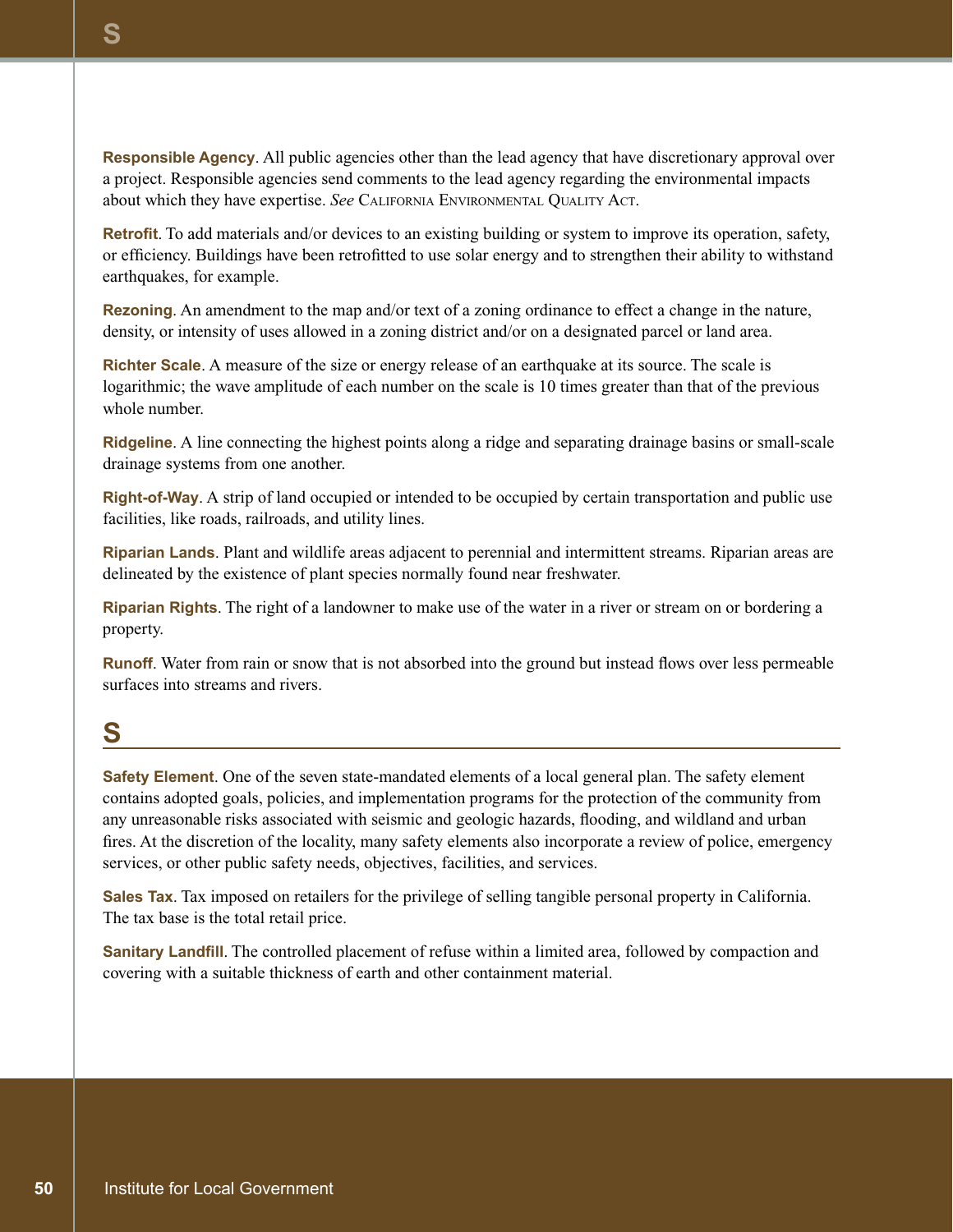**Sanitary Sewer**. A system of subterranean conduits that carries refuse liquids or waste matter to a plant where the sewage is treated, as contrasted with storm drainage systems (that carry surface water) and septic tanks or leech fields (that hold refuse liquids and waste matter on-site).

**SB 375**. SB 375 (Chapter 728, Statutes of 2008) directs the California Air Resources Board to set regional targets for metropolitan planning organizations (MPOs) to reduce greenhouse gas emissions from cars and light trucks. SB 375 aligns the regional allocation of housing needs and regional transportation planning in an effort to reduce greenhouse gas emissions from motor vehicle trips. *See* METROPOLITAN PLANNING Organization, Regional Transportation Plan.

**Scenic Highway Corridor.** The area outside a highway right-of-way that is generally visible to persons traveling on the highway.

**Scenic Highway/Scenic Route**. A highway, road, drive, or street that, in addition to its transportation function, provides opportunities for the enjoyment of natural and scenic resources and access or direct views to areas or scenes of exceptional beauty or historic or cultural interest. The aesthetic values of scenic routes often are protected and enhanced by regulations governing the development of property or the placement of outdoor advertising.

**School Impact Fees**. Fees imposed on new developments to offset their impacts on area schools.

**Second Unit.** A self-contained attached or detached living unit in addition to a primary residential unit on a single lot. *See* Granny Flat.

**Section 8 Rental Assistance Program**. A federal rent-subsidy program (administered by the U.S. Department of Housing and Urban Development) that is one of the main sources of federal housing assistance for low-income households. The program provides "housing assistance payments" to owners, developers, and public housing agencies to make up the difference between the "Fair Market Rent" of a unit (set by the U.S. Department of Housing and Urban Development) and the household's contribution toward the rent, which is calculated at 30 percent of the household's adjusted gross monthly income (GMI). "Section 8" includes programs for new construction, existing housing, and substantial or moderate housing rehabilitation.

**Seiche**. A standing wave in an enclosed or partially enclosed body of water such as a lake, reservoir, or bay. Seiches may be caused by wind, seismic activity, or tsunamis and are often imperceptible to the naked eye.

**Seismic**. Caused by or subject to earthquakes or earth vibrations.

**Senior Housing**. Typically one- and two-bedroom apartments or condominiums designed to meet the needs of and restricted to occupancy by persons 62 years of age and older or, if more than 150 units, persons 55 years of age and older.

**Septic System.** A sewage-treatment system that includes a settling tank through which liquid sewage flows and in which solid sewage settles and is decomposed by bacteria in the absence of oxygen. Septic systems are often used for individual-home waste disposal where an urban sewer system is not available.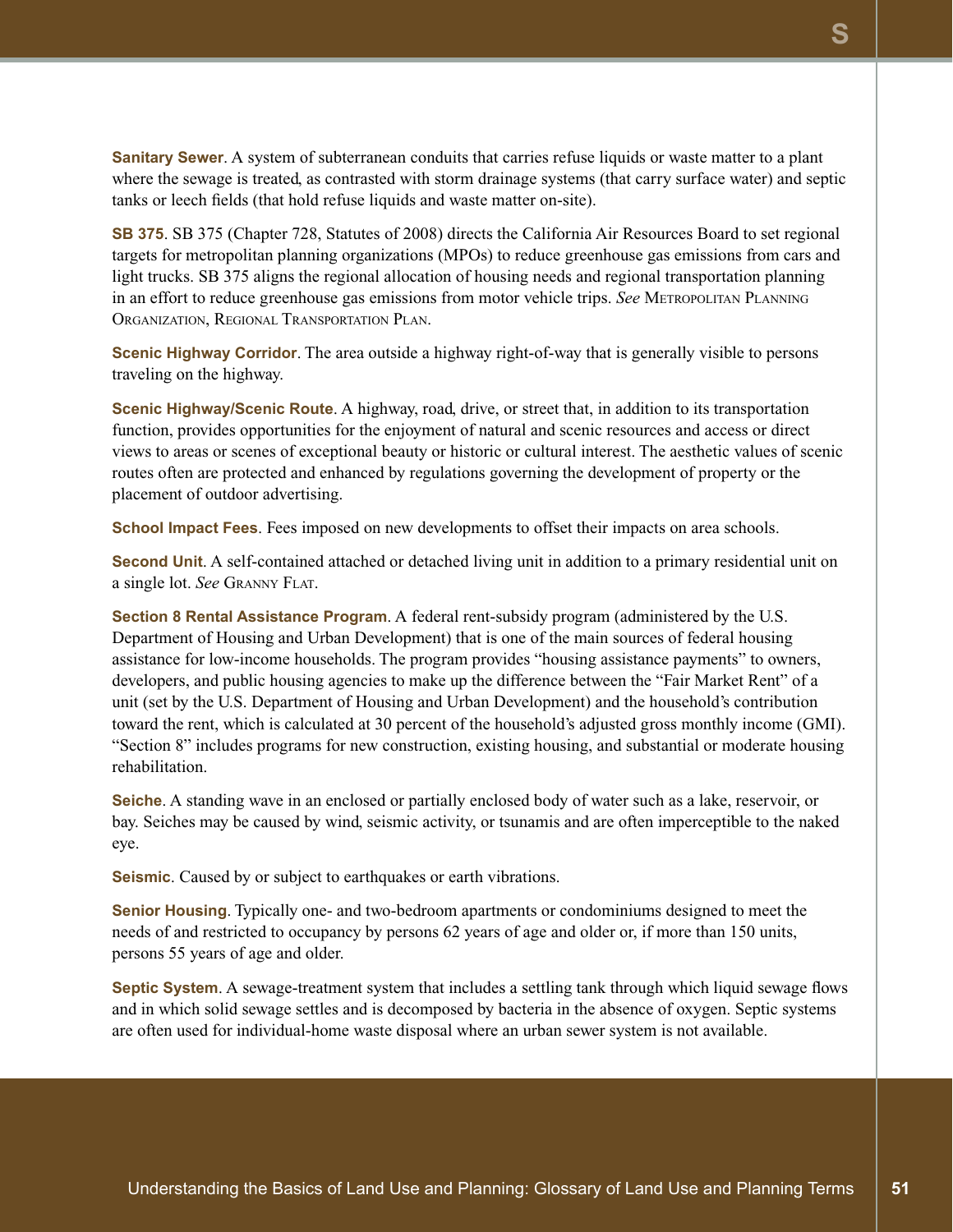**Service Charges**. Charges imposed to support services to individuals or to cover the cost of providing such services. The fees charged are limited to the cost of providing the service or regulation required (plus overhead).

**Setback**. The minimum distance required by zoning to be maintained between two structures or between a structure and a property line.

**Setback Regulations**. The requirements that a building be set back a certain distance from the front, side or rear lot line. The frontage or front of a lot is usually defined as the side nearest the street. On a corner lot, the narrowest side is usually determined to be the front lot line. In triangular or other odd-shaped lots, rear lot lines may need to be defined more precisely in the code or judged by the planning commission or other hearing body with appropriate jurisdiction on a case-by-case basis.

**Settlement**. (1) The drop in elevation of a ground surface caused by settling or compacting. (2) The gradual downward movement of an engineered structure due to compaction. Differential settlement is uneven settlement, where one part of a structure settles more or at a different rate than another part.

**Short-Term Financing Methods**. Fiscal management techniques used for many purposes, such as meeting anticipated cash flow deficits, interim financing of a project, and project implementation. Using these techniques often involves issuance of short-term notes. Voter approval is not required.

**Sign Permit.** This permit allows for a sign to be erected in compliance with stated policies or conditions.

**Sign**. Any outdoor or indoor object, device, display or structure that is used to advertise, identify, display, direct or attract attention to a person, organization, business, product, service, event or location by any means, including words, letters, figures, design, symbols, fixtures, colors, illumination or projected images.

**Significant Effect/Impact**. Under CEQA, a "significant effect" is a substantial, or potentially substantial, adverse change in any of the physical conditions within the area affected by a project, including land, air, water, minerals, flora, fauna, ambient noise, and objects of historic or aesthetic significance. Authority to determine whether or not a potential effect is significant rests with the lead agency for a project, and must be based on substantial evidence that the project may have a significant effect. *See* TITLE 14 CALIFORNIA Code of Regulations sections 15000 and following. *See also* California Environmental Quality Act.

**Siltation**. (1) The accumulating deposition of eroded material. (2) The gradual filling in of streams and other bodies of water with sand, silt, and clay.

**Single Room Occupancy (SRO)**. A type of residential hotel offering one-room units for long-term occupancy by one or two people. SROs may have a kitchen or bath facilities (but not both) in the room. In most locations, SROs are the lowest-cost type of standard permanent housing.

**Site**. A parcel of land used or intended for one use or a group of uses and having frontage on a public or an approved private street.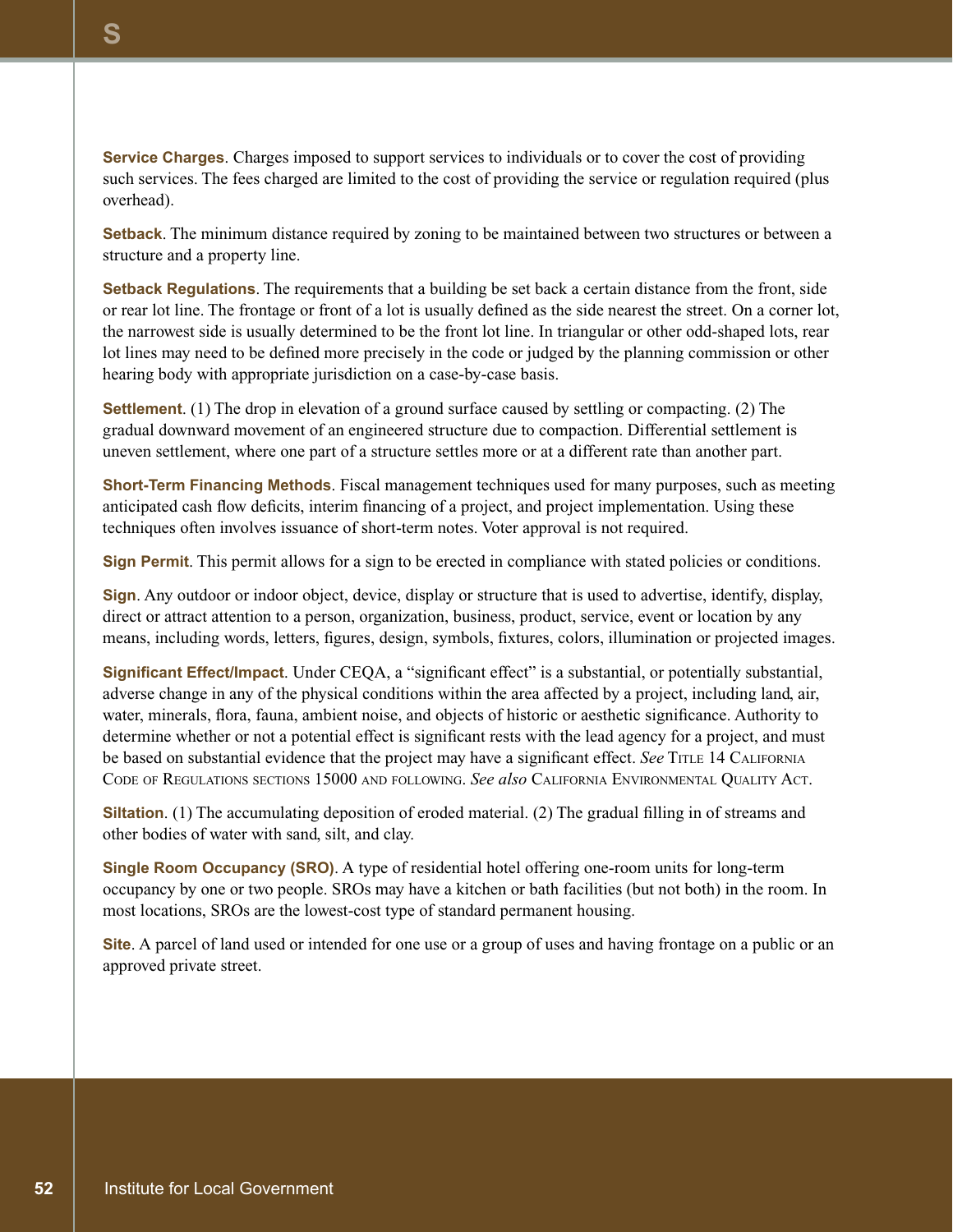**Site Plan.** A plan, to scale, showing uses and structures proposed for a parcel of land. It includes lot lines, streets, building sites, public open space, buildings, major landscape features – both natural and man-made – and, depending on requirements, the locations of proposed utility lines.

**Site Plan Review.** The process whereby local officials, usually the planning commission and staff, review the site plans of a developer to assure that they meet the purposes and standards of the zone, provide for necessary public facilities like streets, parks, and schools, and protect adjacent properties through appropriate siting of structures and landscaping.

**Smart Growth.** A broad concept that describes the change in community design from post-World War II development principles to development that better serves the economic, environmental and social needs of communities. The U.S. Environmental Protection Agency identified the following ten principles of smart growth. (1) Mix land uses (2) Take advantage of compact building design (3) Create a range of housing opportunities and choices (4) Create walkable neighborhoods (5) Foster distinctive, attractive communities with a strong sense of place (6) Preserve open space, farmland, natural beauty, and critical environmental areas (7) Strengthen and direct development toward existing communities (8) Provide a variety of transportation choices (9) Make development decisions predictable, fair, and cost effective (10) Encourage community and stakeholder collaboration in development decisions.

**Smart Code.** A comprehensive form-based zoning and planning approach that incorporates smart growth and New Urbanism principles to help organize the human habitat. It is based on the idea of the Transect, which defines a continuum of urbanized conditions ranging from the permanently rural and undeveloped, to the dense, intensely urbanized city centers. *See* New URBANISM.

**Solar Access**. The provision of direct sunlight to an area specified for solar energy collection.

**Solar System, Active**. A system using a mechanical device, like a pump or a fan, and energy in addition to solar energy to transport a conductive medium (air or water) between a solar collector and the interior of a building for the purpose of heating or cooling.

**Solar System, Passive**. A system that uses direct heat transfer from thermal mass instead of mechanical power to distribute or dissipate collected heat. Passive systems rely on building design and materials to collect and store heat and to create natural ventilation for cooling.

**Solid Waste**. Any unwanted or discarded material that is not a liquid or gas. Includes organic wastes, paper products, metals, glass, plastics, cloth, brick, rock, soil, leather, rubber, yard wastes, and wood, but does not include sewage and hazardous materials. Organic wastes and paper products comprise about 75 percent of typical urban solid waste.

**Special District**. A governmental entity formed to deliver a specific service, like fire protection, water service, recreation or the maintenance of open space.

**Special Populations**. Certain classifications used to identify target groups including the poor, women, children, the elderly, and members of racial/ethnic minority groups.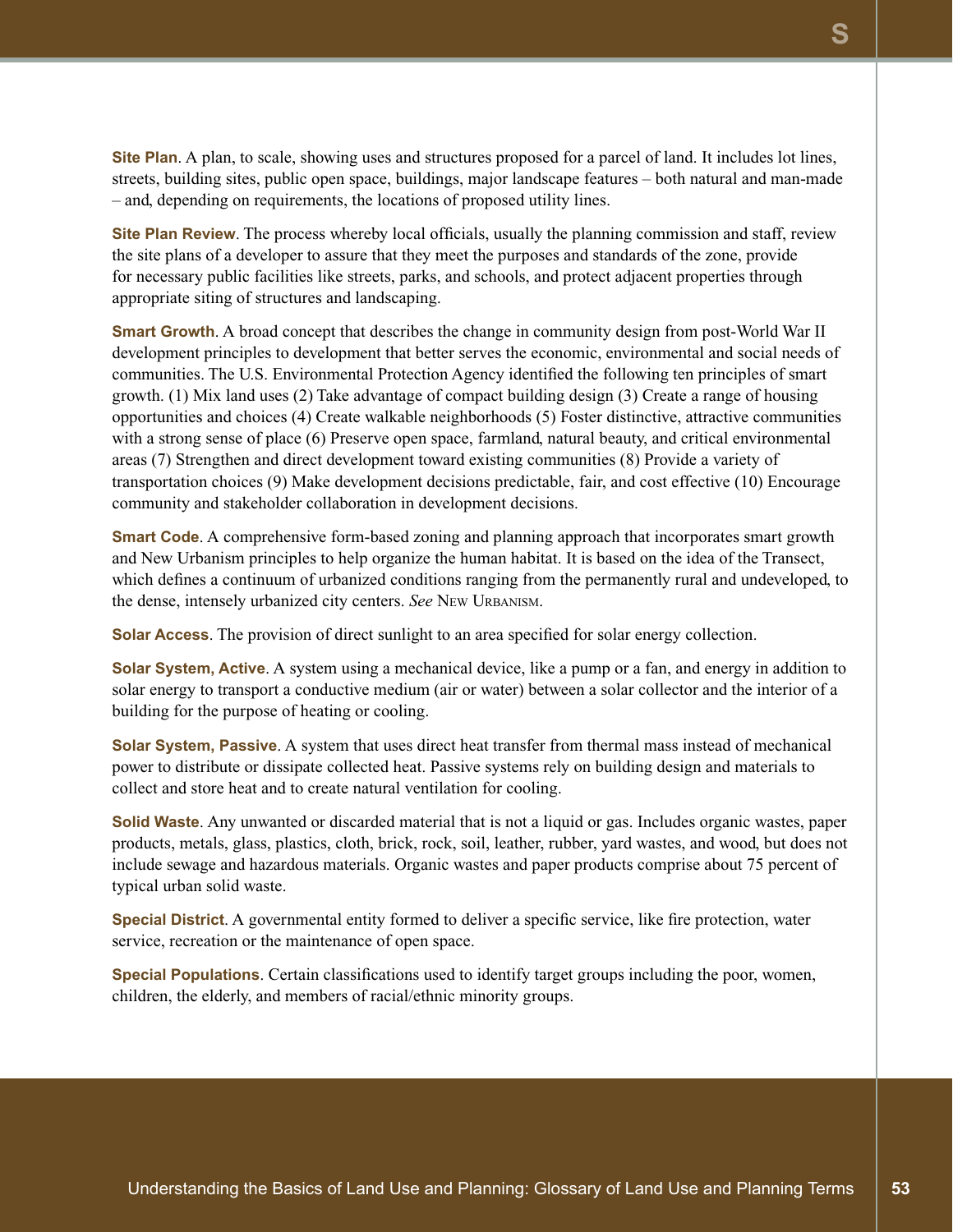**Special Tax.** A tax imposed for a specific purpose. Two-thirds of voters must agree to adopt, increase, or extend a special tax.

**Specific Plan.** A plan that an agency may adopt to implement the general plan in all or part of the area covered by the general plan. *See* CALIFORNIA GOVERNMENT CODE SECTION 65450. A specific plan must specify in detail the land uses, public and private facilities needed to support the land uses, phasing of development, standards for the conservation, development, and use of natural resources, and a program of implementation measures, including financing measures.

**Speed, Average**. The sum of the speeds of the cars observed divided by the number of cars observed.

**Speed, Critical**. The speed that is not exceeded by 85 percent of the cars observed.

**Sphere of Influence**. The probable future physical boundaries and service area of a local agency, as determined by the Local Agency Formation Commission (LAFCO) for the county within which the agency is located. *See* Local Agency Formation Commission.

**Spot Zoning**. The awarding of a use classification to an isolated parcel of land that is detrimental or incompatible with the uses of the surrounding area, particularly when such an act favors a particular owner. A special circumstance like historical value, environmental importance, or scenic value could justify special zoning for a small area.

**Sprawl, Urban/Suburban**. The spreading of a city and its suburbs over rural land at the fringe of an urban area. Characteristics of sprawl include single-use zoning that often separates housing from jobs and commercial centers; low-density land use focused on single-family homes; and automobiledependent communities with extensive land devoted to parking that often require residents to commute and conduct errands by car. The term sprawl generally has negative connotations due to associated health and environmental issues. For example, residents of sprawling neighborhoods tend to emit more pollution per person and suffer more traffic fatalities. Sprawl is also linked with increased obesity since walking and bicycling are often not viable commuting options. Sprawl is controversial, however, with supporters claiming that consumers prefer lower density neighborhoods and that sprawl does not necessarily increase traffic.

**Standards**. (1) A rule or measure establishing a level of quality or quantity that must be complied with or satisfied. General plans must spell out the objectives, principles, "standards," and proposals of the general plan. *See* CALIFORNIA GOVERNMENT CODE SECTION 65302. Examples of standards might include the number of acres of park land per 1,000 residents that the community will attempt to acquire and improve, or the "traffic Level of Service" (LOS) that the plan hopes to attain. (2) Requirements in a zoning ordinance that govern building and development as distinguished from use restrictions—for example, site-design regulations such as lot area, height limit, frontage, landscaping, and floor area ratio.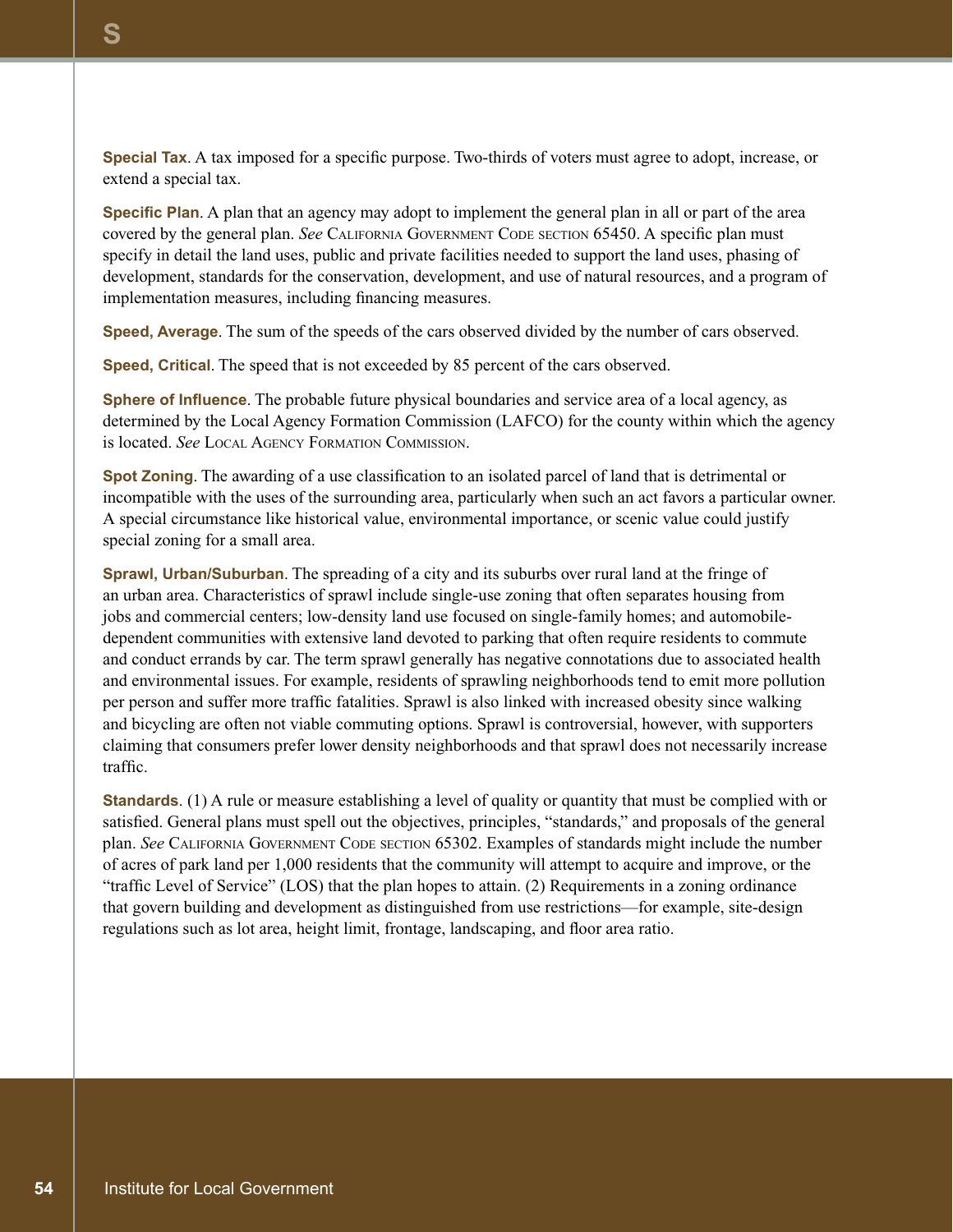**State Clearinghouse**. In California, the State Clearinghouse has traditionally been part of the Governor's Office of Planning and Research, and is responsible for distributing environmental documents to state agencies. Lead agencies are required to submit their draft Environmental Impact Reports or negative declarations if a state agency is the lead agency, a state agency is a responsible agency or trustee agency or the project is of statewide, regional or area importance. *See* California Environmental Quality Act; PLANNING AND RESEARCH, OFFICE OF.

**State Responsibility Areas**. Areas of the state in which the financial responsibility for preventing and suppressing fires has been determined by the State Board of Forestry to be primarily the responsibility of the state rather than local agencies or private property owners. *See* California Public Resources Code section 4125.

**Stock Cooperative Housing**. Multiple-family ownership housing in which the occupant of a unit holds a share of stock in a corporation that owns the structure in which the unit is located.

**Storie Index**. A numerical system (0-100) rating the degree to which a particular soil can grow plants or produce crops, based on four factors: soil profile, surface texture, slope, and soil limitations.

**Stormwater Detention**. Any storm drainage technique that retards or detains runoff, like detention or retention basins, parking lot storage, rooftop storage, porous pavement, or dry wells.

**Street Furniture**. Features associated with a street that are intended to enhance its physical character and use by pedestrians and bicyclists, such as benches, trash receptacles, kiosks, lights, bicycle racks, and newspaper racks.

**Street Network or Grid.** The patterns formed by roadways and the extent to which they are connected to each other. For example, the traditional urban block-like grid involves a dense matrix of interconnected streets typically seen in older urban areas. On the other hand, a hierarchical grid, common in most suburban areas, consists of sets of minor streets and cul-de-sacs that feed into secondary roadways that ultimately feed into major roadways. See CONNECTIVITY.

**Street Trees**. Trees strategically planted-usually in parkway strips, medians, or along streets-to enhance the visual quality of a street.

**Street Tree Plan.** A comprehensive plan for all trees on public streets that sets goals for solar access, and standards for species selection, maintenance, and replacement criteria, and for planting trees in patterns that will define neighborhood character while avoiding monotony or maintenance problems.

**Street right-of-way**. Publicly owned land that contains both the street and a strip of land on either side of the street with facilities such as sidewalks, sewers and storm drains.

**Streets, Local.** *See* STREETS, MINOR.

**Streets, Major.** The transportation network that includes a hierarchy of freeways, arterials, and collectors to service through traffic.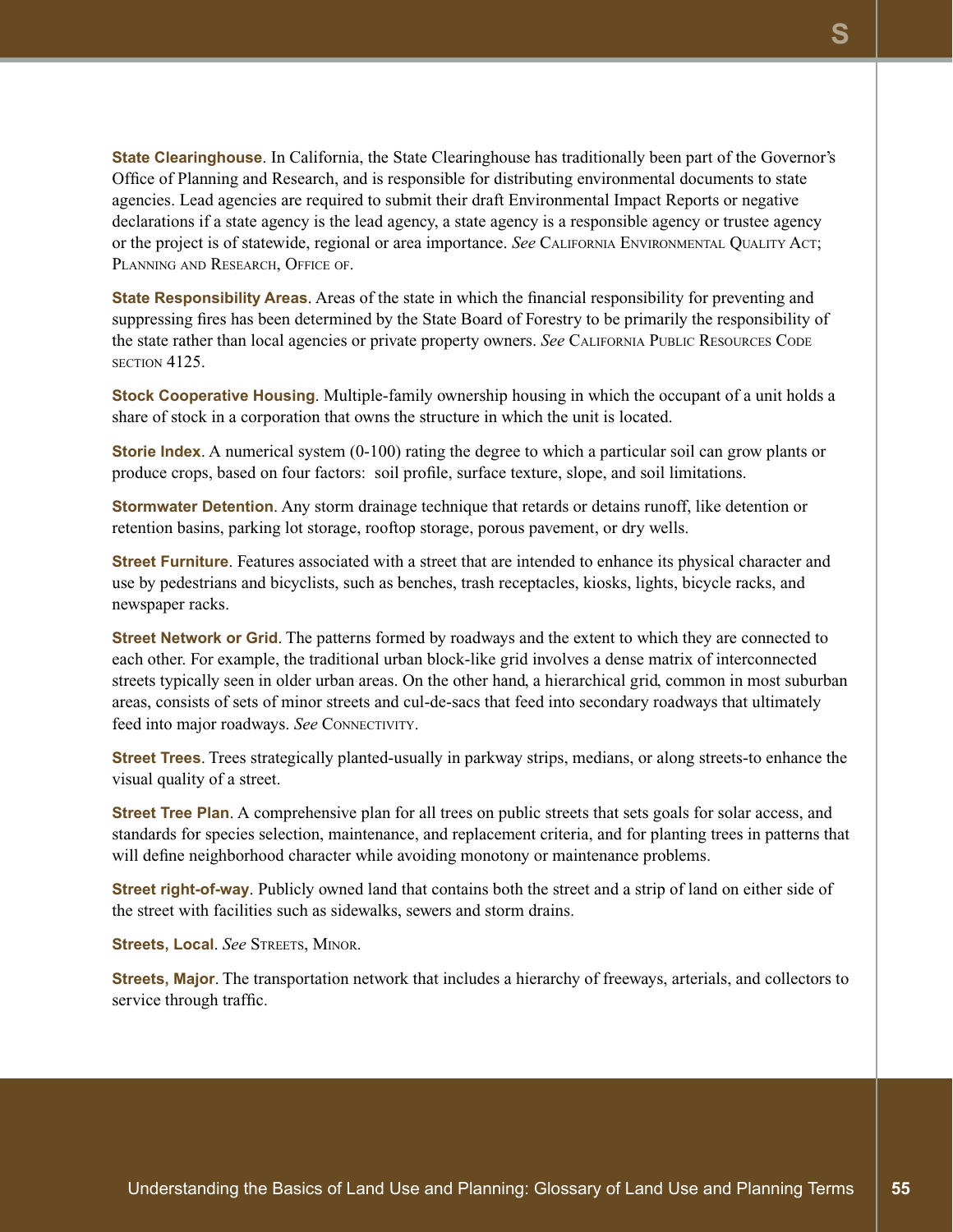**Streets, Minor**. Local streets not shown on the General Plan Circulation Plan, Map, or Diagram, whose primary intended purpose is to provide access to fronting properties.

**Streets, Through**. Streets that extend continuously between other major streets in the community.

**Streetscaping**. Physical enhancements that affect the appearance or view of a street. Streetscaping can include changes to the road cross section, traffic management, sidewalk conditions, landscaping, street furniture (such as utility poles, benches, or garbage cans), building fronts and materials, signage, and other amenities.

**Strip Development.** Commercial and higher-density residential development located adjacent to major streets. This type of development is characterized by its shallow depth, street-oriented layout, and numerous points of automobile access.

**Strip Zoning**. A zone normally consisting of a ribbon of uses fronting both sides of a major street and extending inward for approximately half a block. Strip commercial development is the most common form.

**Structure**. Anything constructed or erected that requires location on the ground (excluding swimming pools, fences, and walls used as fences).

**Subdivision Map Act**. State law that vests the regulation and control of the design and improvement of subdivisions in local legislative bodies, including the requirement for tentative and final subdivision maps. *See* California Government Code sections 66410 and following.

**Subdivision**. The division of a tract of land into defined lots, either improved or unimproved, which can be separately conveyed by sale or lease, and which can be altered or developed. The process often includes setting aside land for streets, sidewalks, parks, public areas, and other infrastructure needs, including the designation of the location of utilities.

**Subregional**. Pertaining to a portion of a region. Subregions may be formally recognized in law or regulation, or comprise informal portions of a region with distinct physical, social, economic or other characteristics.

**Subsidence**. The sudden sinking or gradual downward settling and compaction of soil and other surface material with little or no horizontal motion. Subsidence may be caused by a variety of human and natural activities, including earthquakes.

**Subsidize**. To assist by payment of a sum of money or by the granting of terms or favors which reduce the need for monetary expenditures. For example, housing subsidies may take the form of mortgage interest deductions or tax credits from federal and/or state income taxes, sale or lease at less than market value of land to be used for the construction of housing, or payments to supplement a minimum affordable rent.

**Substandard Housing**. Residential dwellings that, because of their physical condition, do not provide safe and sanitary housing.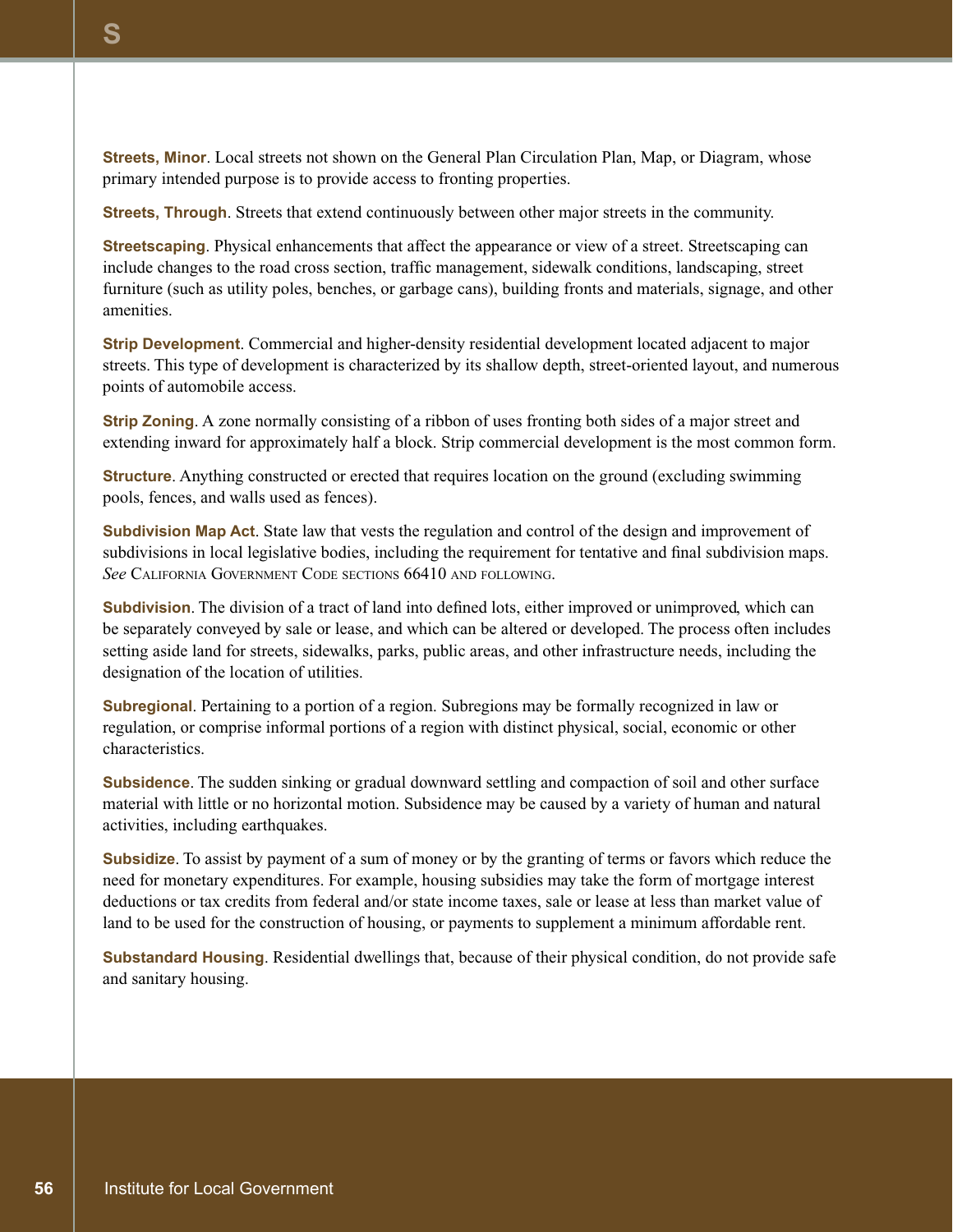**Substantial Evidence.** Under some circumstances, a local agency's land use decision must be supported by what is called "substantial evidence" in light of the whole record. The agency's findings must be supported by substantial evidence and then the findings must support the agency's decision. For example, agency determinations that a project may have a significant effect or impact on the environment must be supported by substantial evidence. Substantial evidence does not include information or conclusions that are purely hypothetical, speculative, or based upon conjecture.

**Substantial Rehabilitation.** Repair, preservation or improvement of a dwelling unit, the value of which is at least 25 percent of the after-rehabilitation value of the dwelling unit, including land value.

**Subvention.** A type of financial support provided by one level of government to another. The state levies certain taxes that are provided to counties and cities. The motor vehicle license fee and the motor vehicle fuel tax are examples. Most subventions are restricted to particular programs (for example, gas tax receipts can only be used for streets and transportation). Some can be spent as a county or city's leaders think best (such as vehicle license fees). *See* Motor Vehicle License Fee.

**Supplemental Property Tax**. In the event a property changes ownership, the county collects a supplemental property tax assessment in the current tax year by determining a supplemental value over the current assessed value of the property. In future tax periods, the property carries the full cash value.

**Sustainable/Sustainability**. Broadly, to keep up or keep going, to maintain an action or process. In the context of land use and environmental sustainability, there are many definitions and some debate about their merits. The U.S. National Environmental Policy Act of 1969 declared as its goal a national policy to "create and maintain conditions under which [humans] and nature can exist in productive harmony, and fulfill the social, economic and other requirements of present and future generations of Americans." The United Nations'1987 *Report of World Commission on Environment and Development: Our Common Future* defined sustainable development as "development that meets the needs of the present without compromising the ability of future generations to meet their own needs."

**Sustainable Communities Strategy (SCS)**. A regional growth strategy required under SB 375 that, in combination with transportation policies and programs, strives to reduce greenhouse gas (GHG) emissions, and, if it is feasible, achieves regional GHG reduction targets set by the California Air Resources Board. The SCS is part of a Regional Transportation Plan; must comply with federal law; and must be based upon "current planning assumptions" that include the information in local general plans and sphere of influence boundaries. *See* SB 375.

**Sustainable Development**. (1) A pattern of physical development and resource use that aims to meet human needs while preserving the environment, often stated as development meeting the needs of the present without compromising the ability of future generations to meet their own needs. (2) Physical development that simultaneously provides for economic prosperity, environmental quality, and social equity.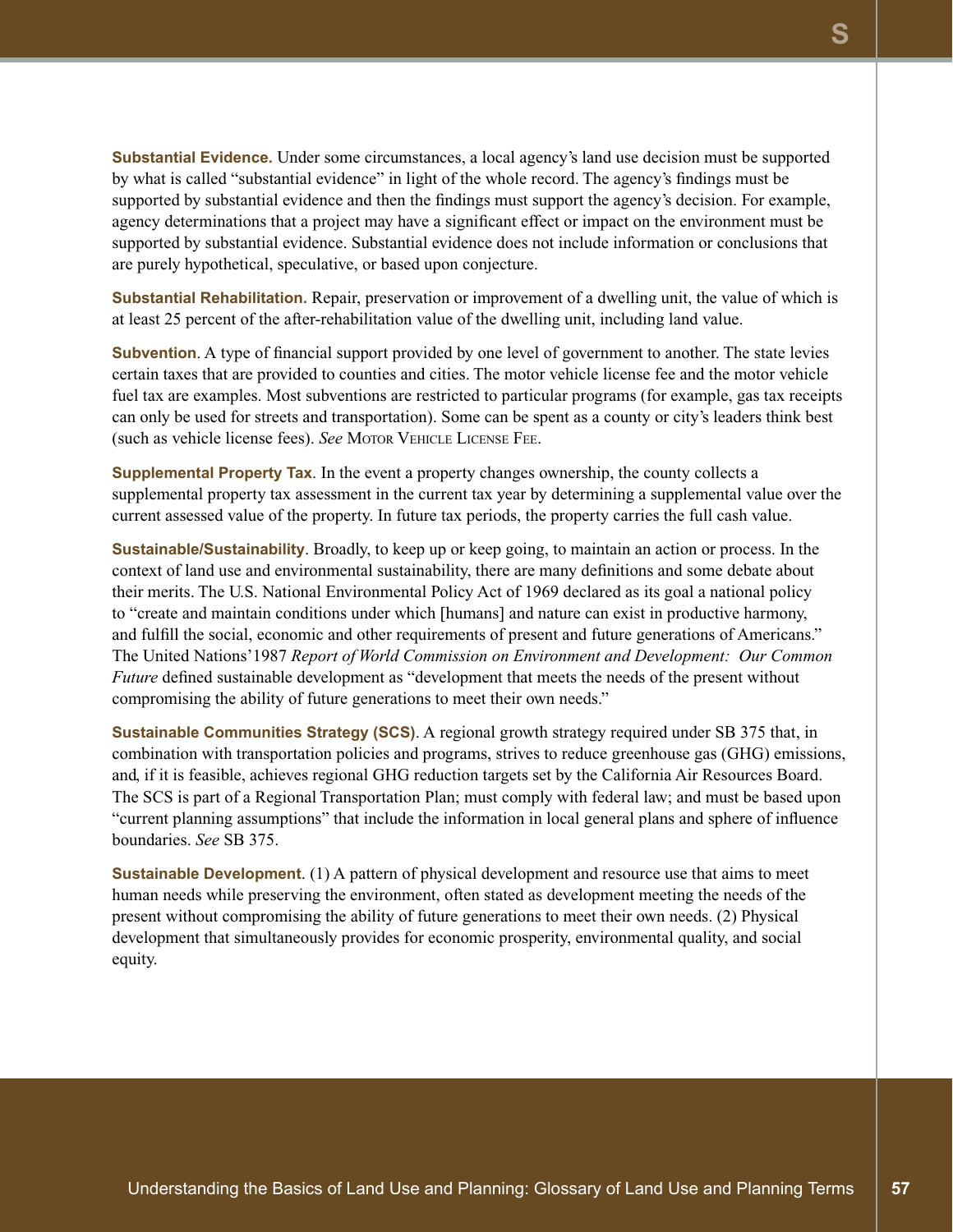### **T**

**Taking**. A taking occurs when a public agency takes, occupies, or encroaches upon private land for its own proposed use, such as to build roads, create parks, or develop other public uses. These actions—called eminent domain or condemnation actions—are premised upon the payment of just compensation or fair market value for the property.

**Target Areas**. Specifically designated sections of the community where loans and grants are made to bring about a specific outcome, such as the rehabilitation of housing affordable by very low- and low-income households.

**Tax Allocation Bonds**. Bonds issued by redevelopment agencies to revitalize blighted and economically depressed areas of the community and to promote economic growth. The bonds "allocate" some portion of the property tax increment accruing to the redevelopment agency to repay bond holders.

**Tax Allocation Districts**. Defined areas where real estate property tax money gathered above a certain threshold for a certain period of time (typically 25 years) is used for a specified improvement. The funds raised from a tax allocation district are placed in a tax-free fund where the money can continue to grow. These improvements are typically for revitalization and especially to complete redevelopment efforts. Tax increment financing may be used in a tax allocation district. *See* Tax Increment Financing.

**Tax Base**. The objects or transactions to which a tax is applied (such as parcels of property or retail sales). State law or local ordinances define the tax base and the objects or transactions exempted from taxation.

**Tax Increment**. Additional tax revenues that result from increases in property values within a redevelopment area. State law permits the tax increment to be earmarked for redevelopment purposes but requires at least 20 percent to be used to increase and improve the community's supply of housing affordable to low- and very-low income residents.

**Tax Increment Financing**. A tax incentive designed to attract business investment by dedicating to the project area the new property tax revenues generated by redevelopment. The increase in revenues (increment) is used to finance development-related costs in that district. See REDEVELOPMENT AGENCY.

**Tax Rate**. The amount of tax applied to the tax base. The rate may be flat, incremental or a percentage of the tax base, or any other reasonable method.

**Tax**. Compulsory charge levied by a government for the purpose of financing services performed for the common benefit.

**TEA-21**. The Transportation Equity Act for the 21st Century (TEA-21), which was enacted June 9, 1998, as Public Law 105-178. TEA-21 authorized the federal surface transportation programs for highways, highway safety, and transit for the 6-year period 1998-2003. This law provided authorization and funding to transform outdated transportation priorities.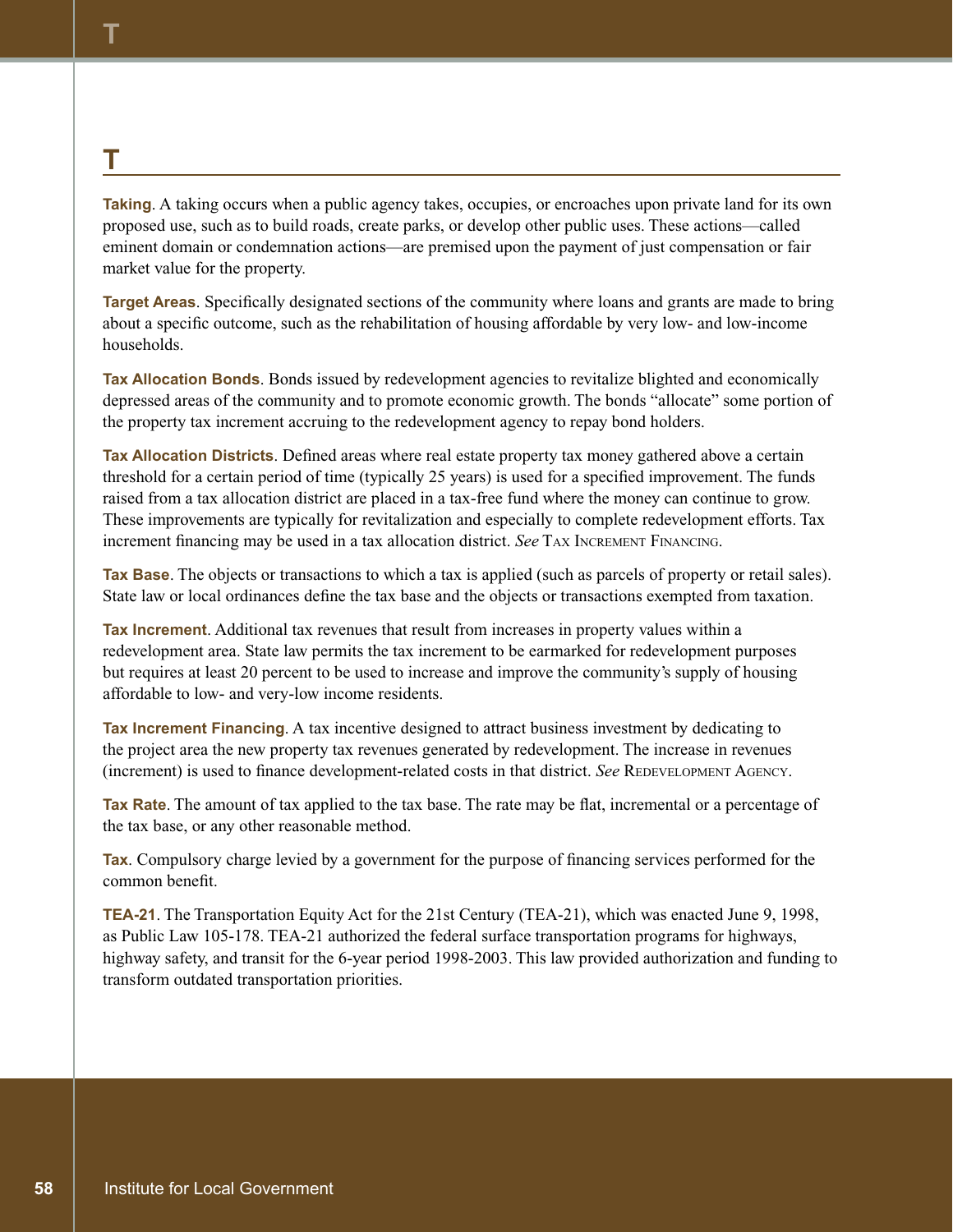**Telecommuting**. Working at home or in a location other than the primary place of work and communicating with the workplace and conducting work via wireless or telephone lines, typically in conjunction with computers or other electronic devices.

**Temporary Use**. A use established for a fixed period of time with the intent to discontinue such use upon the expiration of the time period.

**Tentative Subdivision Map**. A map showing the design of a proposed subdivision of five or more lots. It includes existing conditions in and around the subdivision. This is the stage when a city or county must place all the restrictions it deems necessary on the map. The term "tentative" is misleading, because additional conditions or substantive design changes cannot be required once a tentative subdivision map is approved. See SUBDIVISION MAP ACT.

**Tract Map**. *See* Final Subdivision Map.

**Traffic Calming**. A strategic set of physical changes to streets to reduce vehicle speeds and volumes. It refers to the use of street design techniques, such as curb extensions, widened sidewalks, traffic circles and speed humps, to slow and control the flow of automobile traffic.

**Traffic Model**. A mathematical representation of traffic movement within an area or region based on observed relationships between the kind and intensity of development in specific areas. Many traffic models operate on the theory that trips are produced in a predictable way by persons living in residential areas who are attracted by various non-residential land uses.

**Traffic Zone**. In a mathematical traffic model the area to be studied is divided into zones, with each zone treated as producing and attracting trips. The production of trips by a zone is based on the number of trips to or from work or shopping, or other trips produced per dwelling unit.

**Transect**. A path or line used for sampling the characteristics of different areas, such as a transition from one neighborhood to another. A transect may also be a line dividing two areas for comparison.

**Transect Planning**. The urban-to-rural transect is an urban planning model created by New Urbanist Andrés Duany. The transect defines a series of zones in transition from sparse rural farmhouses to the dense urban core. Each zone is fractal in that it contains a similar transition from the edge to the center of the neighborhood. The transect is an important concept in the New Urbanism and smart growth movements. See New URBANISM.

**Transfer of Development Rights (TDR)**. Also known as "Transfer of Development Credits," a program that can relocate potential development from areas where proposed land uses or environmental impacts are considered undesirable (the "donor" site) to another ("receiver") site chosen on the basis of its ability to accommodate additional units of development beyond that for which it was zoned, with minimal environmental, social, and aesthetic impacts.

**Transient Occupancy Tax (TOT)**. Local tax on persons staying 30 days or less in a hotel, inn, motel, tourist home, non-membership campground or other lodging facility. Also called Transient Lodging Tax or Bed Tax.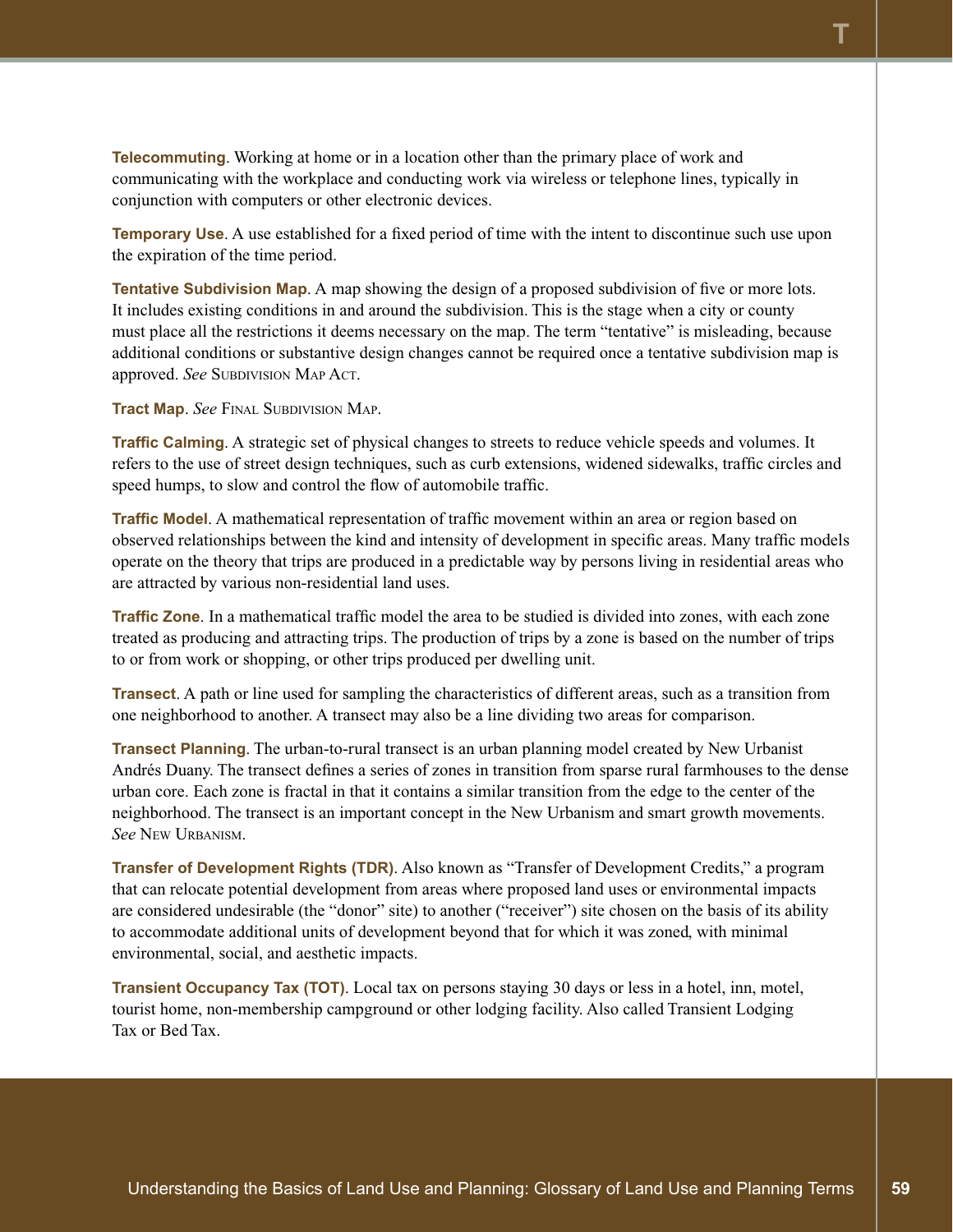**Transit**. The conveyance of persons or goods from one place to another by means of a local or regional public transportation system.

**Transit, Public**. A system of regularly scheduled buses and/or trains available to the public on a fee-perride basis. Also called mass transit.

**Transit-Dependent**. Refers to persons unable to operate automobiles or other motorized vehicles, or those who do not own motorized vehicles. Transit-dependent citizens must rely on transit, paratransit, or owners of private vehicles for transportation. Transit-dependent citizens include the young, the disabled, the elderly, the poor, and those with prior violations of motor vehicle laws.

**Transit-Oriented Development (TOD)**. Moderate- to higher-density development, located within easy walk of a major transit stop, generally with a mix of residential, employment, and shopping opportunities designed for pedestrians without excluding the auto. TOD can be new construction or redevelopment of one or more buildings whose design and orientation facilitate transit use.

**Transition Zone**. Controlled airspace designated for aircraft approach extending upward from 700 or more feet above the ground. The transition zone lies closer to an airport than the outer approach zone and outside of the inner approach zone.

**Transitional Housing**. Shelter provided to the homeless for an extended period, often as long as 18 months and generally integrated with other social services and counseling programs to assist in the transition to self-sufficiency through the acquisition of a stable income and permanent housing.

**Transportation Demand Management (TDM)**. A strategy for reducing demand on the road system by reducing the number of vehicles using the roadways and/or increasing the number of persons per vehicle. For example, TDM attempts to reduce the number of persons who drive alone during the commute period and to increase the number in carpools, vanpools, buses or trains, or walking or biking. TDM can be an element of TSM (see below).

**Transportation Systems Management (TSM)**. A comprehensive strategy to coordinate many forms of transportation (such as car, bus, carpool, rail transit, bicycle and pedestrian modes) to reduce the impact of additional development on transportation capacity. Transportation Systems Management focuses on using existing highway and transit systems more efficiently rather than expanding them. Computerized traffic signals, metered freeway ramps, one-way streets, rideshare matching services and other TSM measures are characterized by their low cost and quick implementation time frame.

**Transportation Tax**. Special tax imposed by counties for county transportation needs. Typically collected with the sales and use tax, some cities receive a portion of the transportation tax, usually in .25 percent tax rate increments.

**Trip**. A one-way journey that proceeds from an origin to a destination via a single mode of transportation; the smallest unit of movement considered in transportation studies. Each trip has one "production end," (or origin—often from home, but not always), and one "attraction end" (destination).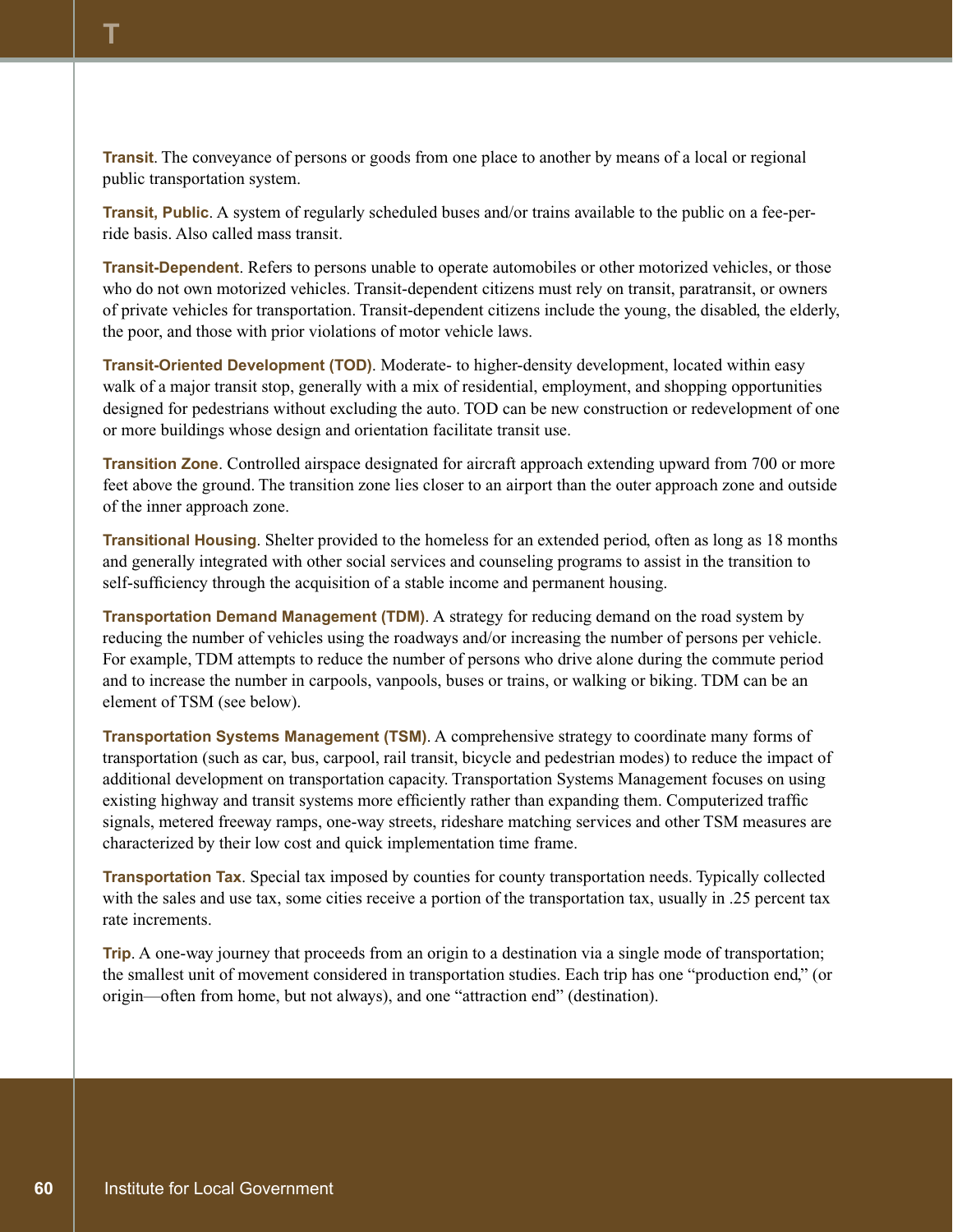**Trip Generation**. The dynamics that account for people making trips in automobiles or by means of public transportation, walking or bicycling. Trip generation is the basis for estimating the level of use for a transportation system and the impact of additional development or transportation facilities on an existing, local or regional transportation system. Trip origins of households are correlated with destinations that attract household members for specific purposes.

**Truck Route**. A path of circulation required for all vehicles exceeding set weight or axle limits, a truck route follows major arterials through commercial or industrial areas and avoids sensitive areas.

**Tsunami**. A wave, or series of waves, generated when a large volume of a body of water, such as an ocean, bay, or lake, is displaced rapidly. Tsunamis may be caused by earthquakes, volcanic eruptions or other underwater explosions, landslides, or other disturbances.

**Turbidity**. A thick, hazy condition of air or water resulting from the presence of suspended particulates or other pollutants.

### **U**

**Underutilized Parcel**. A parcel that is not developed to its full zoning potential.

**Undevelopable**. Specific areas where topographic, geologic, and/or soil conditions indicate a significant danger to future occupants and a liability to the city or county are designated as "undevelopable" by the city or county.

**Undue**. Improper, or more than necessary.

**Uniform Building Code (UBC)**. A national building code that sets minimum standards for construction.

**Uniform Housing Code (UHC)**. State housing regulations governing the condition of habitable structures with regard to health and safety standards and providing for the conservation and rehabilitation of housing in accordance with the Uniform Building Code (UBC).

**Universal Design**. Design of buildings, products and environments that are usable and effective for everyone, not just people with disabilities. The Center for Universal Design identifies seven principles of universal design: 1) equitable use; 2) flexibility in use; 3) simple and intuitive; 4) perceptible information; 5) tolerance for error; 6) low physical effort; 7) size and space for approach and use.

**Upzone**. The rezoning of land to a less restrictive zone (for example, from industrial to residential). Upzoning generally increases the economic value of land. *See* Zoning.

**Urban**. Of, relating to, characteristic of, or constituting a city. Urban areas are generally characterized by moderate and higher density residential, commercial, and industrial development, and the availability of public services required for that development, specifically central water and sewer, an extensive road network, public transit, and other such services (for example, safety and emergency response). Development not providing such services may be "non-urban" or "rural."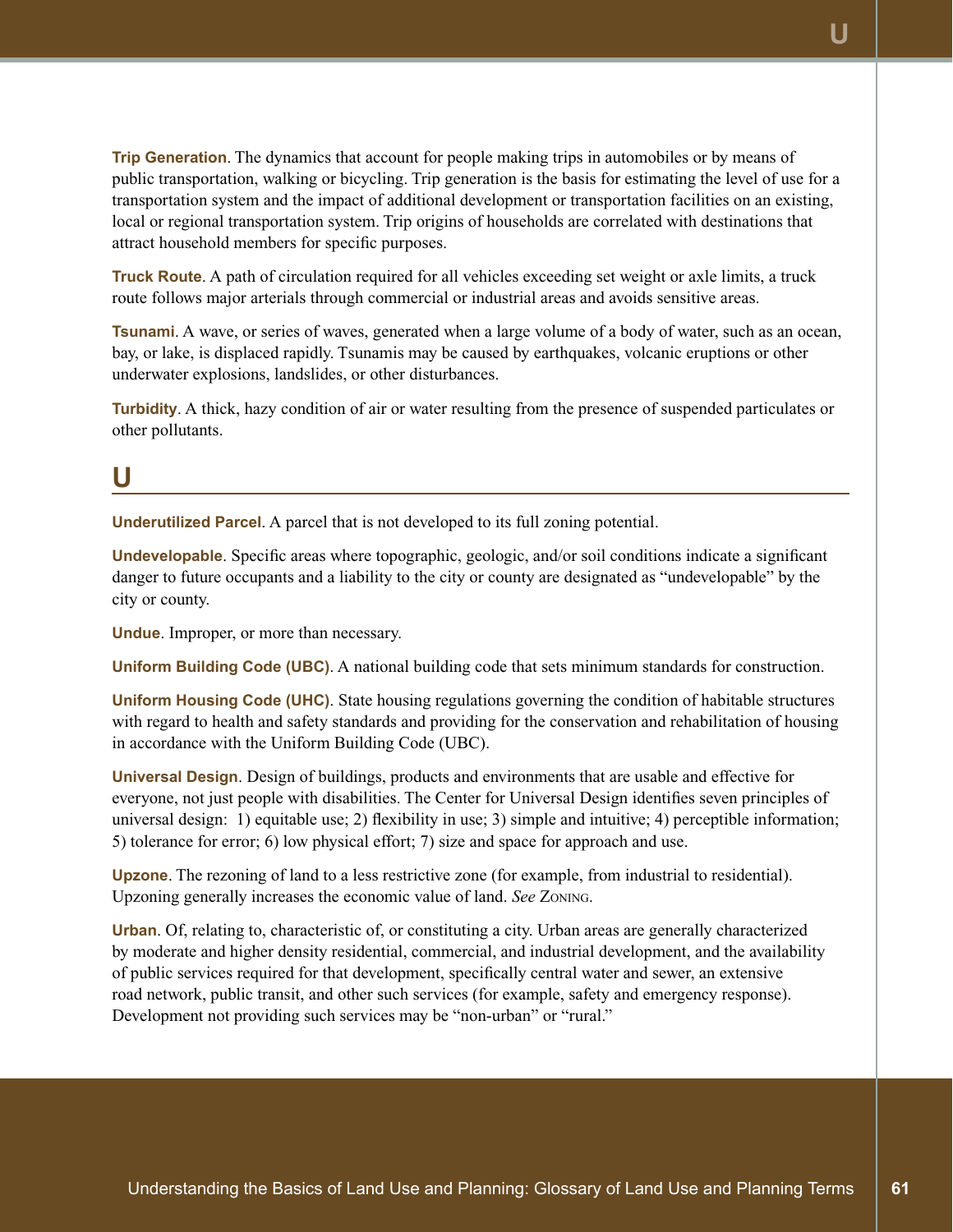**Urban Design**. The attempt to give form, in terms of both beauty and function, to selected urban areas or to whole cities. Urban design is concerned with the location, mass, and design of various urban components and combines elements of urban planning, architecture, and landscape architecture.

**Urban Forestry.** Urban forestry is the careful care and management of urban forests. These are tree populations in urban settings maintained to improve the urban environment. Urban forestry advocates the role of trees as a critical part of the urban infrastructure. Trees cool cities and save energy; improve air quality; strengthen quality of place and local economies; reduce storm water runoff; improve social connections; complement smart growth; and create walkable communities.

**Urban Growth Boundary**. An officially adopted and mapped line dividing land to be developed from land to be protected for natural or rural uses. Urban growth boundaries (also called urban limit lines) are regulatory tools, often designated for long periods of time (20 or more years) to provide greater certainty for both development and conservation goals.

**Urban Heat Island**. Refers to the tendency for urban areas to have warmer air temperatures than the surrounding rural landscape, due to the extensive surface area of streets, sidewalks, parking lots, and buildings. These surfaces absorb solar radiation during the day and release it at night, resulting in higher temperatures.

**Urban Land Use**. Residential, commercial, or industrial land use in areas where urban services are available.

**Urban Limit Line**. *See* URBAN GROWTH BOUNDARY.

**Urban Reserve**. An area outside of an urban service area but within an urban growth boundary, in which future development and extension of municipal services are contemplated but not imminent.

**Urban Services Area**. (1) An area in which urban services will be provided and outside of which such services will not be extended. (2) Developed, undeveloped, or agricultural land, either incorporated or unincorporated, within the sphere of influence of a city, which is served or will be served by urban facilities, utilities, and services during the first five years of an adopted capital improvement program. The boundary around an urban service area is called the "urban service area boundary" and is developed in cooperation with a city and adopted by the county's local agency formation commission (LAFCO). *See* California Government Code section 56080. *See also* Local Agency Formation Commission.

**Urban Services**. Utilities (like water, gas, electricity, and sewer) and public services (like police, fire, schools, parks, and recreation) provided to an urbanized or urbanizing area.

**Use Permit**. Formal permission following a review by a public agency for a discretionary activity, function or operation on a site or in a building or facility. A use permit may be issued with various conditions of approval.

**Use Tax**. The use tax is imposed on the purchaser of a product whenever the sales tax does not apply, such as on goods purchased out-of-state and delivered for use in California and on long-term leases. The tax base is the total retail price.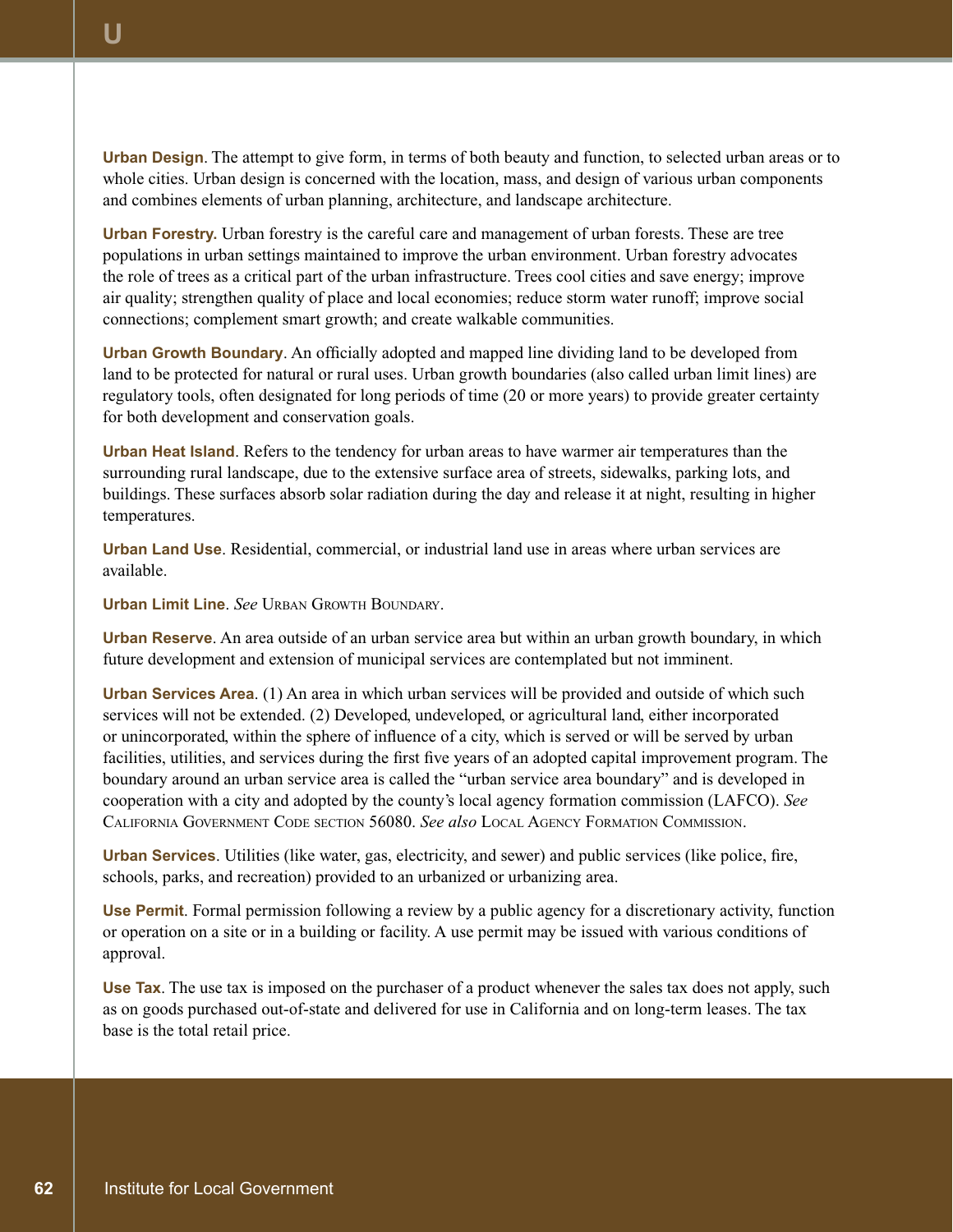**Use**. The purpose for which a lot or structure is or may be leased, occupied, maintained, arranged, designed, intended, constructed, erected, moved, altered, and/or enlarged in accordance with the city or county zoning ordinance and general plan land use designations.

**Utility Corridors**. Rights-of-way or easements for utility lines on either publicly or privately owned property.

**Utility Users Tax**. Tax imposed on the consumer (residential and/or commercial) of any combination of electric, gas, cable television, water, and telephone services.

## **V**

**Vacant**. Lands or buildings that are not actively used for any purpose.

**Variance**. Relief from certain provisions of a zoning ordinance granted to a property owner when, because of the particular physical surroundings, shape, or topographical condition of the property, compliance would result in a particular hardship upon the owner, as distinguished from a mere inconvenience or a desire to make more money. A variance may be granted, for example, to reduce yard or setback requirements, or the number of parking or loading spaces.

**Vehicle-Miles Traveled (VMT)**. One vehicle traveling the distance of one mile. Total vehicle miles is the aggregate mileage traveled by all vehicles. VMT is a key measure of overall street and highway use. Reducing VMT is often a major objective in efforts to reduce vehicular congestion and achieve air quality goals.

**Very-Low Income Household**. A household with an annual income usually no greater than 50 percent of the area median family income adjusted by household size, as determined by a survey of incomes conducted by a city or a county, or in the absence of such a survey, based on the latest available eligibility limits established by the U.S. Department of Housing and Urban Development for the Section 8 housing program.

**Vested Right**. A right that has become absolute and fixed and cannot be denied by subsequent conditions or changes in regulations, unless it is taken and paid for. There is no vested right to an existing zoning classification.

**View Corridor**. The line of sight - identified as height, width, and distance - of an observer looking toward an object of significance to the community (like ridgelines, rivers and historic buildings, for example); the route that directs the viewer's attention.

**Viewshed**. The area within view from a defined observation point.

**VLF**. *See* Motor Vehicle License Fee.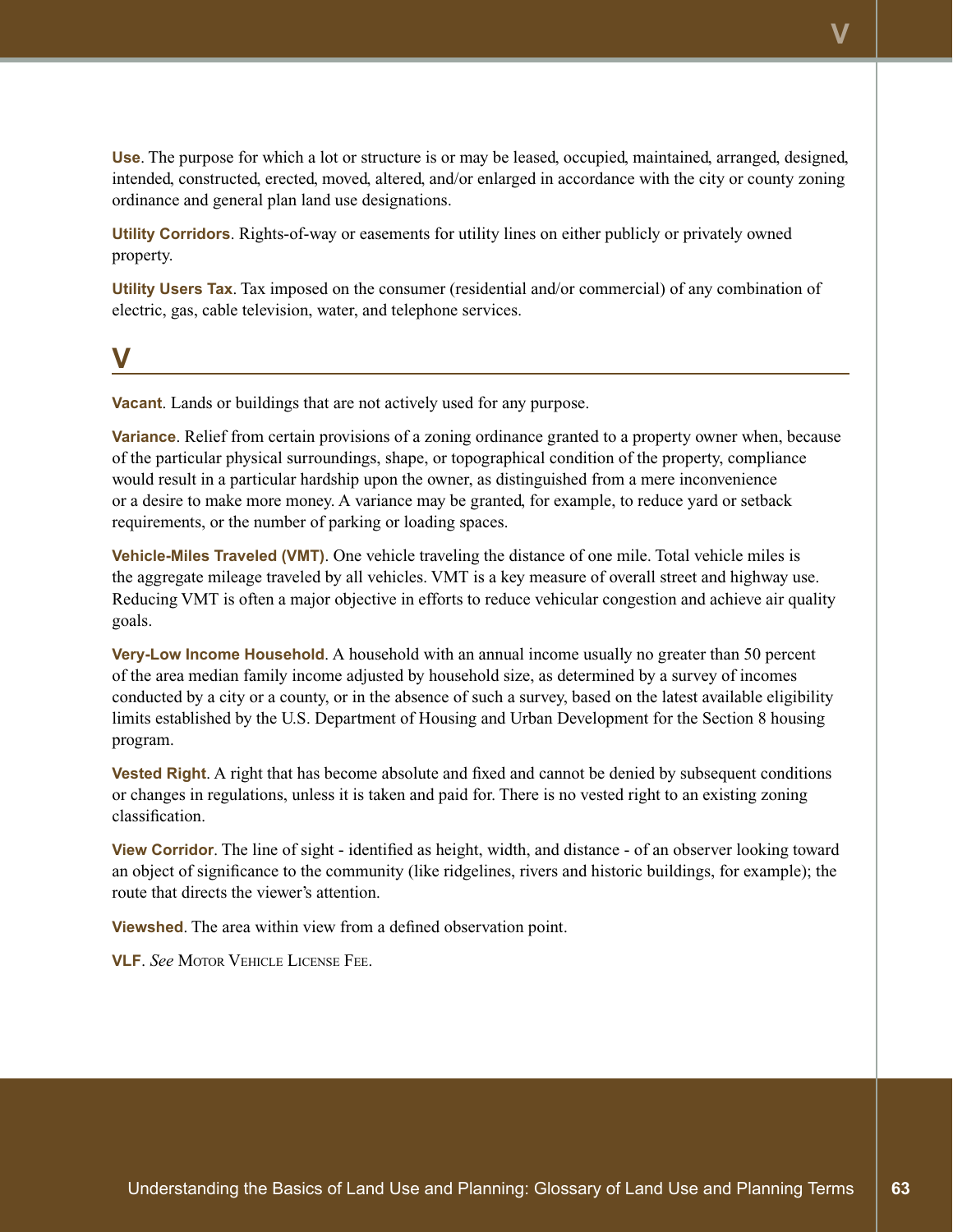**Volume-to-Capacity Ratio**. A measure of the operating capacity of a roadway or intersection, in terms of the number of vehicles passing through, divided by the number of vehicles that theoretically could pass through when the roadway or intersection is operating at its designed capacity. Abbreviated as "V/C." At a V/C ratio of 1.0, the roadway or intersection is operating at capacity. If the ratio is less than 1.0, the traffic facility has additional capacity. Although ratios slightly greater than 1.0 are possible, it is more likely that the peak hour will elongate into a peak period.

### **W**

**Walkability Audit**. An evaluation to identify concerns for pedestrians related to the safety, access, comfort and convenience of the walking environment. The audit also assesses potential policy, educational or enforcement alternatives or solutions.

**Walkable Community**. Communities where goods (such as housing, offices, and retail) and services (such as transportation, schools, and libraries) that a community resident or employee needs on a regular basis are located within an easy and safe walk. Walkable communities facilitate pedestrian activity, expanding transportation options, and creating a streetscape that better serves a range of users -- pedestrians, bicyclists, transit riders, and automobiles. To foster walkability, communities typically mix land uses and build compactly, and ensure safe and inviting pedestrian corridors.

**Water Table**. The upper surface of groundwater, or the level below which the soil is seasonally saturated with water.

**Watercourse**. Natural or once natural flowing water including perennial or intermittent rivers, streams, and creeks. Includes natural waterways that have been channelized, but does not include manmade channels, ditches, or underground drainage and sewage systems.

**Water-Efficient Landscaping**. Landscaping designed to minimize water use and maximize energy efficiency.

**Watershed**. The total area above a given point on a watercourse that contributes water to its flow; the entire region drained by a waterway or watercourse that drains into a reservoir, lake, or sea.

**Weather**. Atmospheric condition at any given time or place, in contrast to climate, generally defined as the "average weather" over a period of time ranging from months to thousands of years. It is measured in terms of such things as wind, temperature, humidity, atmospheric pressure, cloudiness, and precipitation.

**Wetlands**. Transitional areas between terrestrial and aquatic systems where the water table is usually at or near the surface, or the land is covered by shallow water. Under a "unified" methodology now used by all federal agencies, wetlands are defined as "those areas meeting certain criteria for hydrology, vegetation, and soils."

**Wildlife Refuge**. An area maintained in a natural state for the preservation of both animal and plant life.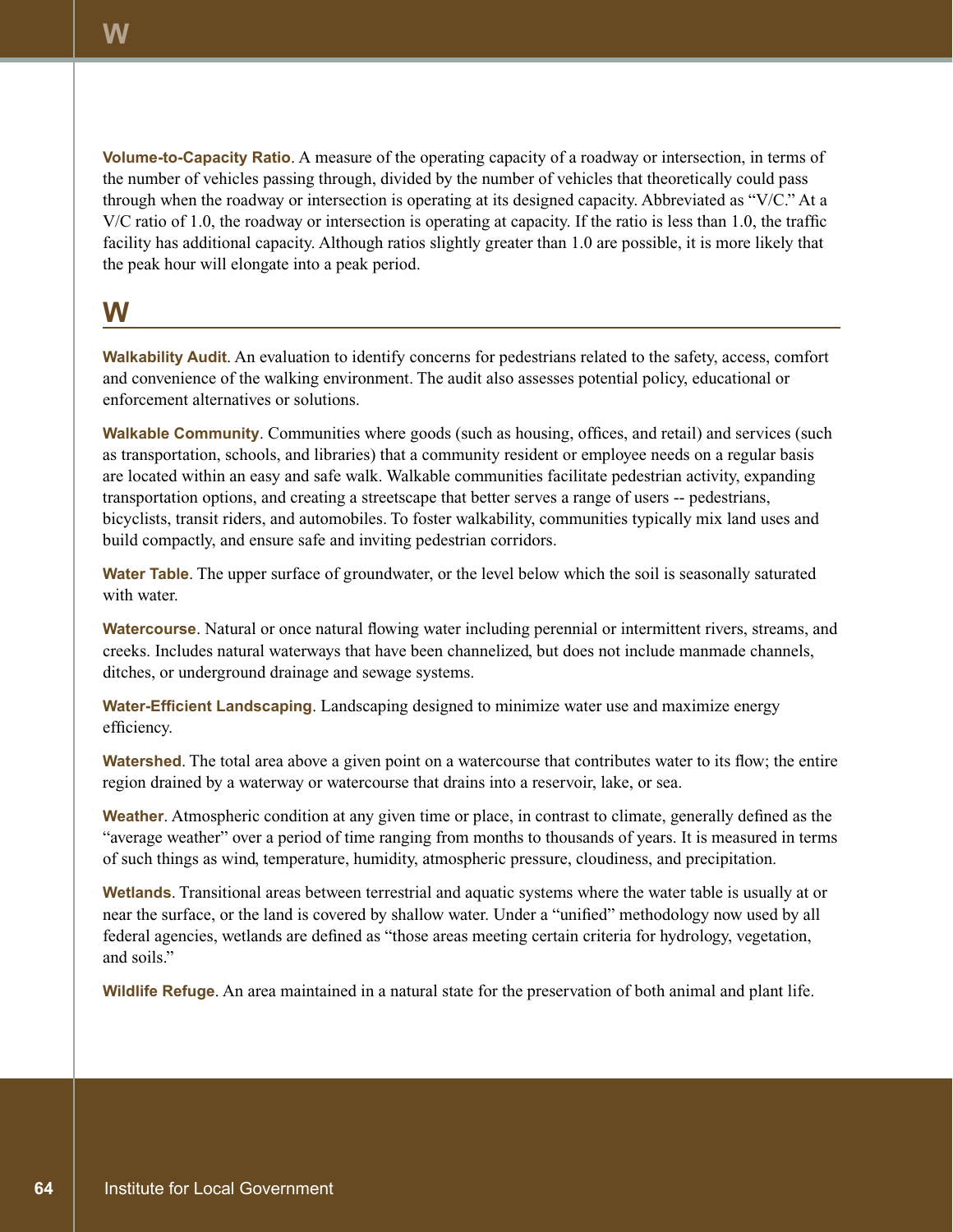**Williamson Act**. Known formally as the California Land Conservation Act of 1965, it provides property owners a financial incentive to retain prime agricultural land and open space in agricultural use, thereby slowing its conversion to urban and suburban development. The program entails a ten-year contract between the city or county and an owner of land whereby the land is taxed on the basis of its agricultural use rather than its market value. The land becomes subject to certain enforceable restrictions, and certain conditions need to be met prior to approval of an agreement. *See* Government Code sections 51200 AND following.

**Woodlands**. Lands covered with woods or trees.

## **X**

**Xeriscaping.** Landscaping with slow-growing, drought tolerant plants to conserve water and reduce yard trimmings.

## **Y**

**Yard**. The open space between a lot line and the buildable area within which no structure may be located, except as provided in the zoning ordinance.

**Yield.** (1) The total amount of revenue a government expects to receive from a tax, determined by multiplying the tax rate by the tax base. (2) The annual rate of return on an investment, expressed as a percentage of the investment.

# **Z**

**Zero Lot Line (ZLL)**. A development approach in which a building is sited on one or more lot lines. The intent is to allow more flexibility in site design and to increase the amount of usable open space on the lot

**Zone, Combining**. A special purpose zone that is superimposed over the regular zoning map. Combining zones are used for a variety of purposes, such as airport compatibility, floodplain or wetlands protection, historic designation, or special parking regulations. Also called "overlay zone."

**Zone, Interim.** A zoning designation that temporarily reduces or freezes allowable development in an area until a permanent classification can be fixed; generally assigned during general plan preparation to provide a basis for permanent zoning. *See* CALIFORNIA GOVERNMENT CODE SECTION 65858.

**Zone, Traffic**. In a mathematical traffic model, the area to be studied is divided into zones, with each zone treated as producing and attracting trips. The production of trips by a zone is based on the number of trips to or from work or shopping, or other trips produced per dwelling unit.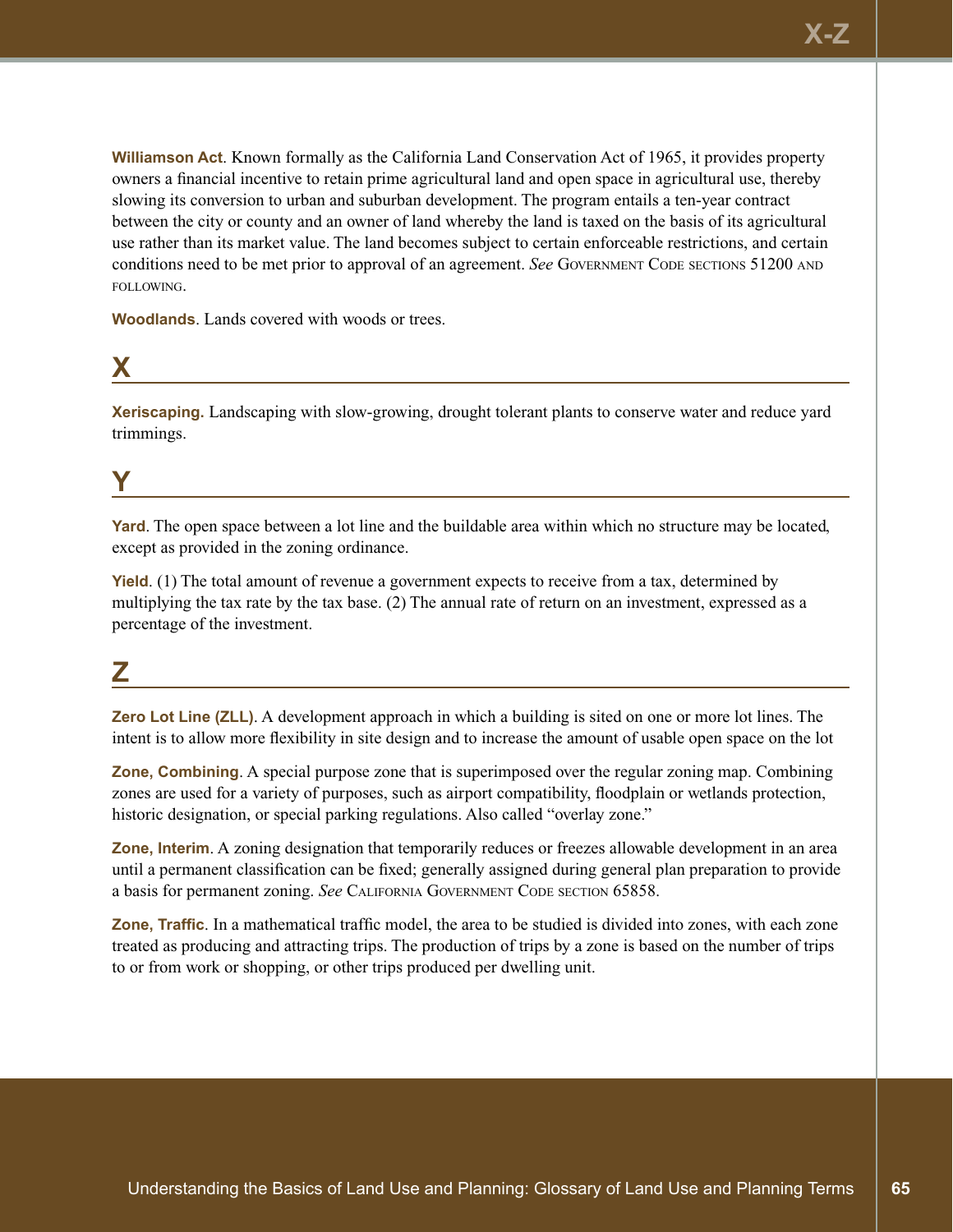**Zoning**. The division of a city or county by legislative regulations into areas, or zones, that specify allowable uses for real property and size restrictions for buildings within these areas; a program that implements policies of the general plan.

**Zoning Adjustment Board**. A body appointed by the local legislative body to consider minor zoning adjustments such as conditional use permits and variances. It is empowered to conduct public hearings and to impose conditions of approval. Its decision may be appealed to the local legislative body. Not all jurisdictions use this model.

**Zoning Administrator**. A planning department staff member responsible for hearing minor zoning permits. Typically, the zoning administrator considers variances and conditional use permits and may interpret the provisions of the zoning ordinance when questions arise. The decision may be appealed to the local legislative body.

**Zoning Amendment**. An amendment to make a change in the zoning ordinance or to the application of zoning to a particular parcel or area. Zoning amendments can take three forms: 1) a comprehensive revision or modification of the zoning text and map; 2) a text change in zoning requirements; and 3) a change in the zoning designation of a particular parcel or parcels of land.

**Zoning District**. A designated section of a city or county for which prescribed land use requirements and building and development standards are uniform.

**Zoning Map.** A legislative body may divide a county, a city, or portions thereof into zones of the number, shape, and area it deems best suited to carry out the purposes of the zoning ordinance. *See* CALIFORNIA GOVERNMENT CODE SECTION 65851. These zones are delineated on a map or maps called the *zoning map*.

**Zoning, Exclusionary**. Development regulations that result in the exclusion of various groups of people, such as low- and moderate-income individuals, families with children, particular racial or ethnic groups, or residents of a certain age from a community.

**Zoning, Incentive**. Local actions to encourage development projects that include public benefits over and above those otherwise required. Examples include preservation of greater than the minimum required open space, provision for low- and moderate-income housing, or plans for public plazas or other amenities. Common incentives include streamlining review procedures or allowing more intensive use of land. State law requires local agencies to grant a density bonus and incentives or concessions to a developer who requests a density bonus and agrees to construct or donate land for affordable or senior housing. *See* California Government Code section 65915. *See also* Density Bonus.

**Zoning, Inclusionary**. Regulations to diversify the range of housing choices constructed or offered within a development to meet the needs of low- and moderate-income families. Often such regulations require a minimum percentage of housing for low- and moderate-income households in new housing developments and in conversions of apartments to condominiums.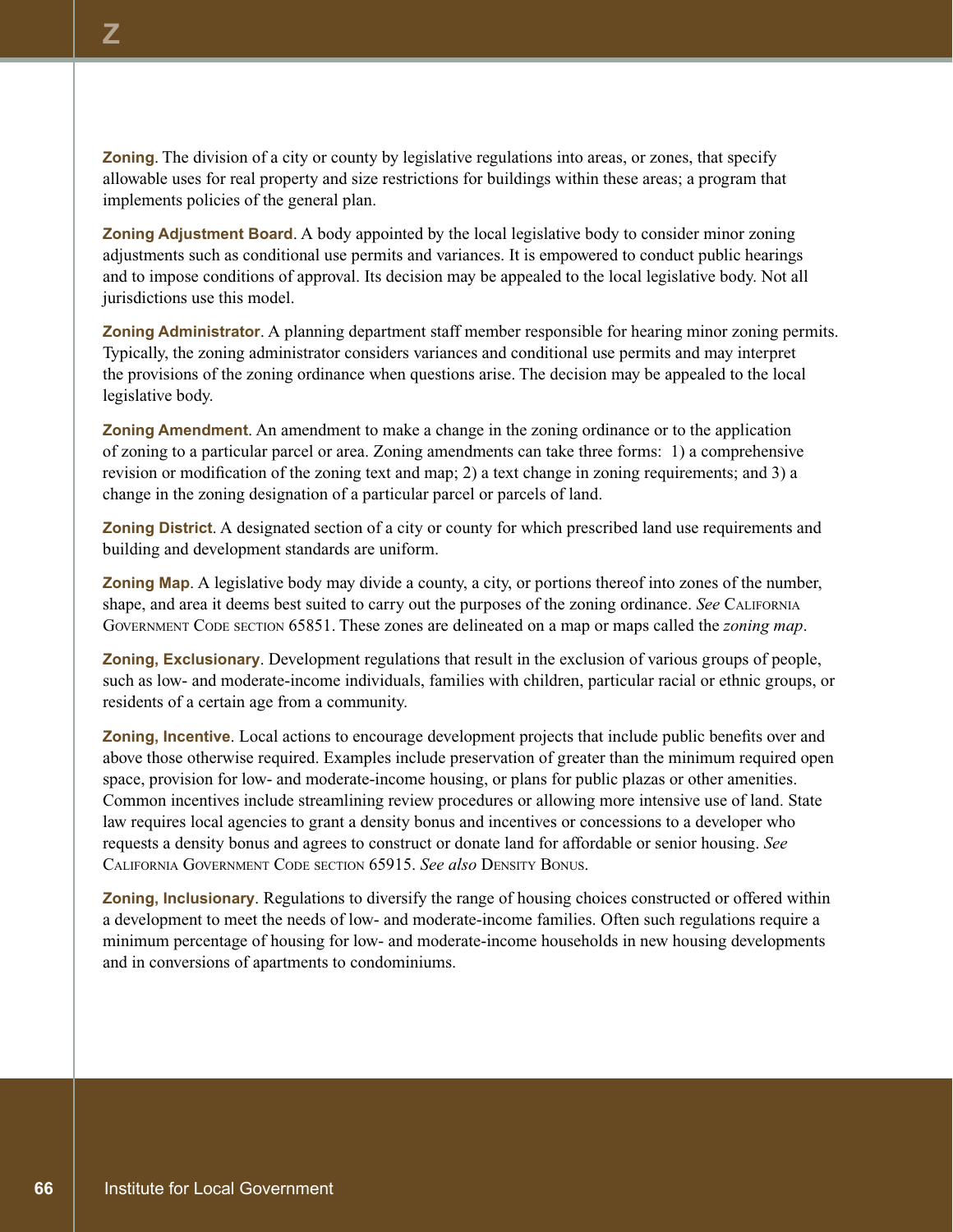Understanding the Basics of Land Use and Planning: Glossary of Land Use and Planning Terms **67**